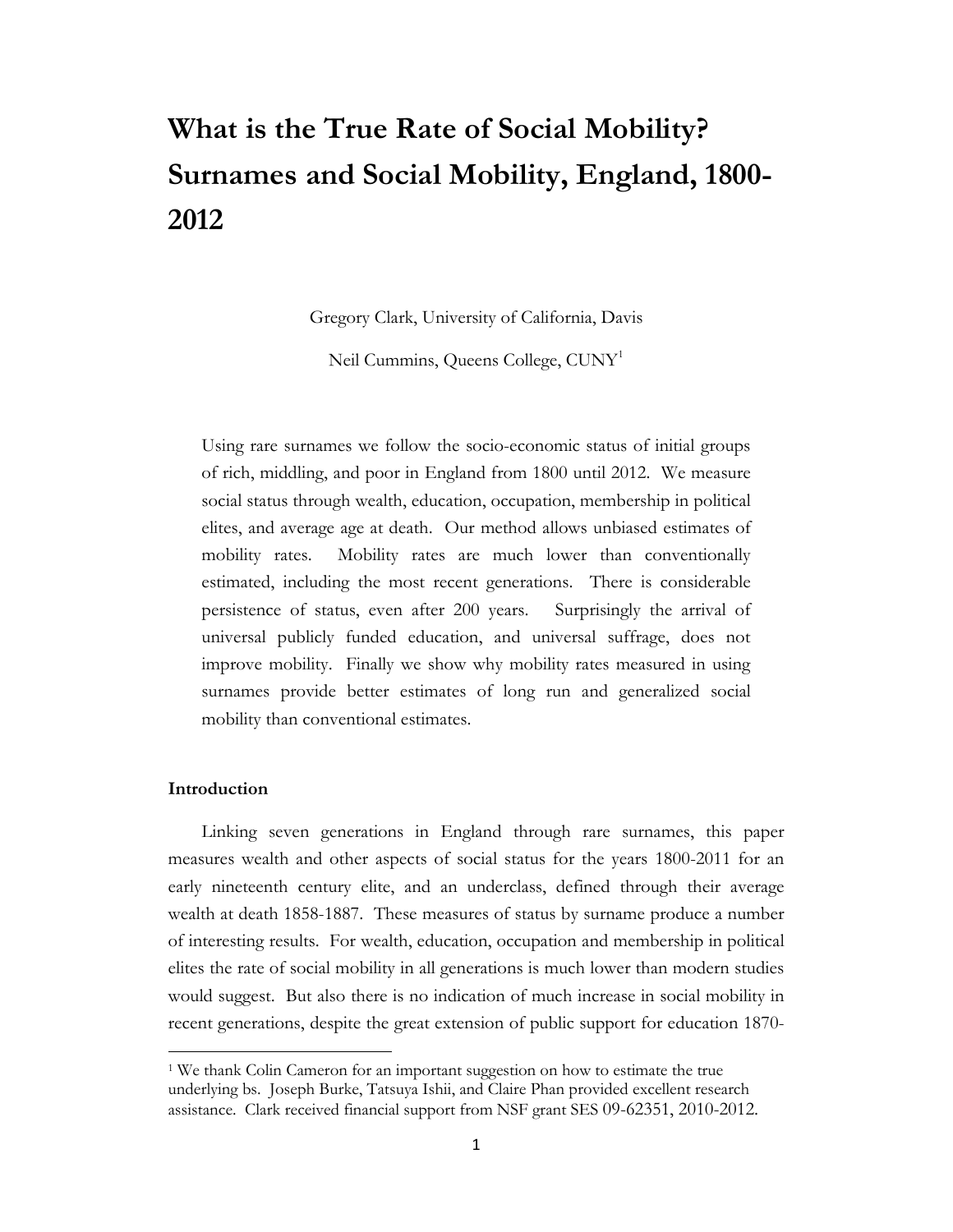1970, and periods of significantly progressive taxation. However, the original rich and poor do regress closer to the mean in all status dimensions by generation. Mobility will eventually be complete, sometime in the  $23<sup>rd</sup>$  century.

The key idea of this paper is not to look at specific family linkages across generations, but instead to exploit naming conventions to track families. In England before 1960 the overwhelming majority of children inherited the father's surname. Only where the birth was illegitimate would the child bear the mother's surname, and illegitimacy constituted 3% or less of births. Also adoption in England only became legally possible in 19[2](#page-1-0)6.<sup>2</sup> Thus before 1960 surnames are a tracer of the descent of Y-DNA. Since 1960 children increasingly derived their surnames from their mothers, with now 25-30% of surnames coming from this source, and adoption has become more common. But surnames still serve to link this generation with the previous one.

When surnames were established in England in the Middle Ages many were a marker of social status. Slow but persistent social mobility, however, meant that by 1650 common surnames were of uniform average status. Common surnames were equally likely to be found at all levels of the social hierarchy.

To trace mobility through surnames after this we can, however, turn to rare surnames.<sup>[3](#page-1-1)</sup> In England a significant fraction of surnames have always been rare. Figure 1, for example, shows the share of the population holding surnames held by 50 people or less, for each frequency grouping, for the 1881 census of England. The vagaries of spelling and transcribing handwriting mean that, particularly for many of the surnames in the 1-5 frequency range, this is just a recording or transcription error. But for names in the frequency ranges 6-50, most will be genuine rare surnames. Thus in England in 1881 5 percent of the population, 1.3 million people, held 92,000 such rare surnames.

Such rare surnames arose in various ways: immigration of foreigners to England, such as the Huguenots after 1685 (example, *Abauzit*, *Bazalgette*), spelling mutations from more common surnames (*Bisshopp*), or just names that were always held by very few people, such as *Pepys*, *Binford,* or *Blacksmith*.

 $\overline{\phantom{a}}$ 

<span id="page-1-0"></span><sup>2</sup> McCauliff, 2006.

<span id="page-1-1"></span><sup>3</sup> See the interesting study of Güell, Rodríguez Mora, Telmer (2007) which also measures social mobility through rare surnames, but using cross-section data.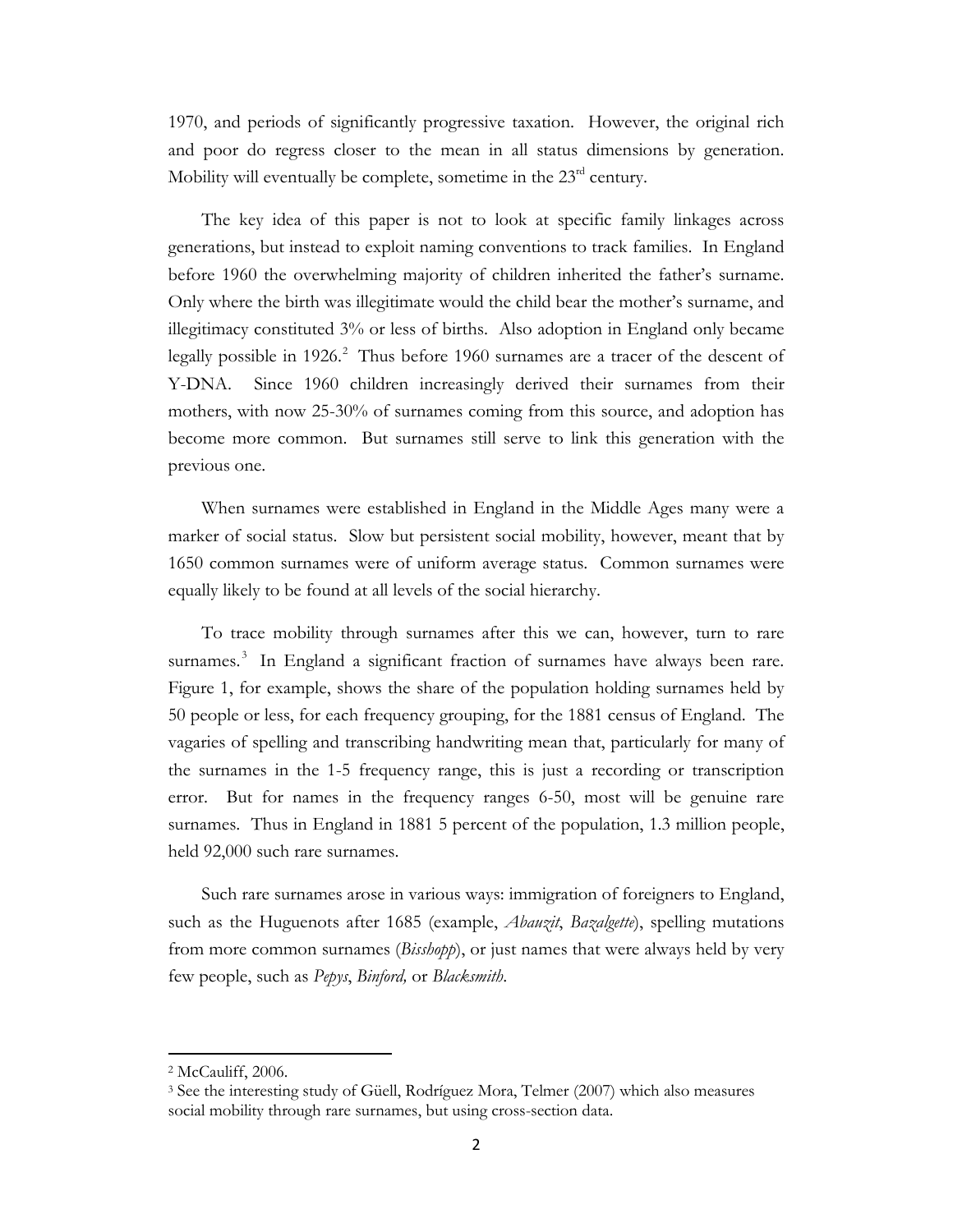

**Figure 1: Relative Frequency of Rare Surnames, 1881 Census, England**

*Notes:* From the transcribed 1881 census of England and Wales (Schurer and Woollard 2000).

Through two forces – the fact that many of those with rare names were related, and the operation of chance – the average social status of those with rare surnames varies greatly at any time. We can thus divide people in any generation into constructed social and economic classes of rich, middling, and poor by focusing on those with rare surnames. We will not often be able to discern exactly which later person with a surname was related to which earlier one. But by treating everyone with the surname as one large family we can follow people over many generations.

The economy of this method is that we do not need to trace individual linkages of parents and children. But suppose we are trying to estimate the intergenerational elasticity of wealth. How should measures based on surname cohorts compare to conventional measures. We would conventionally estimate this by estimating the value of b in the expression

$$
y_{ij,t+1} = a + by_{it} + u_{ij,t+1}
$$
 (1)

where y is log wealth, t indexes the generation, and i indexes the family, and j the individual children. Yet when we employ surname cohorts we instead estimate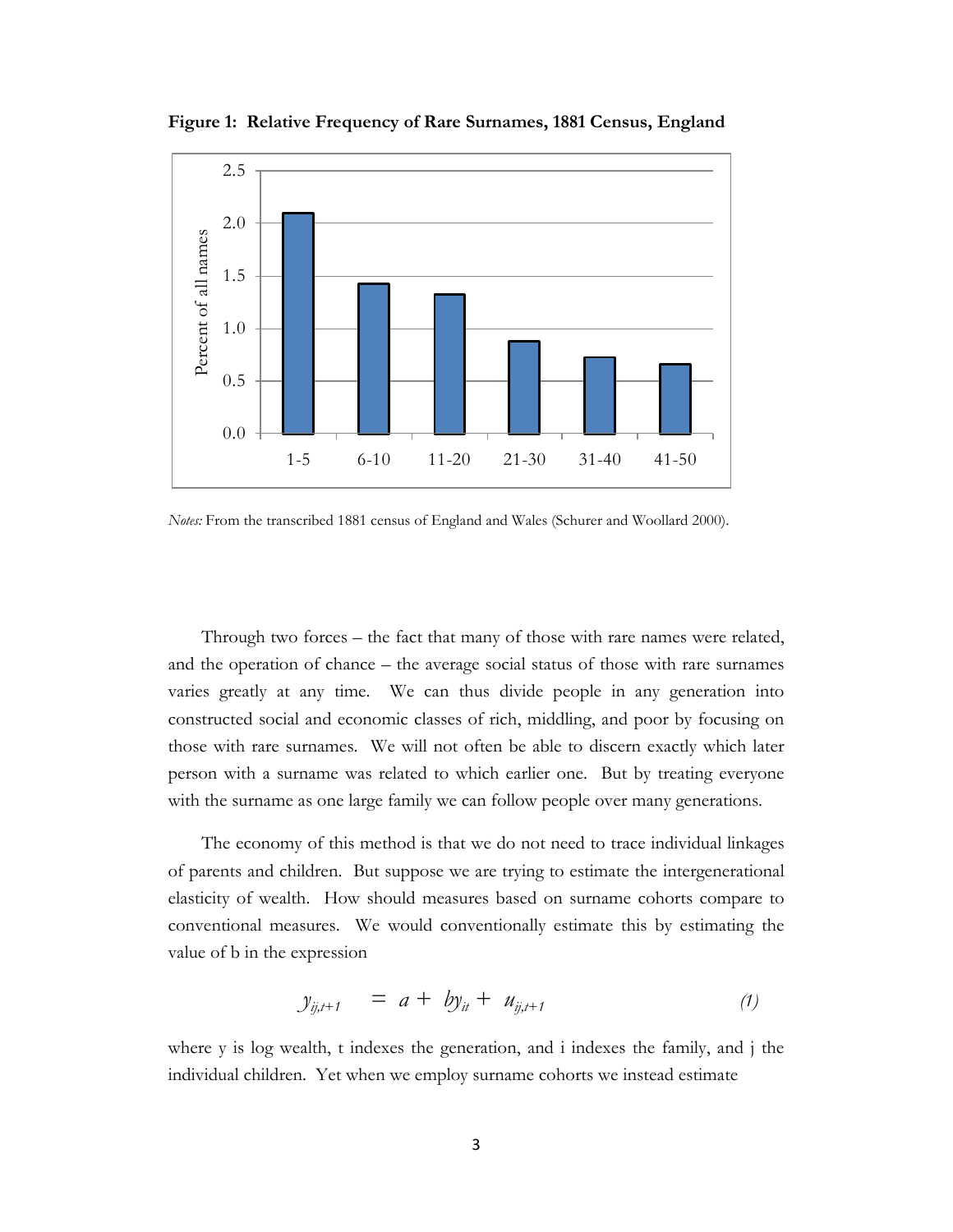$$
\bar{y}_{kt+1} = a + b\bar{y}_{kt} + u_{kt+1} \tag{2}
$$

 $\bar{y}_{kt+1}$  and  $\bar{y}_{kt}$  are now measured as average log wealth across a group of people with the surname k in one generation, some of whom will not have any children, and a group of people with the same surname in the next generation. Will the *b* estimated in this way be the same as that within families?

Suppose each person with surname  $k$ , indexed by  $i$ , in generation  $t$  has  $n_{\text{kin}}$ children who carry this surname, and that the total number of members of each surname cohort is  $N_{kt}$ . Denote each child in the next generation with the given surname as  $y_{\text{kip}}$ ,  $n_{\text{kit}} \ge j \ge 1$ . Then

$$
\bar{y}_{kt} = \sum_{i} \frac{y_{kit}}{N_{kt}}
$$

and

$$
\bar{y}_{kt+1} = \sum_{i} \sum_{j} \frac{y_{kijt+1}}{N_{kt+1}} = \frac{1}{N_{kt+1}} \sum_{j} \sum_{1}^{n_{kit}} (a + by_{kit} + u_{kit+1})
$$
  
=  $a + b \frac{1}{N_{kt+1}} \sum_{i} n_{kit} y_{kit} + u_{t+1}$  (3)

where  $N_{kt+1} = \sum_i n_{kit}$ .

To estimate b correctly we should thus weight every  $y_{ki}$  by the number of their children observed in the next generation, as above in (3). When we use expression (2) we weight all people of the previous generation with the surname equally, which thus weights equally people in generation t with no children as those who have many children. Thus it will introduce some measurement error in  $y<sub>b</sub>$  which should reduce the observed value of *b*.

Another potential bias on this estimate of b, compared to the true within family b, would come from a correlation between  $n_j$  and  $y_j$ . There is, for example, a negative correlation between  $n_j$  and  $y_j$  for births between 1850 and 1950. Richer fathers had fewer children. For this period thus, the surname method will tend to overweight the rich in the initial period, and thus underestimate the true b, since it will give too much weight to high  $y_i$ s in the earlier generation. However, we observe empirically below that this bias is modest. Splitting the rich into the very rich and the merely rich, and estimating the b's separately for each sub group produces b estimates that are similar for both groups, and no higher on average than the combined b estimates.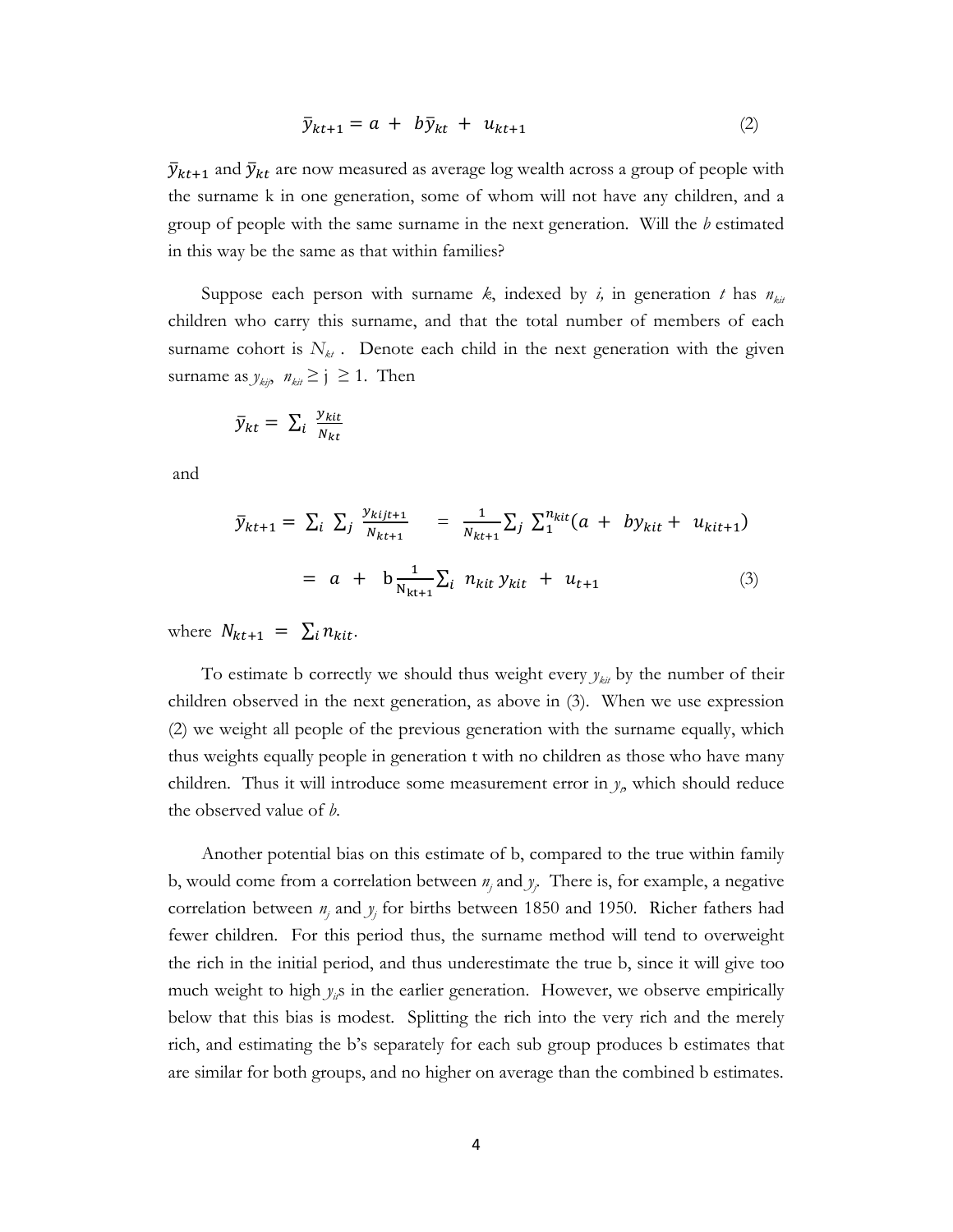However, a key advantage of this method is that once we have defined the rich, medium and poor surnames in the first generation, our measures of b will not be downward biased in subsequent generations because of measurement error in wealth or other status measures. For after the first generation, these measurement errors will no longer be correlated with the error terms in the regression.

In this paper we construct of initial rich, medium and poor surname samples for the years 1800 on by choosing rare surnames where the average person at death in the interval 1858-1887 was either wealthy, middling, or poor. The exact way this is done is described below. This initial window was chosen because national measures of wealth at death become available only in 1858.

We can then measure the average wealth of these surnames for each of four subsequent death generations, 1888-1917, 1918-1952, 1953-1989, 1990-2024. Probate records give an indication of the wealth at death of everyone in England and Wales by name 1858 and later.<sup>[4](#page-4-0)</sup> The generations were allocated on the assumption that the average child was born at age 30 of the parent. The average child would thus die 30 years later, plus any gain in average years lived by adults of that generation.

The *Bazalgette* surname, for example, yielded 19 deaths in the first generation, 17 in the second, 19 in the third, 18 in the fourth, and 12 in the fifth. We have measures of the stock of each name in 1881 from the census, and in 1998 from the Office of National Statistics.<sup>[5](#page-4-1)</sup> We check against immigration of unrelated people with these surnames from outside England and Wales by making sure the stock in 1998 is close to that predicted by the 1881 stock plus all births since 1881 minus all deaths.

A drawback with such an analysis of wealth at death is that the average age at death was close to 80 by 2010. Thus the people dying in 2011 on average were born in 1933, and completed secondary schooling 1949-51. However the existence of birth and death registers for England and Wales from 1837 on, with age of death recorded after 1866, allows us to also divide our surnames into birth cohorts. Since the average adult 1858-1887 died around age 60, this means we can start with a birth generation of 1780-1809, and then follow with 5 more strict 30 year generations of

 $\overline{\phantom{a}}$ 

<span id="page-4-0"></span><sup>4</sup> Those not probated typically have wealth at death close to 0.

<span id="page-4-1"></span><sup>5</sup> A drawback of the ONS list of surname frequencies is that it excludes names with 4 or less occurrences.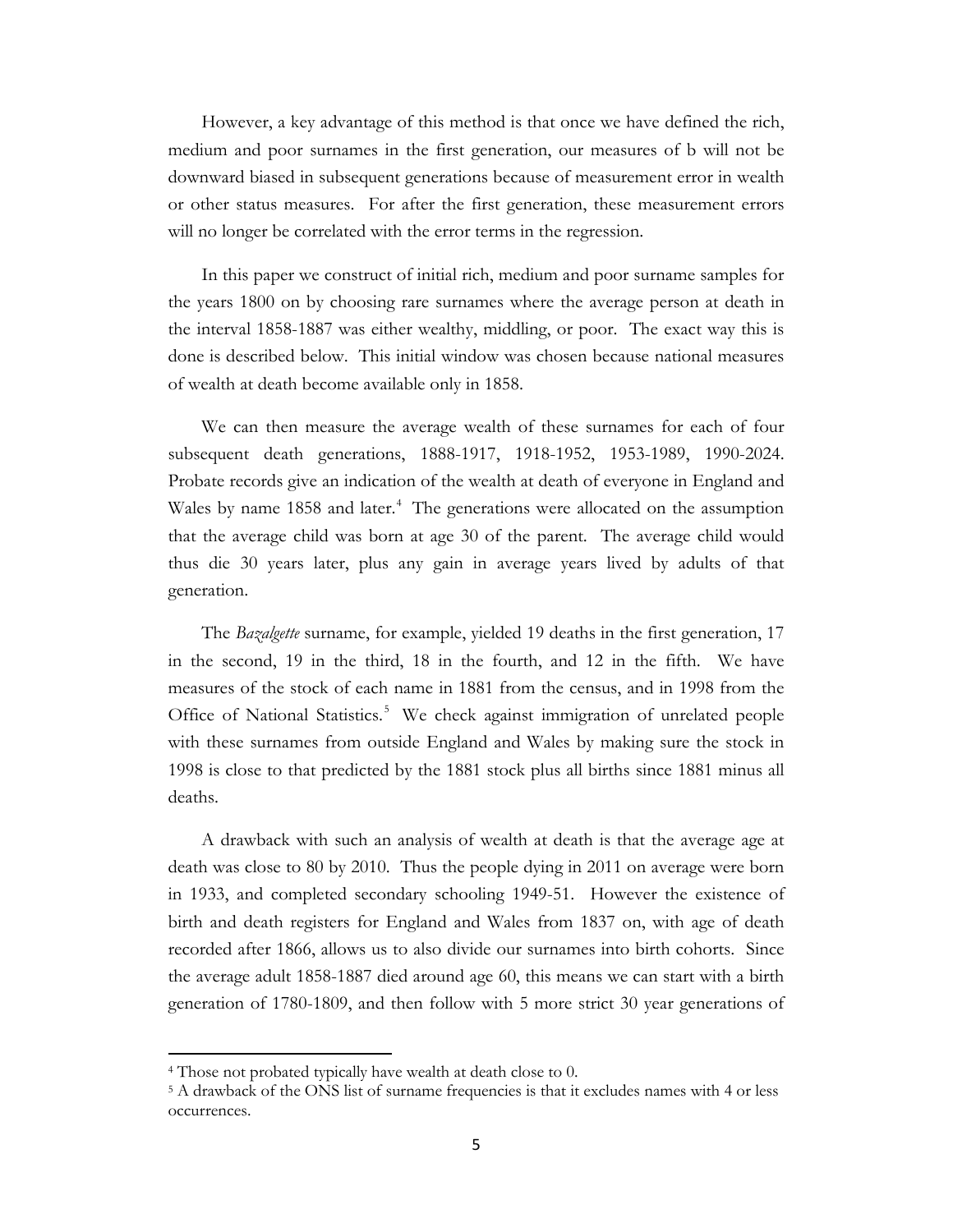1810-39, 1840-69, 1870-99, 1900-29, and 1930-59. Those in the last birth cohort will only be captured if they die age 81 or younger. And this allows us to consider people who completed secondary schooling as late as 1977.

We derive other measures of social status for these same surnames by generation. Most importantly we have measures of the numbers of people with these names who were or are students at Oxford and Cambridge, the elite universities that only the upper 0.7% of each cohort of students would attend. We can thus consider educational attainment over 8 generations of students: 1800-1829, 1830-59, 1860-89, 1890-1919, 1920-49, 1950-79, 1980-2009, and 2010-1. We also have measures of the numbers of physicians with these surnames 1830-2012, and attorneys (1950-2012). As a measure of political elites, we have records of the numbers of Members of Parliament with these surnames 1830-2012. We also have longevity for each generation.

#### **Rich, Middling and Poor Surnames, probates 1858-1887**

Rare surname samples were created from surnames held by 40 or less people in 1881, where there was at least one adult death in 1858-1887.<sup>[6](#page-5-0)</sup> Surnames were designated very rich, rich, middling or poor based on the log average wealth at death (estimated from personalty) of all those 21 and above with a surname dying in these 30 years. Throughout wealth is normalized by the average unskilled wage in England in the year of probate.<sup>[7](#page-5-1)</sup> The very rich were surnames where the average log of normalized wealth was 2.5 or more, the rich where average log normalized wealth was 0 to 2.5. The poor were those surnames where no-one dying 1858-1857 was probated. The middling were those with average log normalized wealth 0 to -2.3.<sup>[8](#page-5-2)</sup>

l

<sup>&</sup>lt;sup>6</sup> As candidates for the poor and middling surnames we checked the probate records for rare surnames from two sources: lists of paupers in 1861, and lists of the criminally indicted 1860-2. Table 1 lists these sources.<br> $7^7$  Clark, 2011.

<span id="page-5-0"></span>

<span id="page-5-2"></span><span id="page-5-1"></span><sup>8</sup> We assumed throughout that those not probated had an average wealth of 0.1 of the average wage. We do this because the minimum values for required probate were  $\ell$ 10 (1858-1900), £50 (1901-1930), £50-500 (1931-1965), £500 (1965-1974), £1,500 (1975-1983), and £5,000 (1984-2011) (Turner, 628). These values were generally close to 0.2 of the average wage. The minimum value requiring probate jumped from 0.15 of the wage to 0.73 of the wage in 1901. But this had little effect on the implied value of the omitted probates in 1901 compared to 1900. Thus whatever the exact cutoff the bulk of the omitted probates were close to 0 in value.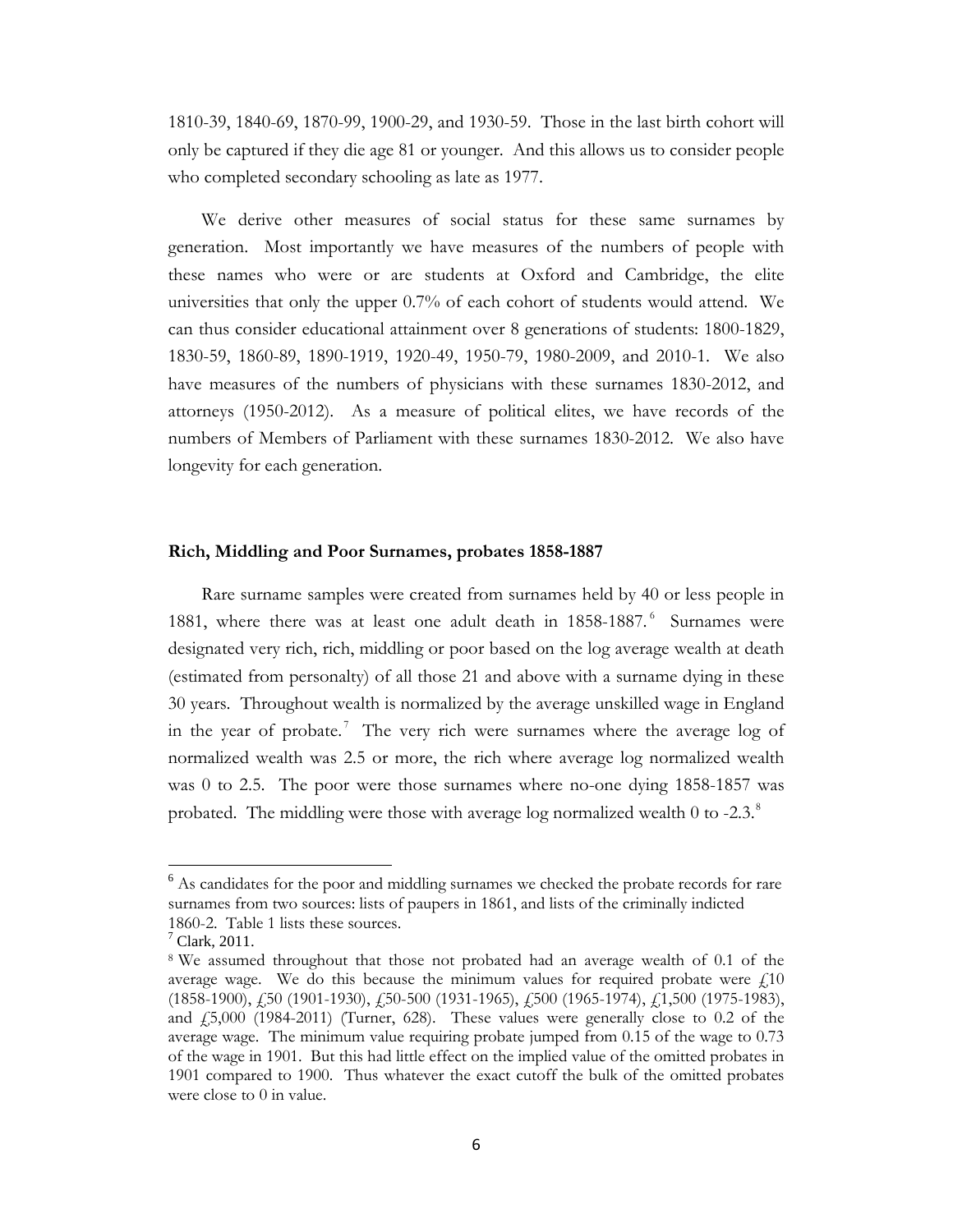In 1858-87, the average wealth at death of the very rich was 455 times the annual wage, that of the rich was 355 times the annual wage. The poor had an estimated wealth of 0.1 of the annual wage on average. The medium had average estimated bequests 18 times annual unskilled wages.

Table 1 gives a summary of the data by death generations. There are a declining number of surnames in the sample over time because some rare surnames die out due to the vagaries of fertility and mortality.<sup>[9](#page-6-0)</sup>

Figure 2 shows the probate rates of the rich and poor surnames by decade, for those dying 21 and older. Also shown as a measure of the general indigenous English population are the probate rates for the surname *Brown.* The extreme difference in probate rates narrows over time. But even by 2000-2011 probate rates for the richest surname group are still above the average of England by at least 16%.

Figure 3 shows the average value of the logarithm of normalized probate values of those probated among rich and poor by decade, as well as for the *Brown* surname. In the years 1988-1998 the majority of probates were expressed in the form of a limited number of values that the estate was "not exceeding." Thus in 1990 there were 17 probates with actual values, 9 "not exceeding"  $f_1100,000$  and 19 "not exceeding"  $f(115,000)$ . We consequently omitted the years 1988-1998 from the analysis of probate values. For 1981-87 when fewer probates had these value bands, and the so described limits were at the much lower levels of either  $\text{\textsterling}25,000$  or  $f_140,000$ , we replaced these values with an expected actual value for this range. This was the average of actual values for these years that fell below  $\frac{1}{25,000}$  and  $\frac{1}{40,000}$ .

The average values for those probated among the rich approach those of the poor surname group over time, but are still higher in 2000-11. Finally figure 4 combines the information in figures 2 and 3 to produce an estimate of the average normalized log wealth at death of the rich and poor surname groups by decade.

 $\overline{\phantom{a}}$ 

<span id="page-6-0"></span><sup>9</sup> Since the death register 1858-1865 does not give age at death for these years we estimated age at death where possible from records of age in the 1861, 1851, and 1841 censuses, as well as from the birth records 1837-1865.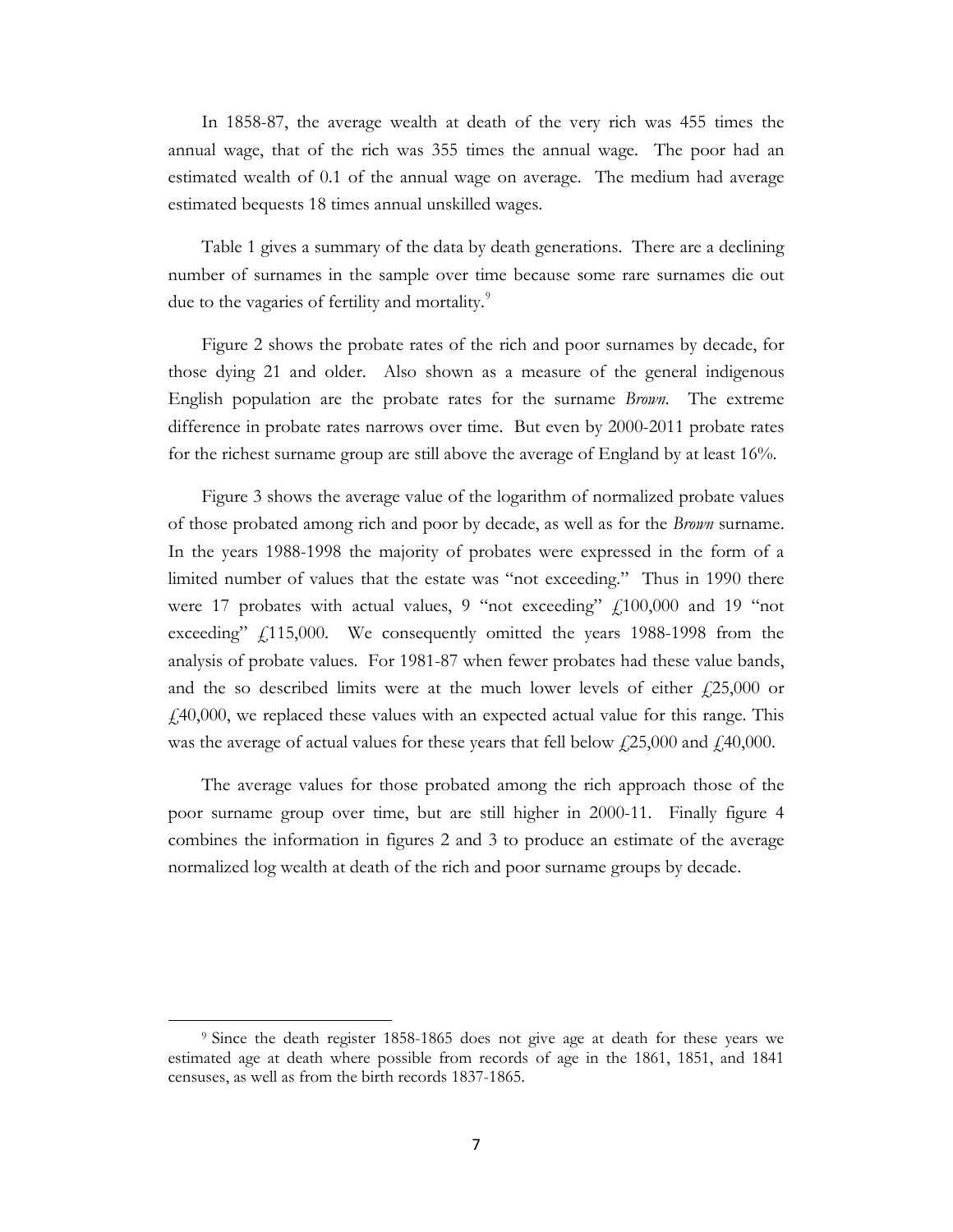| Period         | Surnames | Probates | Deaths | Deaths $21+$ |
|----------------|----------|----------|--------|--------------|
|                |          |          |        |              |
| VERY RICH/RICH |          |          |        |              |
| 1858-87        | 181      | 1,142    | 2,263  | $1,767*$     |
| 1888-1917      | 172      | 1,072    | 1,987  | 1,792        |
| 1918-1952      | 168      | 1,582    | 2,478  | 2,383        |
| 1953-89        | 156      | 1,310    | 2,008  | 1,983        |
| 1990-2011      | 143      | 564      | 989    | 980          |
|                |          |          |        |              |
| MIDDLING/POOR  |          |          |        |              |
| 1858-87        | 273      | 107      | 3,300  | 1,798*       |
| 1888-1917      | 255      | 275      | 3,106  | 1,889        |
| 1918-1952      | 242      | 638      | 3,085  | 2,610        |
| 1953-89        | 246      | 1,305    | 3,776  | 3,654        |
| 1990-2011      | 214      | 836      | 2,165  | 2,135        |
|                |          |          |        |              |

## **Table 1: Summary of the Sample**

*Notes*: All surnames were held by 40 or fewer people in the 1881 census (Schurer and Woollard 2000). The Very Rich and Rich samples were those rare names who had an average log normalized (by the real wage in a given decade) wealth of over 2.5 and 0-2.5 respectively (collected at the Principal Probate Registry). Middling and Poor surnames were from the 1861 Paupers report (UK, House of Commons 1861), convictions in Essex 1860-2 (Calendars of Prisoners) and London convictions 1860-2 (Proceedings of the Old bailey). Deaths are from the General Registry Office (See References section).

\* Where age was unknown 1858-65, the fraction above 21 was estimated from the 1866-87 ratio of deaths  $21+$  to all deaths.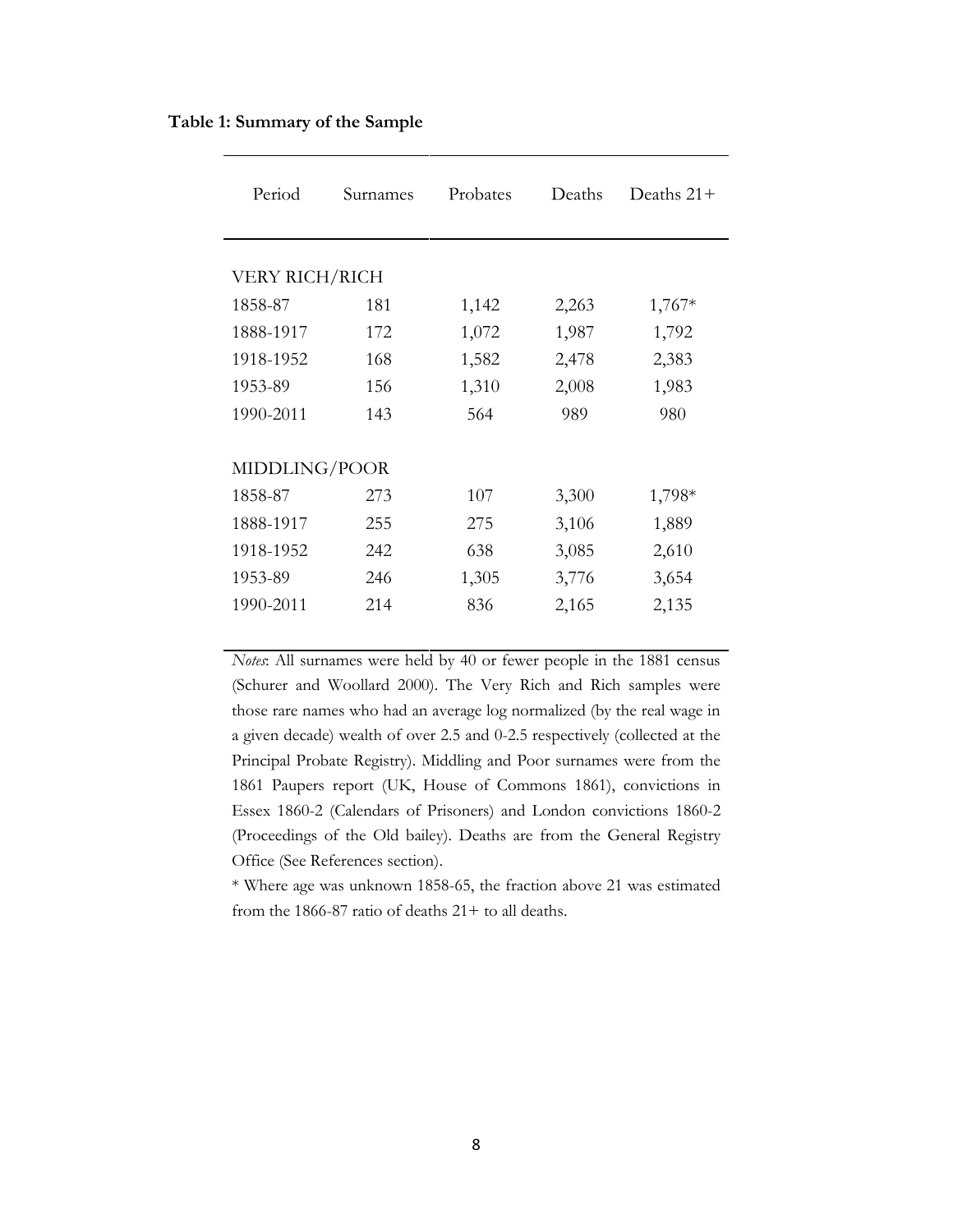

**Figure 2: Probate Rates of Rich, Middling, Poor and** Brown **samples, by decade**

*Notes:* The probate rate in a given year is the number of people recorded in the probate registry divided by the number of people dying. (Source: Principal Probate Registry and GRO.)

6 Brown Richest 5 Poorest Log Probate Values Log Probate Values 4  $\ddot{\cdot}$  Rich Middling3 2 1  $\boldsymbol{0}$ 1860 1880 1900 1920 1940 1960 1980 2000 2020

**Figure 3: Average Log Probate Value, those probated, by decade**

*Notes:* Average log probate value is the log of real wage normalized probate wealth. For example, someone dying in 1940 with a probate valuation equal to the average annual wage in 1940 has a probate value of 1.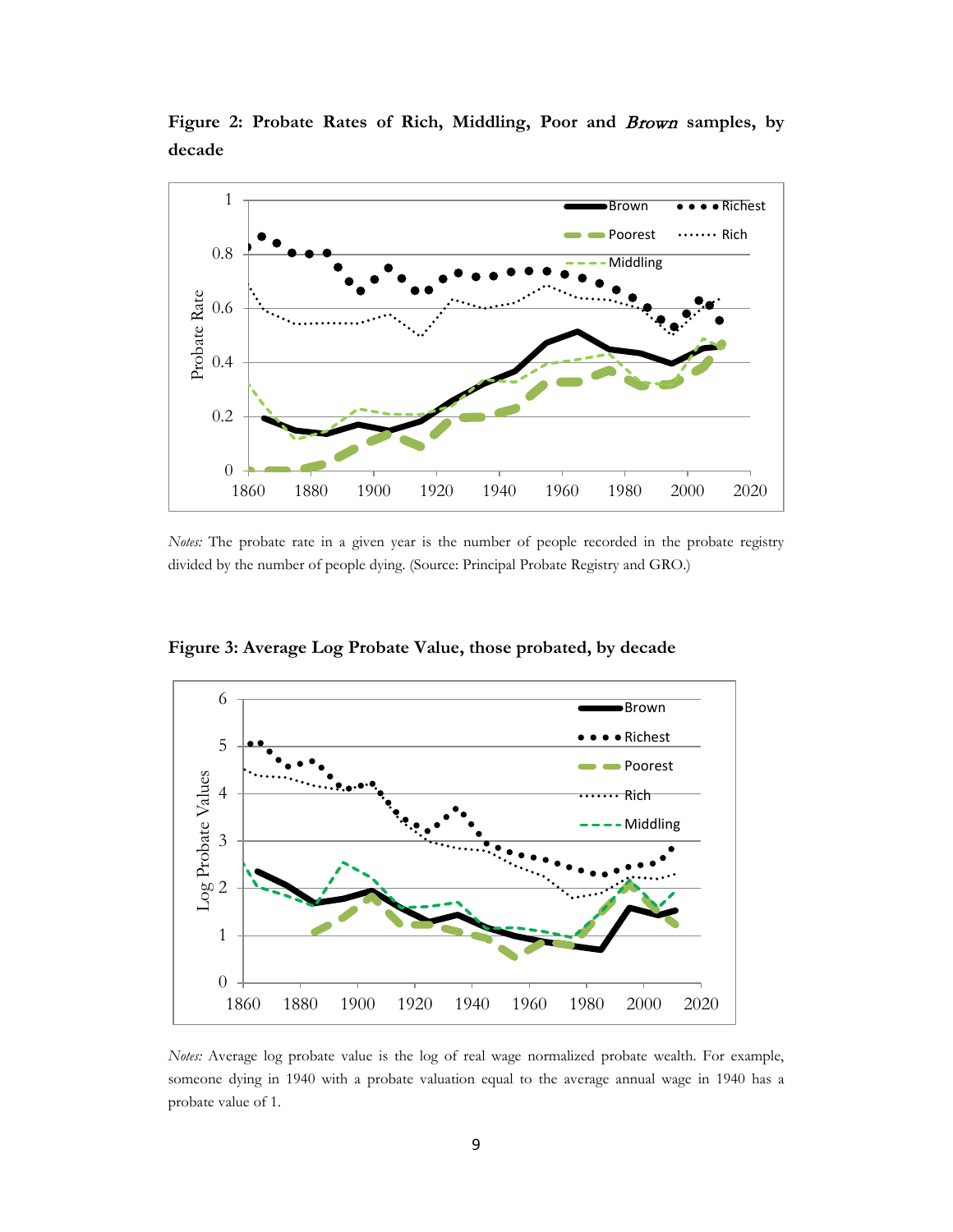

**Figure 4: Average Log Probate Value, Including Those Not Probated**

*Notes:* Those not probated are assigned a normalized probate value of .1 (10% of the average annual wage in the year they died).

Figure 4 shows that there is clearly a process of long run convergence in wealth of the two surname groups towards the social mean (represented by the *Browns*), and that process continued generation by generation, so that eventually there will be complete convergence in wealth of the two groups. For the indigenous population in England there are no permanent social classes, and all groups are regressing to the social mean.

But this process of convergence is much slower than recent estimates of *b*s for income, earnings and education would suggest. Average wealth at death in 2000-11 was still significantly higher for the group identified as rich in 1858-1887. Indeed the average wealth of the richest surname group from 1858-1887 was still 5.6 times that of the poorest surname group in 2000-11.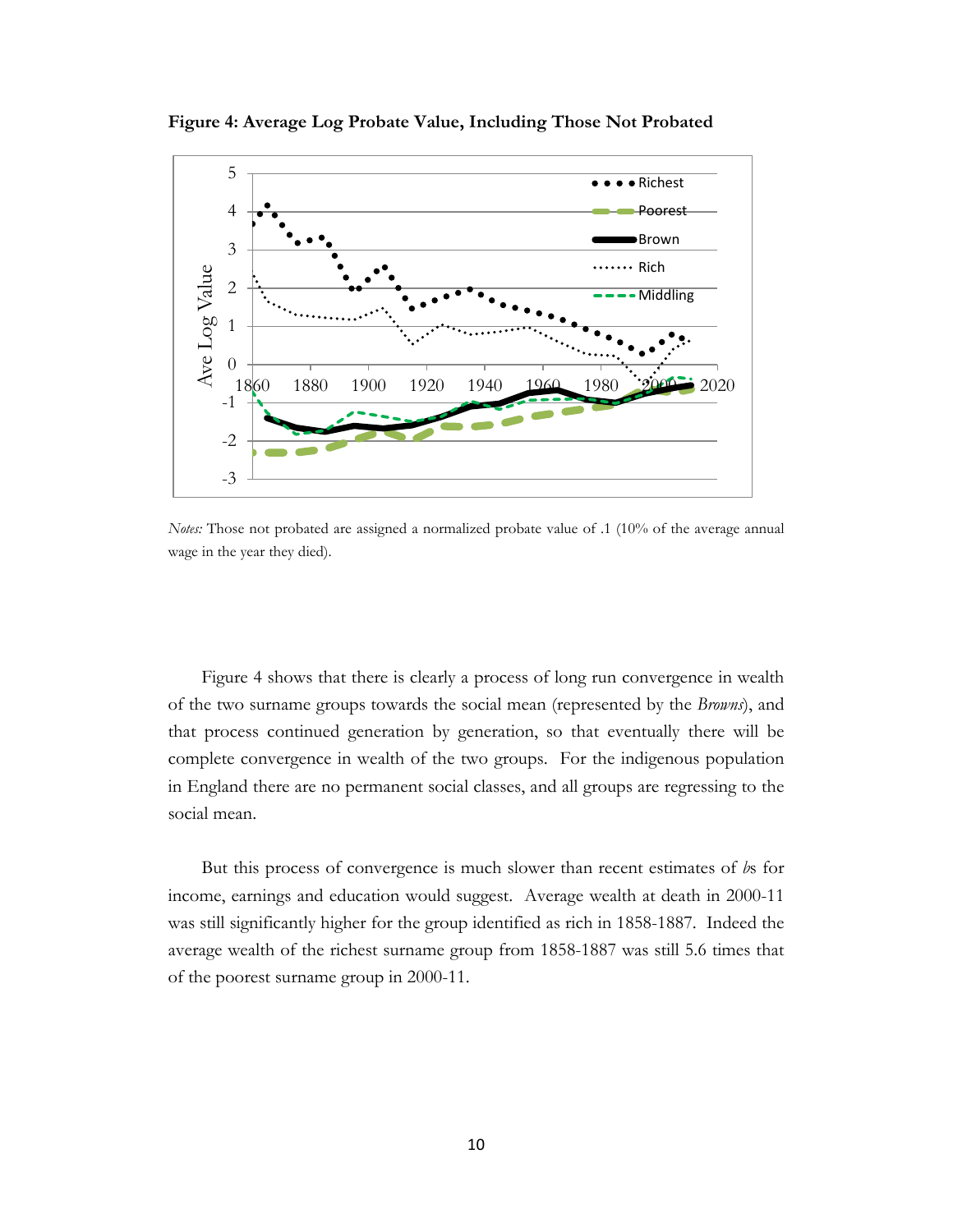#### **Estimated Wealth bs by generation**

We can estimate the *bs*, for wealth, in several different ways. If we define  $\bar{y}_{Rt}$ and  $\bar{y}_{Pt}$  as the average of ln normalized wealth for generation t for the rich and middling/poor surname groups, then the *b* linking this generation with the *n*th future generation can be measured simply as

$$
\bar{y}_{Rt+n} - \bar{y}_{Pt+n} = b(\bar{y}_{Rt} - \bar{y}_{Pt}) \tag{4}
$$

This measure will be, as described above, in expectation the same as the traditional intergenerational *b* estimates.

This estimation has an advantage described above that after the first generation, when rich and poor samples were chosen partly based on wealth, there is no tendency for the *b* estimate to be attenuated by measurement error in wealth, since the average measurement error for both rich and poor groups will be zero. Figure 5 shows the mean log wealth of each group by generation, and table 2 the implied *b*s, along with bootstrapped standard errors.

Table 2 suggests two things. One is that the average *b* values between generations are much higher than are conventionally estimated. The average *b* value across 4 generations is 0.72. These values are so high that there is still a significant connection between wealth 4 generations after the first.

The second suggestion of table 2, however, is that the *b* may have fallen for the last generation, those dying 1999-2011. However, we shall see that there is other evidence that suggests little increase in the rate of mobility in recent generations, and clear evidence that complete equality between the original rich and poor in wealth at death will not be accomplished before 2100.

The rise in the average age of death, however, implies that this generation was born on average in 1927, and had left Secondary School by 1945. To get an estimate of *b* that is a more contemporaneous we can instead divide testators into 30 year long birth cohorts, with the first such cohort 1780-1809, and the last (the sixth) 1930-59. The last cohort, however, will have only those who died relatively young for their generation. Since the age-wealth profile is steeper for the rich surname groups, this will bias us towards finding more convergence in this last truncated 1930-59 generation. We thus correct for this in the estimate.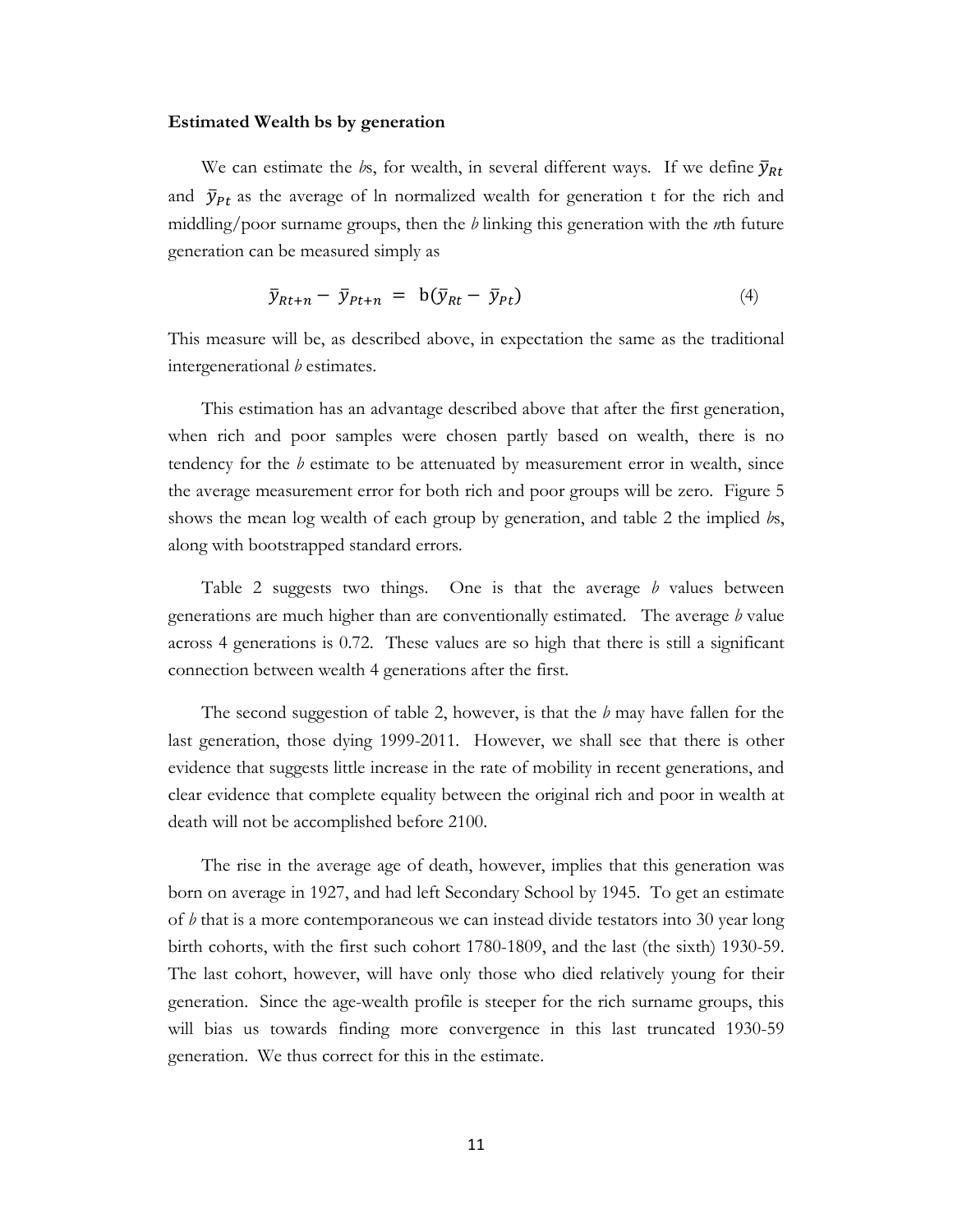**Figure 5: Average Log Probate value, by generation**



**Table 2: b Values Between Death Generations**

|           | 1888-1917     | 1918-1952     | 1953-1987     | 1999-2011     |
|-----------|---------------|---------------|---------------|---------------|
| 1858-1887 | 0.71<br>(.03) | 0.62<br>(.02) | 0.42<br>(.02) | 0.26<br>(.03) |
| 1888-1917 |               | 0.86<br>(.03) | 0.59<br>(.03) | 0.36<br>(.04) |
| 1918-1952 |               |               | 0.68<br>(.03) | 0.41<br>(.05) |
| 1953-1987 |               |               |               | 0.61<br>(.07) |

*Notes:* Calculated from the formula;  $\bar{y}_{Rt+n} - \bar{y}_{Pt+n} = b(\bar{y}_{Rt} - \bar{y}_{Pt})$  where  $\bar{y}$  is the log of average normalized wealth for the rich (subscript  $R$ ) and poor/middling (subscript  $P$ ) surname groups and  $t, t + n$  denote the generation. Standard errors in parentheses.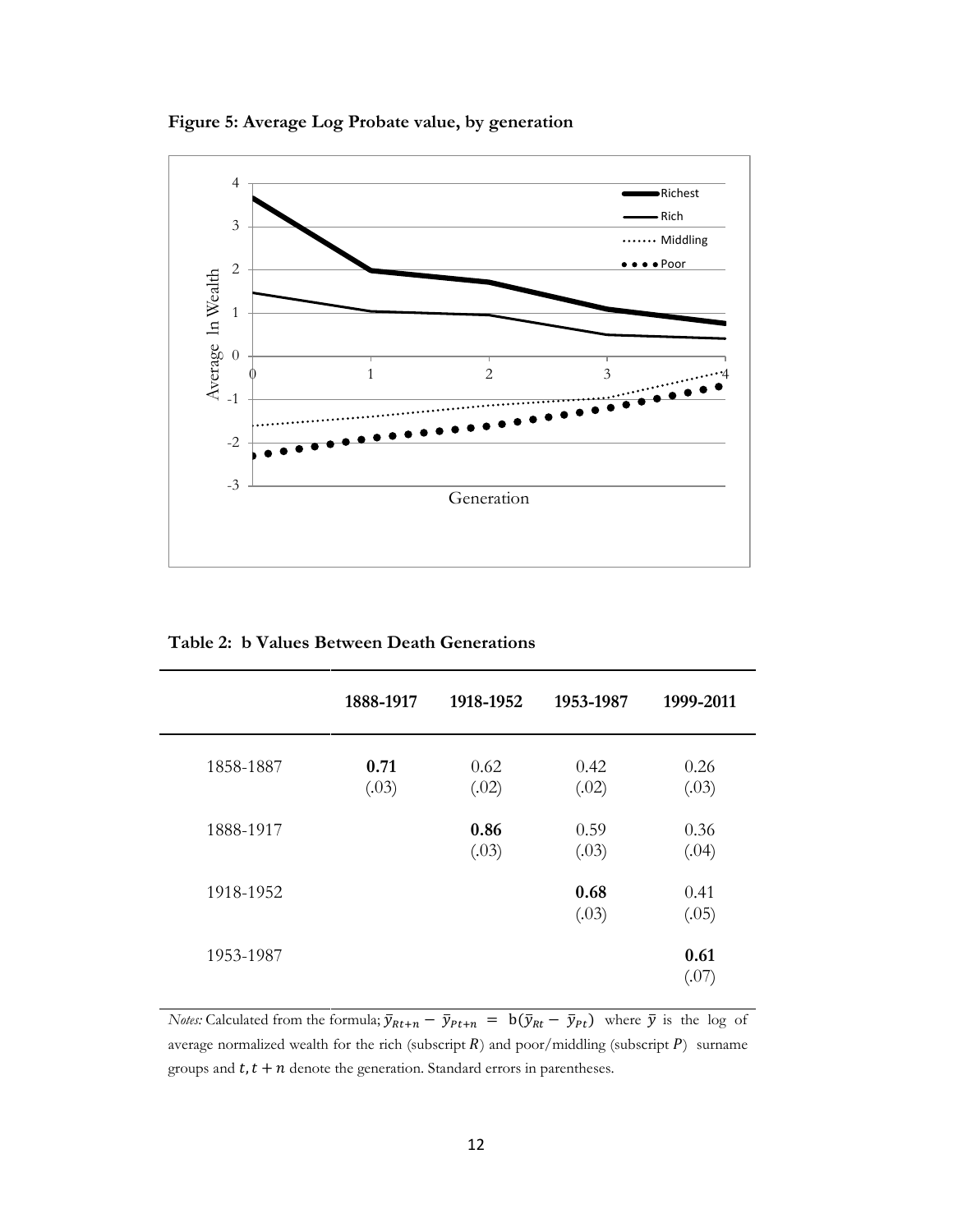| Birth<br>Period | Surnames | Observations | Average<br>Birth Year<br>$(21+)$ | Average Age<br>at Death<br>$(21+)$ |
|-----------------|----------|--------------|----------------------------------|------------------------------------|
| VERY RICH/RICH  |          |              |                                  |                                    |
| 1780-1809       | 172      | 828          | 1797                             | 76.6                               |
| 1810-39         | 164      | 1,489        | 1826                             | 67.0                               |
| 1840-69         | 159      | 2,134        | 1855                             | 66.6                               |
| 1870-99         | 147      | 2,121        | 1883                             | 68.2                               |
| 1900-29         | 142      | 1,144        | 1912                             | 69.5                               |
| 1930-59         | 80       | 181          | 1941                             | 57.4                               |
|                 |          |              |                                  |                                    |
| MIDDLING/POOR   |          |              |                                  |                                    |
| 1780-1809       | 204      | 581          | 1798                             | 76.0                               |
| 1810-39         | 188      | 1,281        | 1826                             | 65.1                               |
| 1840-69         | 188      | 1,881        | 1855                             | 62.3                               |
| 1870-99         | 189      | 2,523        | 1885                             | 67.1                               |
| 1900-29         | 179      | 1,893        | 1912                             | 68.7                               |
| 1930-59         | 116      | 354          | 1942                             | 57.0                               |
|                 |          |              |                                  |                                    |

**Table 3: Wealth at Death by Birth Cohorts, Summary**

*Notes:* Age at death is reported in English Civil Registers post-1866 thus enabling the assignment of birth years (GRO). The high longevity reported for the first birth cohort are a result of the censoring of death ages pre-1866.

Table 3 shows composition of these birth cohorts. The truncation of the sample at either end implies that the first cohort 1780-1809 dies unusually old for the period, while the last cohort represents people dying unusually young. The truncation also implies that at the ends we do not observe people on average at the midpoints of the 30 year birth cohort. Thus the average birth date for 1780-1809 is 1798, not 1795. And the average birth date for the 1930-59 birth cohort is 1939, not 1945.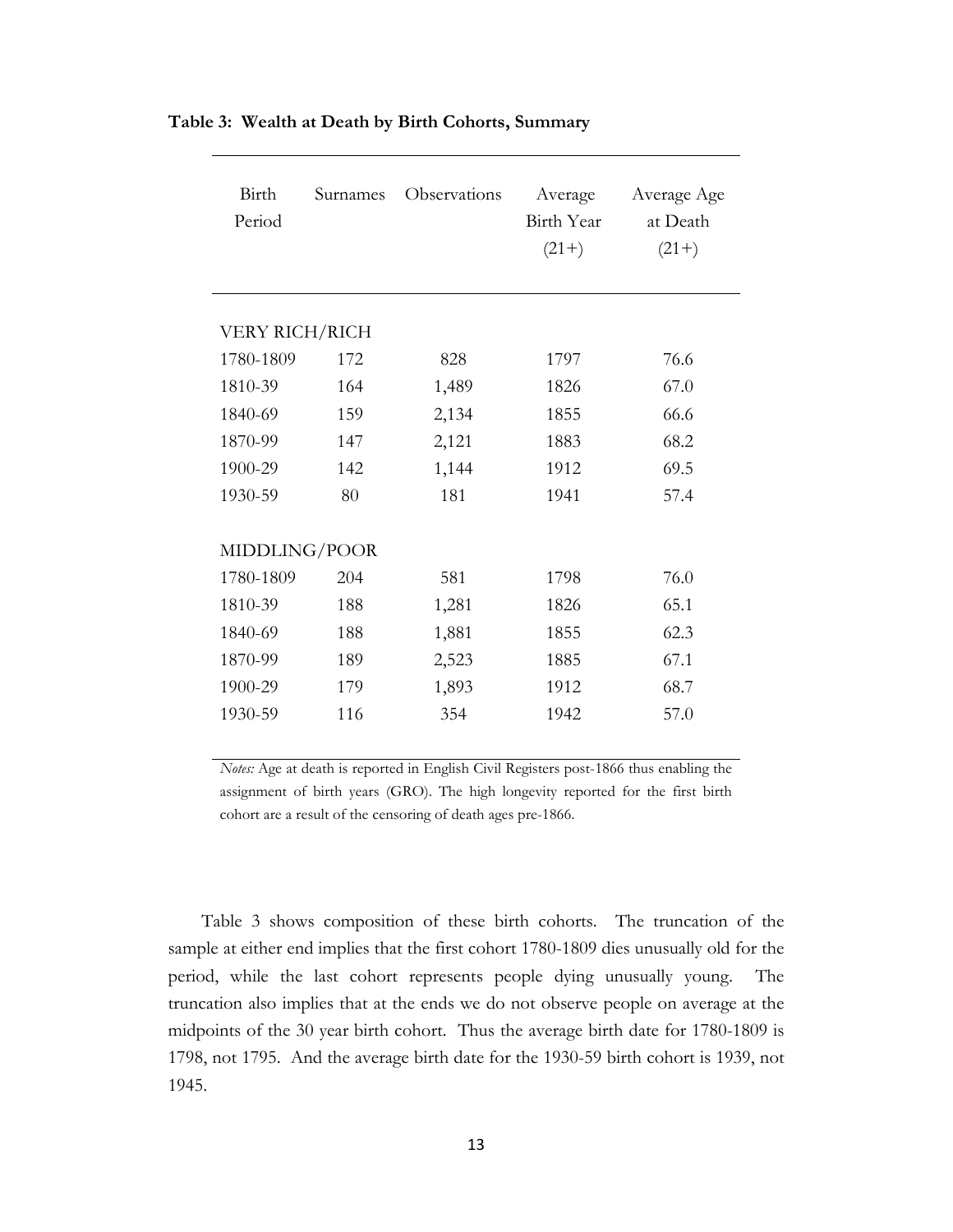Figure 6 shows the average log wealth of these birth cohorts. In the last truncated cohort, those born 1930-59, we observe few people aged 80 or above, and disproportionately many younger people. This will bias downwards, in particular, the estimated wealth of the higher status groups in the last period (since these have a stronger age-wealth gradient). We do not attempt to control for this, but it does imply that the last period estimated b is too low.

Again we get a nice pattern predicting eventual regression to the mean. As average wealth narrows across the groups they always retain their initial ranking in terms of wealth.

Table 4 shows the implied *b* estimates between each period, as well as the bootstrapped standard errors.<sup>10</sup> Over now six generations of these birth cohorts the average one period b is 0.70, compared with 0.72 for the death generations. But there is no longer clear sign that the b has declined for recent generations. Instead the b is lower just for one generation, the move from those born 1870-99 to those born 1900-29. In the last generation observed, 1930-59, who would all have finished secondary schooling post WWII, there is nearly as strong a connection of wealth with their parent's generation as in the nineteenth century. And since this estimate does not include people aged 80 and above, who have much higher wealth among the descendants of the rich, this b estimate is downward biased.<sup>[11](#page-13-1)</sup> However, this last estimate has high standard errors because of the small numbers of observations, and the declining difference in wealth between the original rich and poor groups.

Table 4 also shows that the wealth of people born before 1810 with rare surnames still correlates significantly with the wealth of people with those same surnames 6 generations later born 1930-59. The average wealth at death of the group identified as wealthiest in 1780-1809 still is 3 times as great as those with the surnames of the poorest in 1780-1809, for those dying 1999-2011 and born 1930-59. We will show below that that correlation will continue for those born 1960-1989, and 1990-2011.

 $\overline{\phantom{a}}$ 

<span id="page-13-0"></span><sup>&</sup>lt;sup>10</sup> The raw b's have been revised downwards, by and average of 4%, to allow for the slightly less than 30 interval between the birth dates of the observed cohorts.

<span id="page-13-1"></span><sup>&</sup>lt;sup>11</sup> A rough method of correction we can employ is to reweight the observations from the last period in terms of the age distributions of all those dying 1999-2011, using the wealth of those dying aged 70-79 to proxy for those dying 80 and above. This implies a b estimate for the last period of 0.89.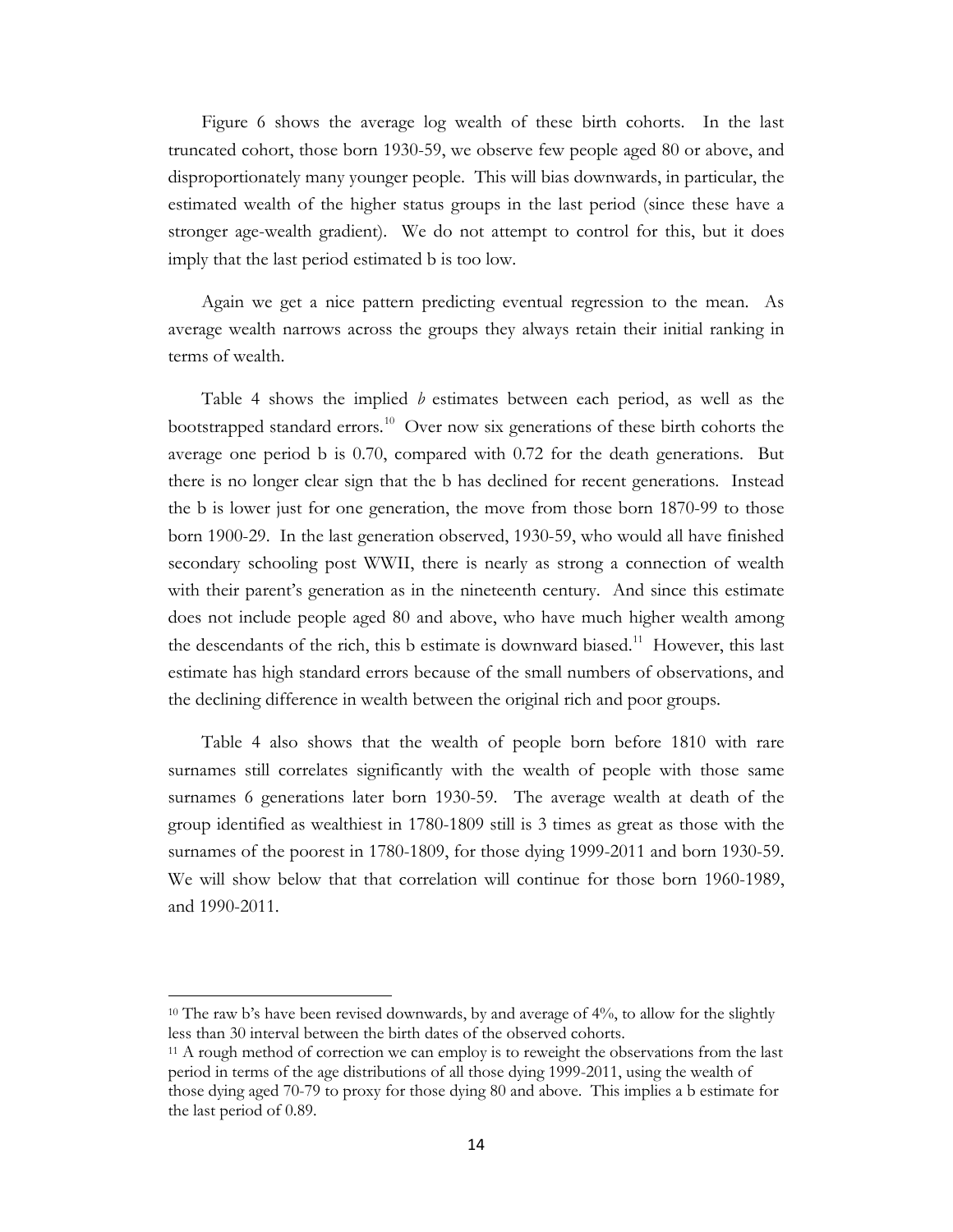**Figure 6: Average log wealth by Birth Generation, 1780-1959.**



**Table 4: b values between birth generations, 1780-1809 to 1930-1959**

|           | 1810-39        | 1840-69        | 1870-99        | 1900-29        | 1930-59        |
|-----------|----------------|----------------|----------------|----------------|----------------|
| 1780-1809 | 0.72<br>(0.03) | 0.54<br>(0.02) | 0.41<br>(0.02) | 0.23<br>(0.02) | 0.16<br>(0.04) |
| 1810-39   |                | 0.75<br>(0.03) | 0.57<br>(0.02) | 0.32<br>(0.02) | 0.22<br>(0.06) |
| 1840-69   |                |                | 0.76<br>(0.03) | 0.41<br>(0.03) | 0.29<br>(0.07) |
| 1870-99   |                |                |                | 0.56<br>(0.04) | 0.39<br>(0.10) |
| 1900-29   |                |                |                |                | 0.69<br>(0.18) |

*Notes:* Calculated from the formula;  $\bar{y}_{Rt+n} - \bar{y}_{Pt+n} = b(\bar{y}_{Rt} - \bar{y}_{Pt})$  where  $\bar{y}$  is the log of average normalized wealth for the rich (subscript  $R$ ) and poor/middling (subscript  $P$ ) surname groups and  $t, t + n$  denote the generation. Standard errors in parentheses. b values corrected to a 30 year generation gap. Standard errors were bootstrapped.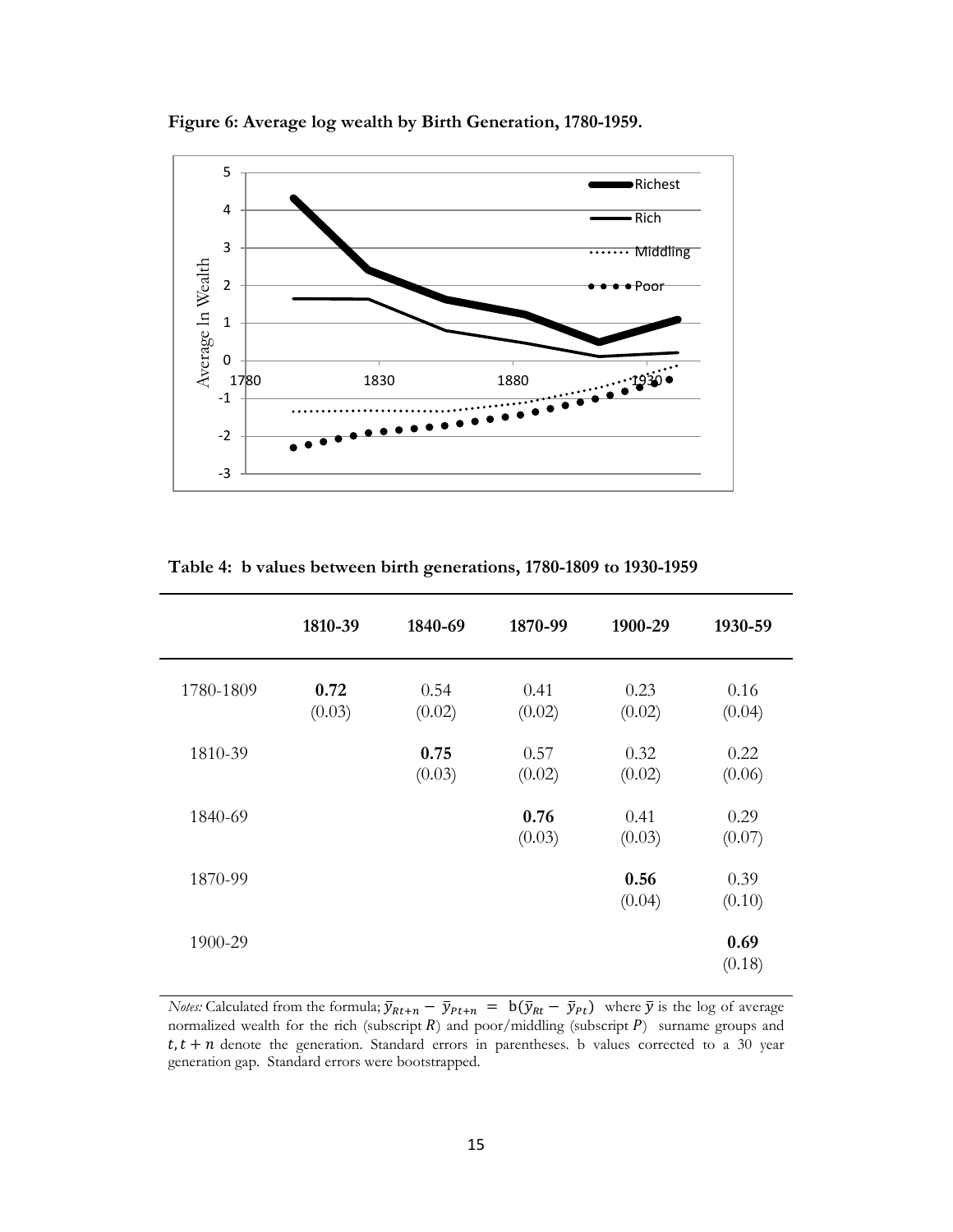People born 1930-1959 were mainly exposed to the post WWII education and access regimes, including the National Health Service, and quite high redistributive tax rates during their work lives. Yet there is no sign of any greater social mobility than in earlier generations.

A more conventional way to estimate *b* is by taking the average wealth of each surname in each generation as the unit of observation, and then estimate by OLS the *b* values in the regressions

$$
y_{i+n} = a + b^n y_i + u_{i+n} \tag{4}
$$

where here  $y_{n+i}$  is the average log wealth by surname in period i+n, and we weight by the average number of observations in each surname group in the relevant periods. Table 5 shows these estimates and the associated standard errors. As discussed above the average estimate one period  $\dot{\theta}$  is below that of the previous method (0.62) versus 0.72).

If, however, the one period *b*'s in table 6 were correctly estimated, then we would expect  $\hat{b}_{04} = \hat{b}_{01}$ .  $\hat{b}_{12}$ .  $\hat{b}_{23}$ .  $\hat{b}_{34}$  . In fact

$$
\hat{b}_{04} = 0.28 > \hat{b}_{01} \cdot \hat{b}_{12} \cdot \hat{b}_{23} \cdot \hat{b}_{34} = 0.66 \times 0.71 \times 0.6 \times 0.53 = 0.15
$$

The long run regression to the mean is slower than the one period *b*s predict. Presumably this is because of measurement error, so that the estimated one period bs are the true bs times an attenuation factor  $\theta$  < 1. In particular the expected value of such an estimate of b, for the first to the second generation,  $\hat{b}$  is

$$
E(\bar{b})=b\theta
$$

where  $0 \le \theta \le 1$  is an unknown attenuation from measurement error. But when we look from the first to the third generation we similarly get an estimate of  $b^2$  which has an expected value,

$$
E(\widehat{b^2})=b^2\theta
$$

So by dividing the two estimates we will get an unbiased estimate of the true first generation *b*. By using multiple generations identified by surnames we can get around the problem of measurement error.<sup>[12](#page-15-0)</sup>

 $\overline{\phantom{a}}$ 

<span id="page-15-0"></span><sup>12</sup> We are grateful to Colin Cameron for pointing this out.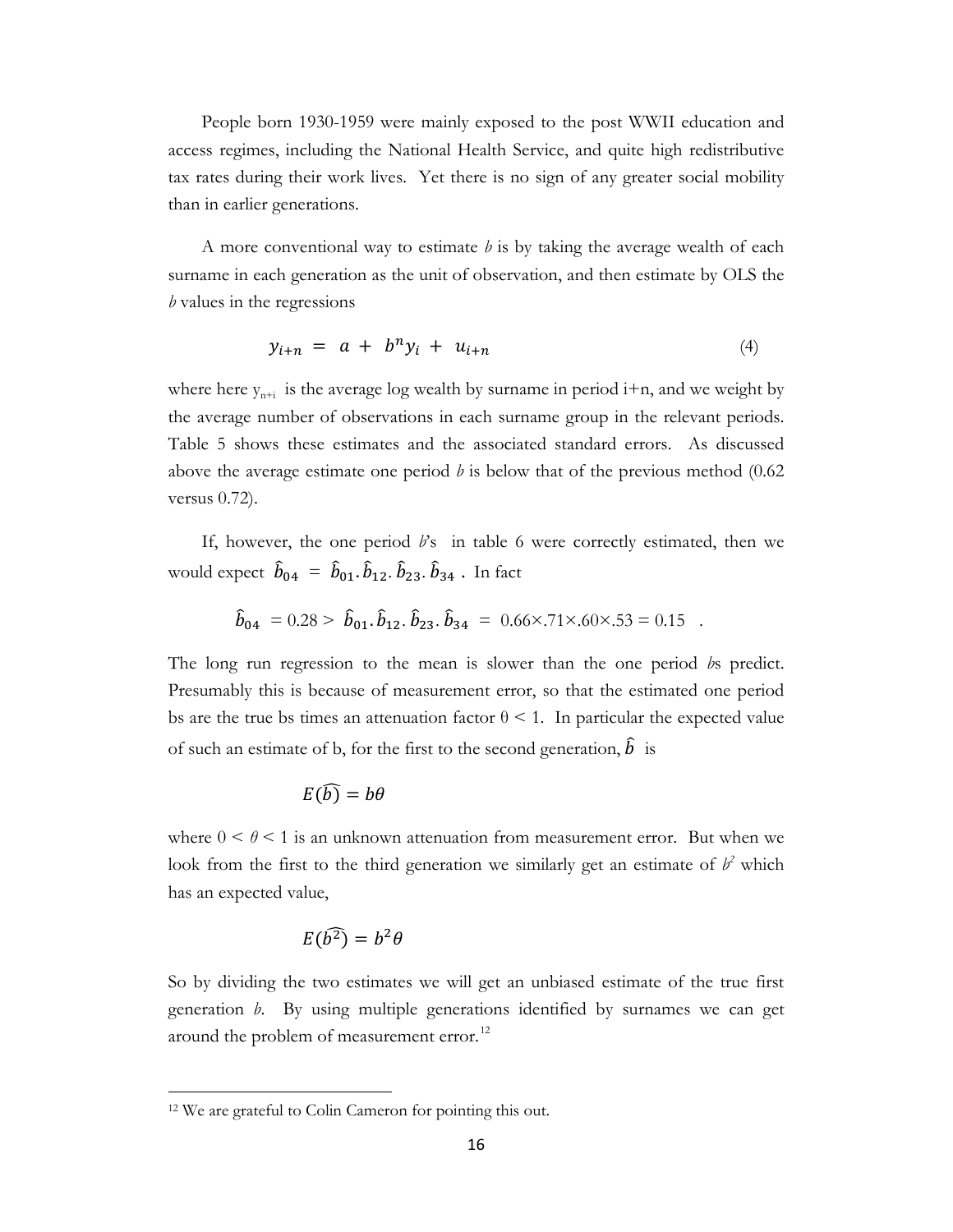|           | 1888-1917     | 1918-1952     | 1953-1987     | 1999-2011     |
|-----------|---------------|---------------|---------------|---------------|
| 1858-1887 | .66<br>(.030) | .58<br>(.026) | .38<br>(.025) | .28<br>(.038) |
| 1888-1917 |               | .71<br>(.030) | .50<br>(.029) | .28<br>(.048) |
| 1918-1952 |               |               | .60<br>(.029) | .37<br>(.052) |
| 1953-1987 |               |               |               | .53<br>(.065) |

**Table 5: b Estimates between Death Generations, Conventional Regression**

*Notes:* The units of observation are individual surnames. Coefficients are from an OLS regression;  $y_{i+n} = a + b^n y_i + u_{i+n}$ , where y is the average log normalized wealth by surname,  $i, i + n$  denote generation. The estimation is weighted by the number of surname observations in each generation. N: 3,094 two-way combinations. Standard errors in parentheses.

|           | 1888-1917 | 1918-1952 | 1953-1987 | 1999-2011 |
|-----------|-----------|-----------|-----------|-----------|
| 1858-1887 | .82       | .64       | .54       |           |
| 1888-1917 |           | .86       | .54       | .47       |
| 1918-1952 |           |           | .70       | .46       |
| 1953-1987 |           |           |           | .61       |

**Table 6: Attenuation Corrected b Values between Death Generations**

*Notes:* These values are the b values corrected for attenuation from table 5. Assuming a constant attenuation factor  $(\theta)$ , the estimates for the b between generations 0 and 1 are corrected by applying the formula  $\frac{b_{02}\theta}{b_{12}\theta} = \frac{b_{01}b_{12}}{b_{12}} = b_{01}$ .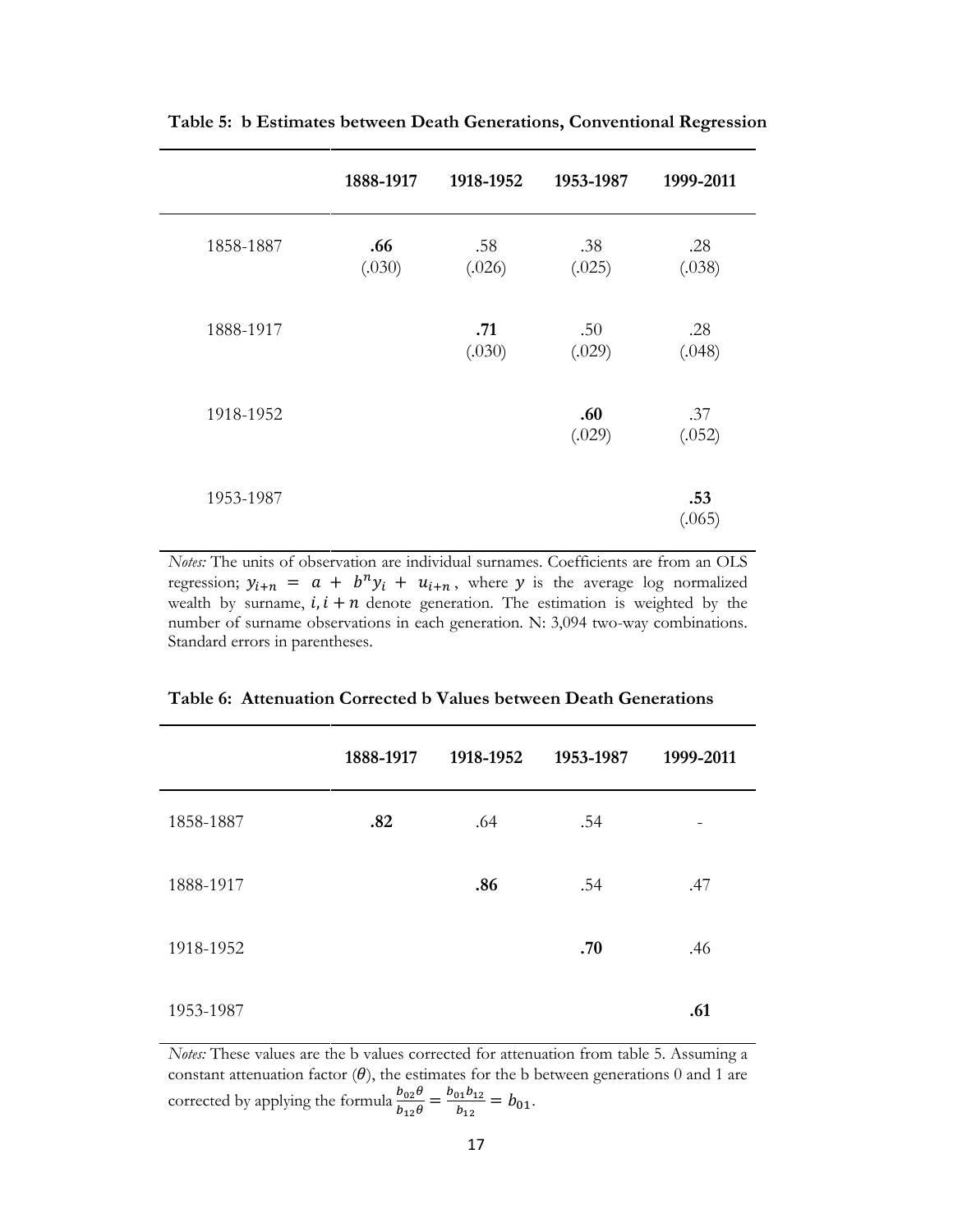|           | 1810-39        | 1840-69        | 1870-99        | 1900-29        | 1930-59        |
|-----------|----------------|----------------|----------------|----------------|----------------|
| 1780-1809 | 0.63<br>(.029) | 0.56<br>(.025) | 0.40<br>(.024) | 0.21<br>(.027) | 0.12<br>(.045) |
| 1810-39   |                | 0.57<br>(.032) | 0.51<br>(.027) | 0.28<br>(.031) | 0.13<br>(.053) |
| 1840-69   |                |                | 0.71<br>(.028) | 0.37<br>(.037) | 0.22<br>(.064) |
| 1870-99   |                |                |                | 0.48<br>(.040) | 0.26<br>(.075) |
| 1900-29   |                |                |                |                | 0.31<br>(.097) |

**Table 7: b Estimates between Birth Generations, Conventional Regressions**

*Notes:* The units of observation are individual surnames. Coefficients are from an OLS regression;  $y_{i+n} = a + b^n y_i + u_{i+n}$ . The estimation is weighted by the number of surname observations. N: 3,961 two-way combinations. Standard errors in parentheses.

In this case

$$
E(\hat{b}_{04}) = b_{04}\theta > E(\hat{b}_{01}, \hat{b}_{12}, \hat{b}_{23}, \hat{b}_{34}) = b_{01}\theta, b_{12}\theta, b_{23}\theta, b_{34}\theta = b_{04}\theta^4
$$

With a constant attenuation factor can get better estimates of the true bs between periods by taking the ratios of the estimated bs. Thus, for example,

$$
\frac{E(\hat{b}_{02})}{E(\hat{b}_{12})} = \frac{b_{02}\theta}{b_{12}\theta} = \frac{b_{01}b_{12}}{b_{12}} = b_{01}
$$

Table 6 shows these attenuation corrected b estimates. These echo those of table 2, except for being significantly higher between the first and second generations. But as noted earlier the estimates in table 2 for the first generation will also suffer from attenuation bias. The one generation corrected bs average 0.75.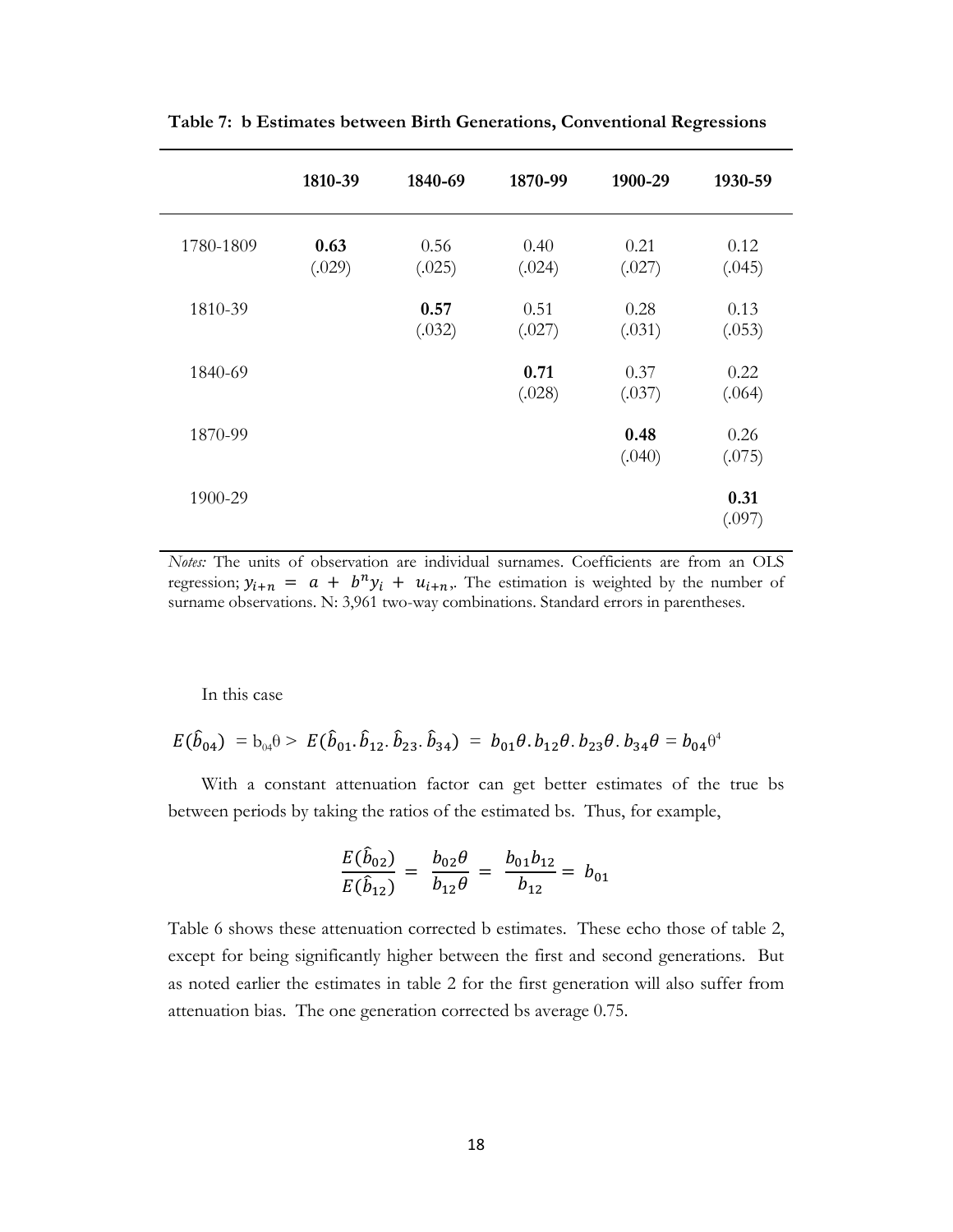|           | 1810-39 | 1840-69 | 1870-99 | 1900-29 | 1930-59 |
|-----------|---------|---------|---------|---------|---------|
| 1780-1809 | 0.89    | 0.56    | 0.43    | 0.38    | -       |
| 1810-39   |         | 0.77    | 0.61    | 0.38    | 0.18    |
| 1840-69   |         |         | 0.84    | 0.62    | 0.23    |
| 1870-99   |         |         |         | 0.68    | 0.32    |
| 1900-29   |         |         |         |         | 0.54    |

**Table 8: Attenuation Corrected b Values between Birth Generations**

*Notes:* These values are the b values corrected for attenuation from table 7. Assuming a constant attenuation factor  $(\theta)$ , the estimates for the b between generations 0 and 1 are corrected by applying the formula  $\frac{b_{02}\theta}{b_{12}\theta} = \frac{b_{01}b_{12}}{b_{12}} = b_{01}.$ 

Table 7 shows the conventional regression estimates of b's between birth generations, and table 8 the attenuation corrected estimates. The one generation b's again average about 0.75. The pattern of estimates here again suggest some decline in b in the most recent generations, but the final period b is underestimated because of the exclusion of the rich descendants born 1930-59 who have not yet died.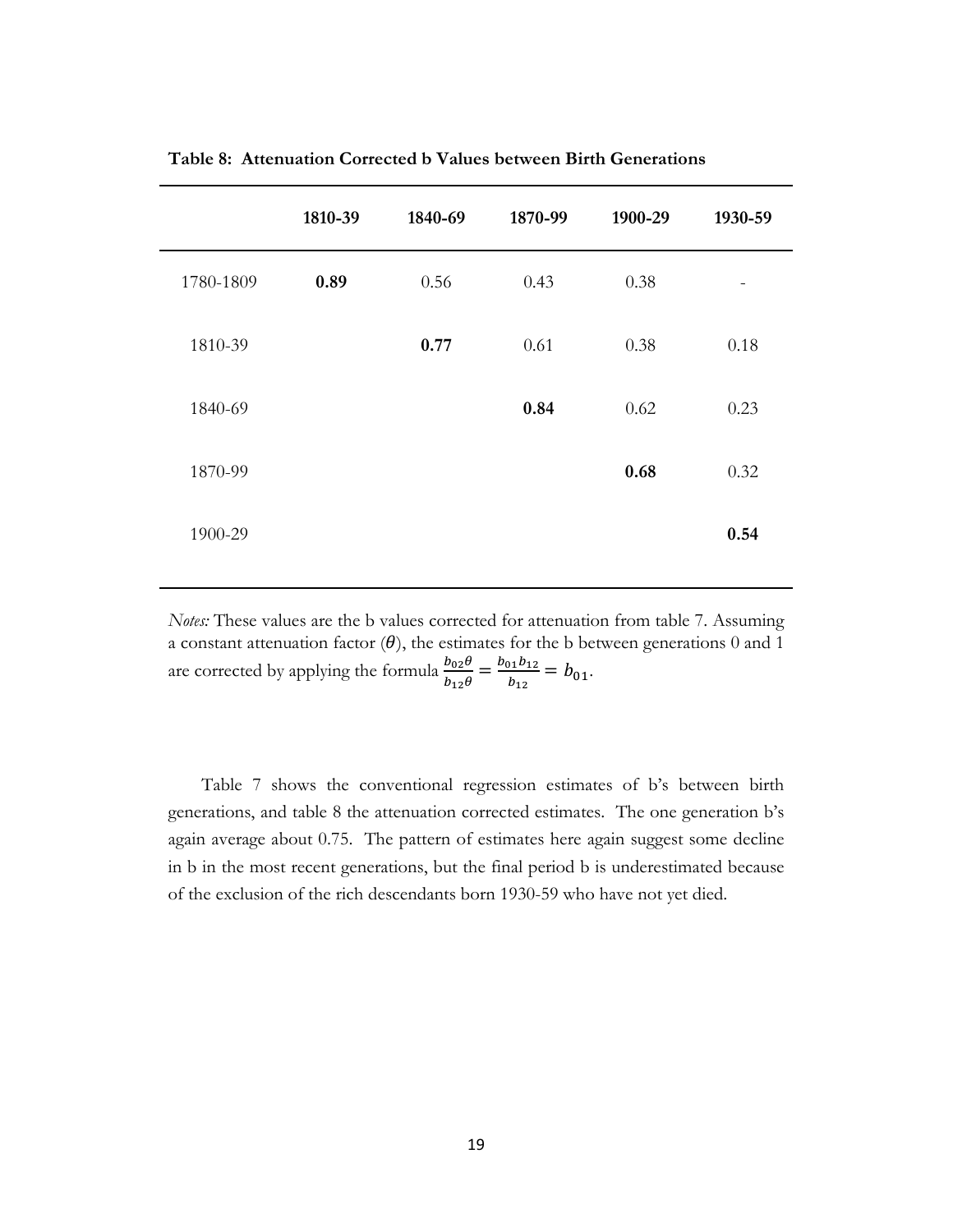## **Education**

 $\overline{\phantom{a}}$ 

We find above very slow rates of regression to the mean for wealth at death in England. These wealth measures have drawbacks as a general index of social mobility. First it may be objected that of various components of social status – education, occupation, earnings, health, and wealth – wealth since it can be directly inherited will be the slowest to regress to the mean.<sup>[13](#page-19-0)</sup> Second the wealth measures we have above are for people at the end of their lives, now typically 80. Thus even when we move to birth generations we can only observe the status of people born before 1959.

Using measures of educational attainment we can extend our coverage of the original rich group much closer to the present. The measure we use here is entry to Oxford or Cambridge, the two most elite English universities, which from 1800 to 2011 admitted only about 0.7% of each cohort of the eligible population. We have the complete record of Oxbridge attendees 1800-1893, and thereafter a large sample up to 2011. The last birth cohort we thus observe extends to 1993.

The measure we use is the *relative representation* of each surname group at university, where the relative representation is the share of a surname at the university relative to the population share of that surname among those aged 18. Relative representation will be 1 for a surname that is distributed as is the general population in terms of educational status. We look at Oxbridge entrants in the periods 1800-29, 1830-59, 1860-89, 1890-1919, 1920-49, 1950-79, 1980-2009, and 2010-1. These measures thus span eight generations. These show, again, universal regression to the mean, but at similarly slow rates as for wealth, so that even now there are differences in educational attainment between the descendants of the 1780- 1809 generation.

Table 9 shows the relative representation of the high average wealth rare surnames, based on the wealth at death of those born 1780-1809 who died 1858 and later. In 1800-1829 the high wealth surnames show up at 94 times their share in the population among entrants to Oxford and Cambridge. The relative representation is estimated after 1837 using the birth registers, which allow us to approximate for each name the number of 18 year olds in each decade with each surname.<sup>[14](#page-20-0)</sup> Relative

<sup>13</sup> Becker and Tomes, 1986, find this possibility in their theoretical model of intergenerational mobility.

<span id="page-19-0"></span><sup>14</sup> For the years 1800-1865 there have to be varying degrees of approximation to this stock of 20 year olds.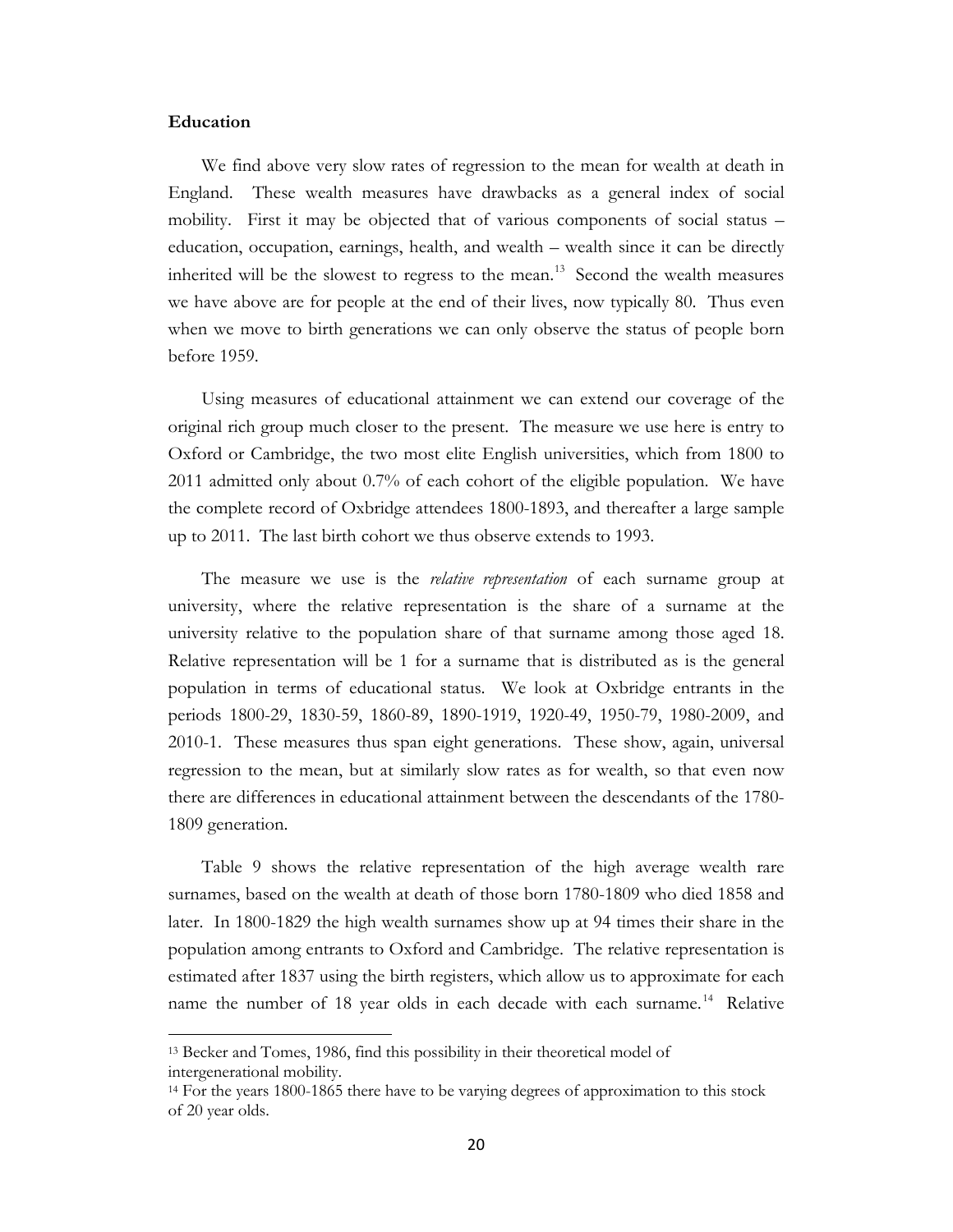representation for this elite group declines very little in the years 1830-59, for the children of the first generation. We thus take this second generation as the baseline, and ask what the subsequent decline implies about the rate of social mobility.

The table shows that the rich rare surnames steadily converging in relative representation towards 1. However, the rate of convergence is again slow. Even for the cohort entering Oxbridge 2010-1 the rich rare surnames are still 11 times more frequent relative to the stock of 18 year olds with that name than are common indigenous English names such as *Brown, Clark, Jones, Smith, Taylor* and *Williams.* 

What does the pattern in decline of relative representation shown in table 9 imply about the b for education? As described in the appendix if we assume a normal distribution of status, and that those of high average status had the same status variance as the general population, then we can estimate what the b for educational status 1830-2010. Since the high status surnames had a relative representation of 91 among the top 0.7% of the educational hierarchy in 1830-59, this fixes what the mean status of those names had to be, relative to the social mean.<sup>15</sup> For each possible b their relative representation would decline generation by generation in a predictable manner. Figure 7 shows the actual pattern, as well as the single b that best fits the data.<sup>[16](#page-20-2)</sup> For the rare surname wealthy group, that is  $b = 0.81$ . Notice also that there is no sign that educational mobility has speeded up in the last few generations. The single b of 0.81 fits the pattern well in all generations. This estimated b for education is even higher than the b for wealth found above.

The rare surnames in this sample are all associated with wealth. We can form from the Oxbridge records another larger rare surname group which consists just of any other rare surnames that show up as entrants to Oxbridge 1800-29. Table 9 also shows the relative representation of these surnames at Oxbridge to 2011. Here there is a large decline between 1800-29 and 1830-59. But to measure the true implied b it is necessary to start with the generation 1830-59, where the elite surnames were selected based on their occurrence earlier, and so the data is not contaminated by error. As can be seen this group also remains an elite even to 2010-1. We can also calculate the implied b for the regression to the mean of this group 1830-59 to 1980-

<span id="page-20-0"></span> $\overline{\phantom{a}}$ 

<span id="page-20-1"></span><sup>&</sup>lt;sup>15</sup> If the elite started with a lower dispersion of status than the general population then the implied bs would be even higher.

<span id="page-20-2"></span><sup>16</sup> Judged by minimizing the sum of squared deviations.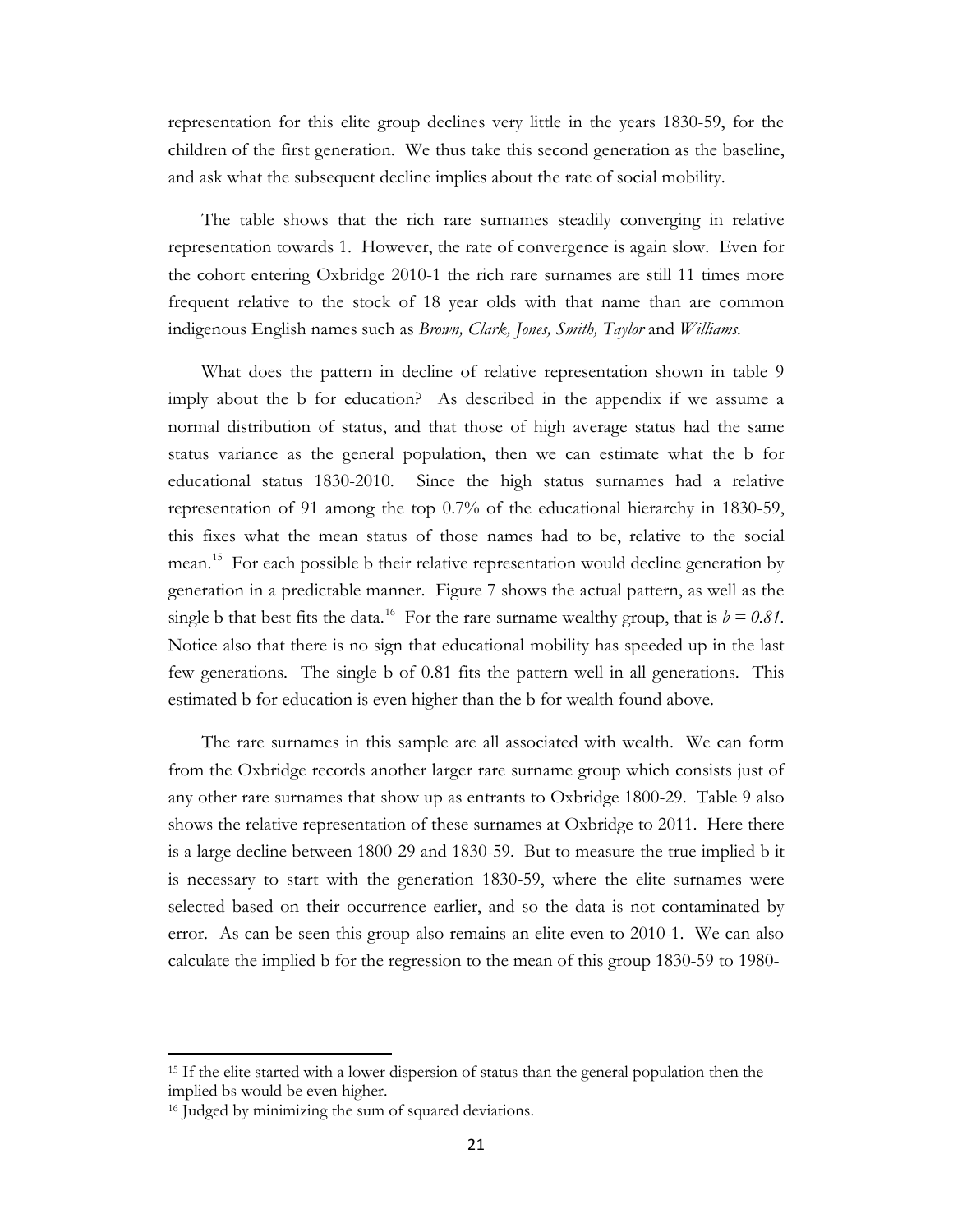| Period     | Sample Size | N<br>Wealthy<br><b>Surnames</b> | Relative<br>Representation<br>Wealthy<br><b>Surnames</b> | Relative<br>Representation<br><b>Oxbridge Rare</b><br><b>Surnames 1800-29</b> |
|------------|-------------|---------------------------------|----------------------------------------------------------|-------------------------------------------------------------------------------|
|            |             |                                 |                                                          |                                                                               |
| 1800-29    | 18,649      | 169                             | 95                                                       | 117                                                                           |
| 1830-59    | 24,415      | 210                             | 91                                                       | 49                                                                            |
| 1860-89    | 38,678      | 192                             | 53                                                       | 32                                                                            |
| 1890-1919  | 28,832      | 113                             | 47                                                       | 18                                                                            |
| 1920-49    | 66,516      | 114                             | 24                                                       | 9.7                                                                           |
| 1950-79    | 152,159     | 108                             | 13                                                       | 7.0                                                                           |
| 1980-2009  | 221,195     | 67                              | 8.9                                                      | 3.8                                                                           |
| $2010 - 1$ | 26,388      | 9                               | 11                                                       | 4.6                                                                           |

**Table 9: Representation by Birth Cohorts at Oxbridge, 1800-2011**

*Notes:* Relative representation equals one where the surname has a representation at Oxbridge exactly the same as the average of Brown, Clark, Jones, Smith, Taylor, and Williams.

*Sources*: Venn, 1940-5, Cambridge University, 1954, 1976, 1998, 1999-2010, Foster, 1891- 2, Foster, 1896, Oxford University, 1924, 1973, 1978, 1996-2010. 2010-11: Online student directories (See references for URLs).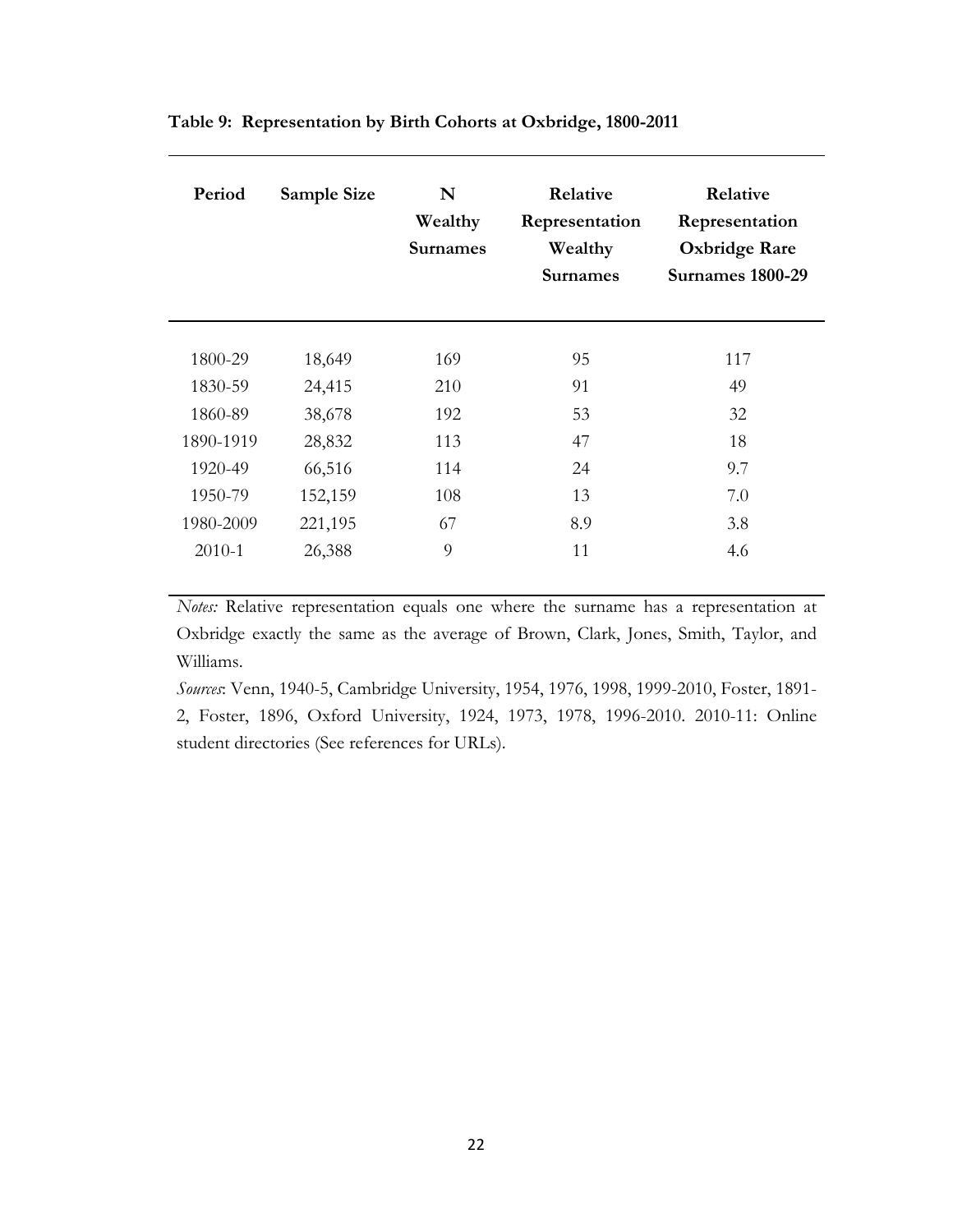

**Figure 7: Relative Representation at Oxbridge, 1830-2011**

*Notes:* Sources as table 9.

2010. It is 0.74, as is shown in figure 7. As before there is no sign of any speeding up of the process in the most recent generations. Just knowing that someone has a rare surname, where a holder of that surname was at Oxbridge 1800-29, allows us to predict that the name is three times as likely as common surnames to appear at Oxbridge 1980-2010. Thus the wealthy rare surnames are not unusual in their persistence among the educational elite.

Thus despite the many changes in England over these generations, both the wealth and educational elites of 1800-29 are losing their place only slowly. Yet in this interval the nature of universities, and the way in which they recruited students, changed dramatically.

In the early nineteenth century, when Oxford and Cambridge were the only English universities, they were places largely closed to those outside the established Church of England. Not until 1871 were all religious tests for graduation from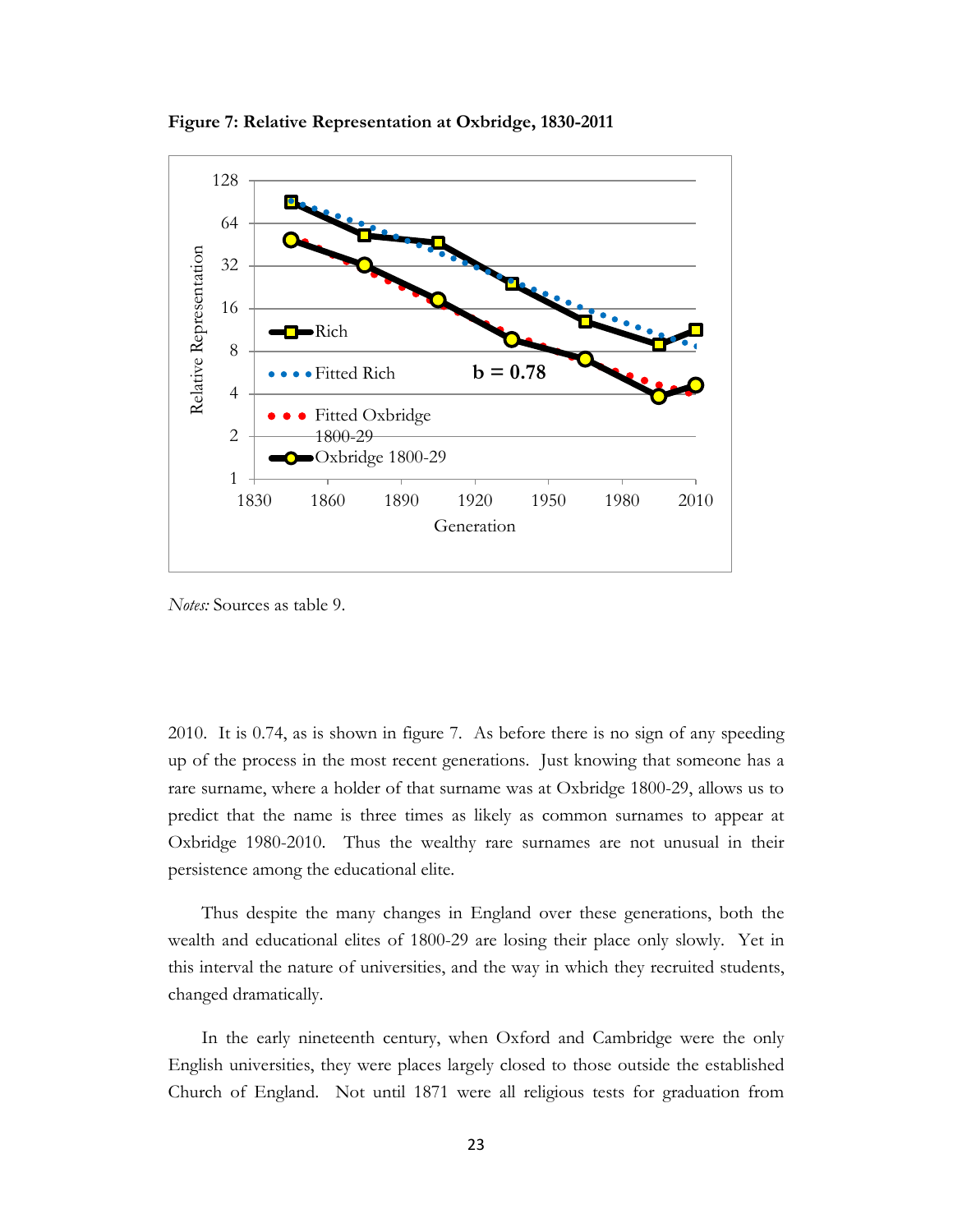Oxford and Cambridge finally removed. As late as 1859 one of the rich group in our sample, Alfred de Rothschild, who was Jewish, had to petition to be excused attendance at Anglican service at Trinity College, Cambridge, which was granted as an especial indulgence.<sup>[17](#page-23-0)</sup>

Before 1902 there was little or no public support for university education. Oxford and Cambridge supplied financial support for some students. But most of their scholarships went to students from elite endowed schools, who had the preparation to excel at the scholarship exams. In 1900-13, for example, nine schools, which had been identified as the elite of English secondary education in the Clarendon report of 1864, and which includes Eton, Harrow and Rugby, supplied 28% of male entrants to Oxford.<sup>18</sup> Another barrier lower class students faced was that before 1940 entrants to Oxford were required to complete a Latin entrance exam, which excluded students from less exclusive educational backgrounds.

Many more university students were provided financial support by local authorities 1920-1939. After World War II, there was a major increase in government financial support for secondary education, and for universities. Also Oxford and Cambridge devised entry procedures which should have reduced the admissions advantage of the tradition endowed feeder schools. This would seemingly imply a great deal more regression to the mean for elite surname frequencies at Oxford and Cambridge in the student generations 1950-79, 1980- 2009, and 2010-14. Yet there is no evidence of this in figure 7. The elite we identified through wealth at death, born 1780-1809, has persisted just as tenaciously as an educational elite.

The implied rate of mobility is so low that the rich elite names would not, at this rate, have a relative representation at Oxbridge below 1.1 until after another 20 generations (600 years).

<span id="page-23-1"></span><span id="page-23-0"></span>

 $17$  Winstanley, 1940, 83.<br> $18$  Greenstein, 1994, 47.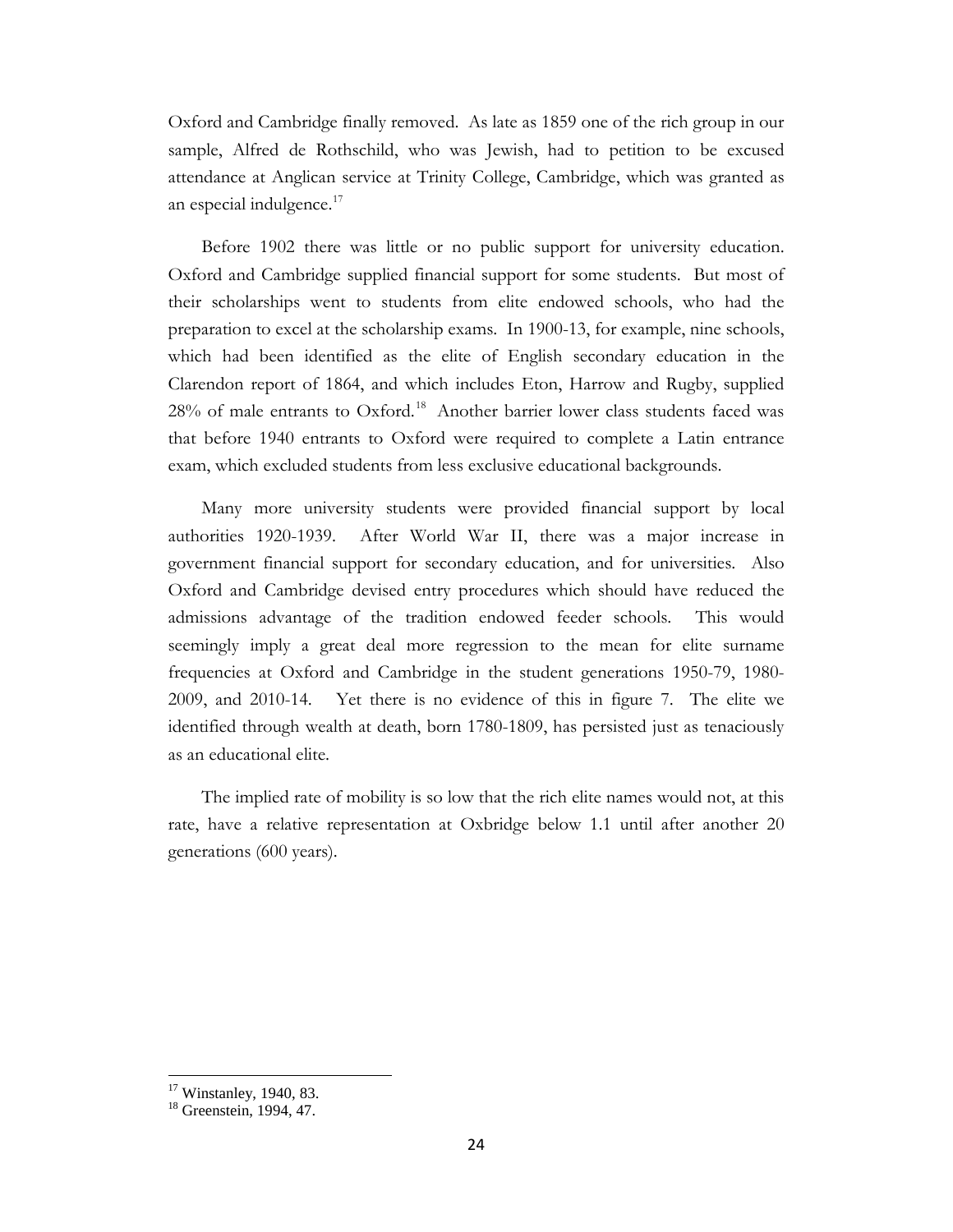# **Other Elites**

Another measure of group status is the shares of these surnames in the political elite, English and Welsh members of the House of Commons in the UK Parliament. There were about 500 MPs on average from England and Wales in the nineteenth century, rising to around 550 for the twentieth century. Between 1800 and 1920 there was a great change in the fraction of the adult population with the electoral franchise, as table 10 shows. The franchise extended to only 13% of men in 1830, but rose through a series of reforms to 100% by 1918. Thus MPs were elected mainly by electors of relatively high social status in 1830. By the 1923, under the new universal franchise, 191 MPs were elected to Parliament from the Labour Party (some of these, however, were Scottish). Thus we might expect to see a substantial decline of the rare surname elites among MPs associated with these social changes.

Table 10 shows how many MPs were recorded for each 30 year period (and 1980-2012). We count each surname when there is a change of MP in any constituency. This will thus mainly show members at the time of their entry to Parliament, though some changed constituency, or were defeated and then returned in the same constituency. Compared to Oxbridge attendees, this is a much smaller group, and will not identify well the relative representation of names as they approach average status.

Table 10 also shows the numbers in each period of the rare surnames of the rich, and the numbers of the rare surnames of those attending Oxford and Cambridge 1800-29. The rich surnames, identified from those born 1780-1809, are greatly overrepresented in Parliament in the mid nineteenth century. In 1830-59 they were 1.86% of Parliament, even though we estimate those aged 30-40 with such surnames in this period were only 0.0127% of the population. Their relative representation declines steadily so that by 1980-2012 there were none of these surnames in Parliament. Figure 8 shows this decline. By 1980-2012 the number of new MPs relative to the population of England and Wales is so small that we would expect to see no MPs with the rare surnames even if there relative representation was as high as 8. So for the latter years this data tells us nothing about their social mobility. But the data for the earlier years, where the relative representation if the surnames is high, does imply a value for b again, the degree of persistence of elite status.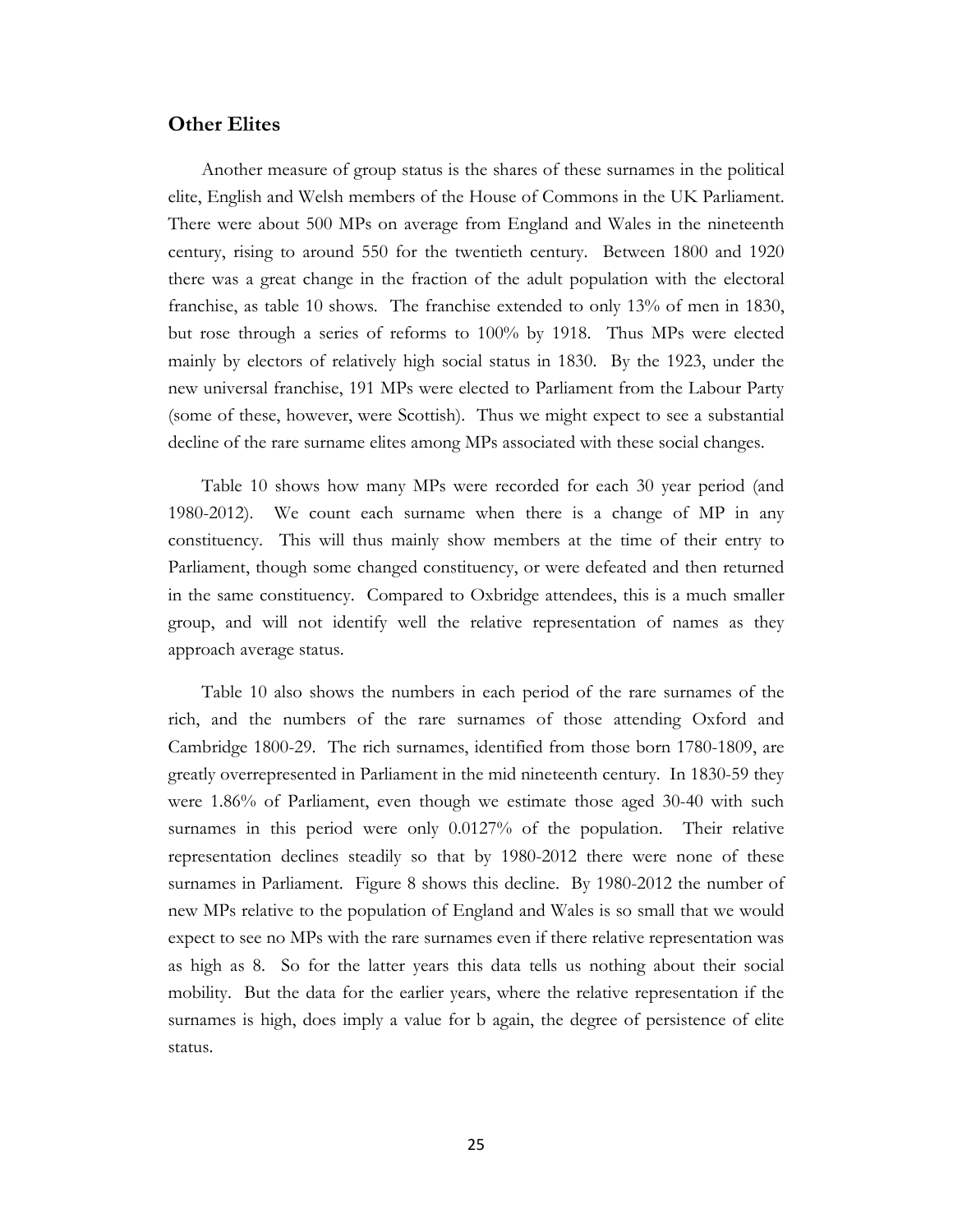| Period    | Franchise<br>$\frac{6}{6}$ adult<br>males) | <b>New</b><br><b>MPs</b> | Rare<br><b>Surnames</b><br>of the<br>Rich | Relative<br>Repres-<br>entation<br>Rich | Rare<br><b>Surnames</b><br>Oxbridge<br>1800-29 | Relative<br>Repres-<br>entation<br>Oxbridge |
|-----------|--------------------------------------------|--------------------------|-------------------------------------------|-----------------------------------------|------------------------------------------------|---------------------------------------------|
|           |                                            |                          |                                           |                                         |                                                |                                             |
| 1830-59   | 14                                         | 2,473                    | 46                                        | 147                                     | 73                                             | 49                                          |
| 1860-89   | 36                                         | 1,853                    | 31                                        | 142                                     | 51                                             | 47                                          |
| 1890-1919 | 61                                         | 1,780                    | 9                                         | 51                                      | 21                                             | 21                                          |
| 1920-49   | 100                                        | 1,918                    | 5                                         | 32                                      | 5                                              | 5                                           |
| 1950-79   | 100                                        | 1,422                    | 2                                         | 22                                      | 5                                              | 8                                           |
| 1980-2012 | 100                                        | 1,379                    | $\theta$                                  | $\theta$                                | 4                                              | 10                                          |

**Table 10: Rare Rich Surnames among MPs, 1830-2012**

Source: <http://www.leighrayment.com/commons.htm>



**Figure 8: Relative Representation in the House of Commons, 1830-2012**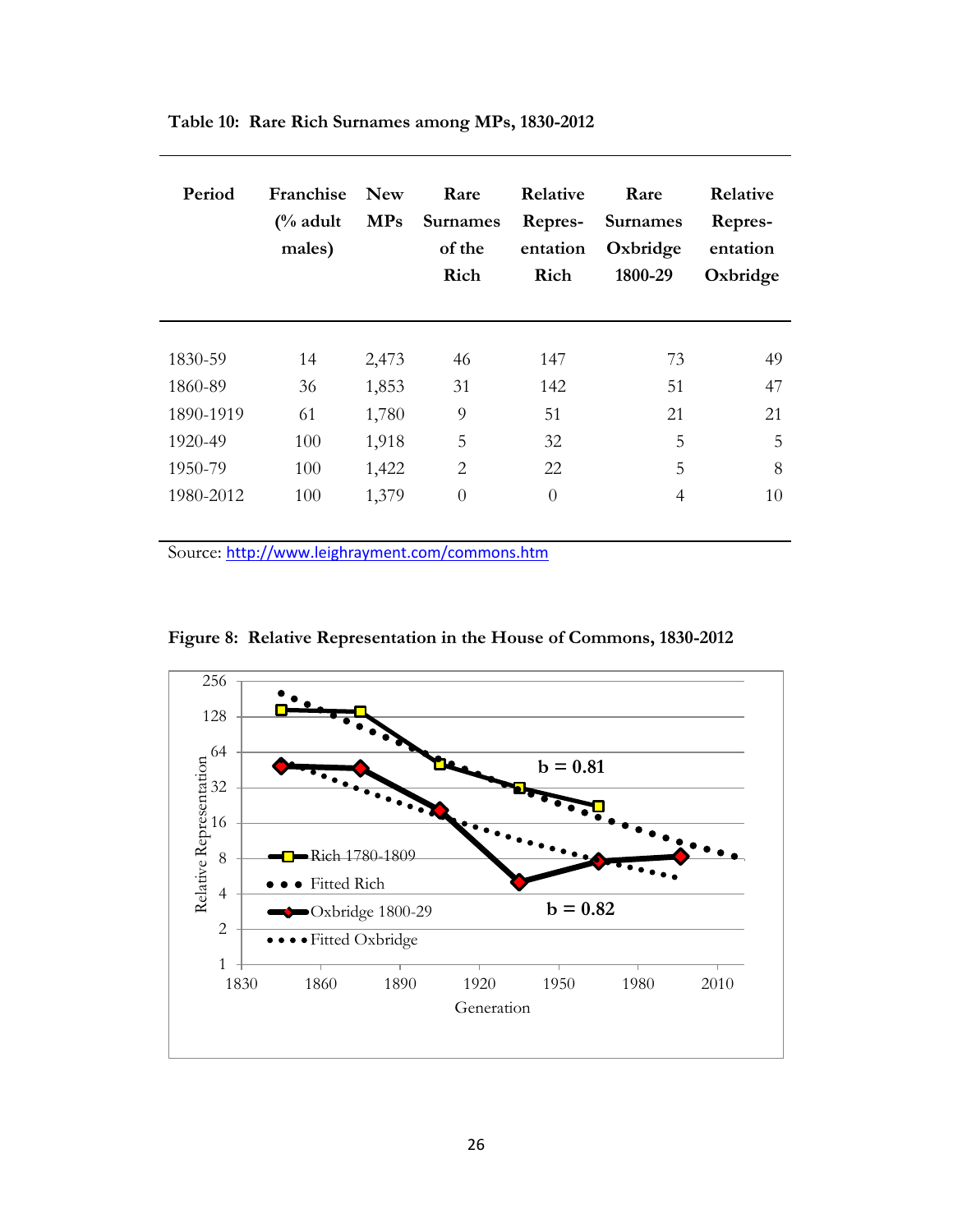Assuming MPs represented the top 0.1% of society (there is only 1 MP per 100,000 people in the UK now), then the best fit for the pattern of decline of relative representation among the rich surnames is a b of 0.81, the same as for the rare surname elite at Oxbridge. This fit is shown in figure 8. The exact upper echelon in status that being an MP represents is not known, so we also estimated b under the assumption that MPs represented the top 0.01% and 0.5% of social status. The associated best fitting bs were 0.83, and 0.75.

For the Oxbridge rare surnames a similar pattern of decline in relative representation appears, with these names in 1980-2012 still 8 times overrepresented in Parliament (though based on very small numbers). The best fitting associated b is 0.82. For both of these groups of surnames, the rare rich and the rare Oxbridge attendees, the implied b for the generations from 1830 to 1919, when Parliament was still under substantial control of the propertied classes, is no higher than for the years 1890-2012 which witnessed the arrival of the universal franchise. Again the substantial institutional changes in the UK between 1832 and 1918 seem to have little perceptible effect on social mobility.

Attorneys are another relatively high status group that we can track mobility within in recent years. The Law Society has a register of 118,000 solicitors in the UK admitted to practice between 1952 and 2012. The Bar Council has a list of around 20,000 barristers, with year of call to the bar. Combining these groups we have the information given in table 11 of the total stock of surnames by generations 1950-79, 1980-2009, and 2010-12, as well as the numbers of those with the rare surnames of the rich born 1780-1809, and the rare surnames of Oxbridge attendees 1800-29. Table 11 thus also shows the relative representation of our two groups of surnames. Several things stand out. Again the surnames of the rich or educated of 1800 show up even in the most recent years as overrepresented among attorneys. Again the rich of 1800 remain a more elite group even now than those identified just as attending Oxbridge. Social mobility over the long run is very slow. And again there is sign of slow but steady regression to the mean among both groups. Figure 9 shows that the implied b for the rich is 0.66, and that for the Oxbridge attendees 0.65.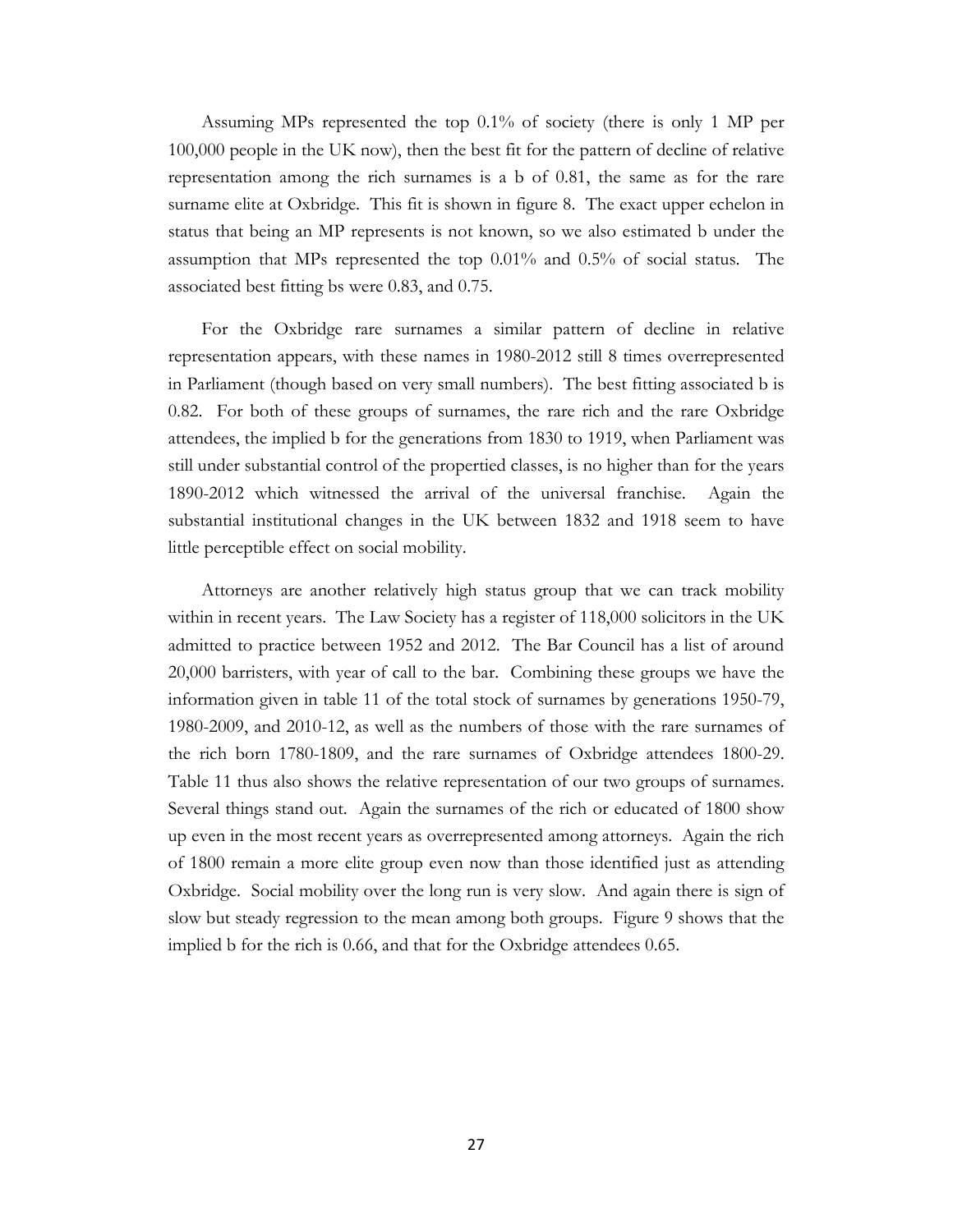| Period    | "Clark",<br>"Taylor"<br>"Smith" | Rare<br><b>Surnames</b><br>of the Rich | Relative<br>Repres-<br>entation<br>Rich | Rare<br><b>Surnames</b><br>Oxbridge<br>1800-29 | Relative<br>Repres-<br>entation<br>Oxbridge |
|-----------|---------------------------------|----------------------------------------|-----------------------------------------|------------------------------------------------|---------------------------------------------|
| 1950-79   | 277                             | 7                                      | 9.8                                     | 16                                             | 4.7                                         |
| 1980-2011 | 1,985                           | 18                                     | 4.7                                     | 68                                             | 2.7                                         |
| 2010-2012 | 238                             | 2                                      | 4.3                                     | 7                                              | 2.3                                         |

**Table 11: Rare Rich Surnames among Solicitors and Barristers, 1950-2012**

Sources: Law Society, Bar Council

**Figure 9: Relative Representation among Solicitors and Barristers, 1950-2012**

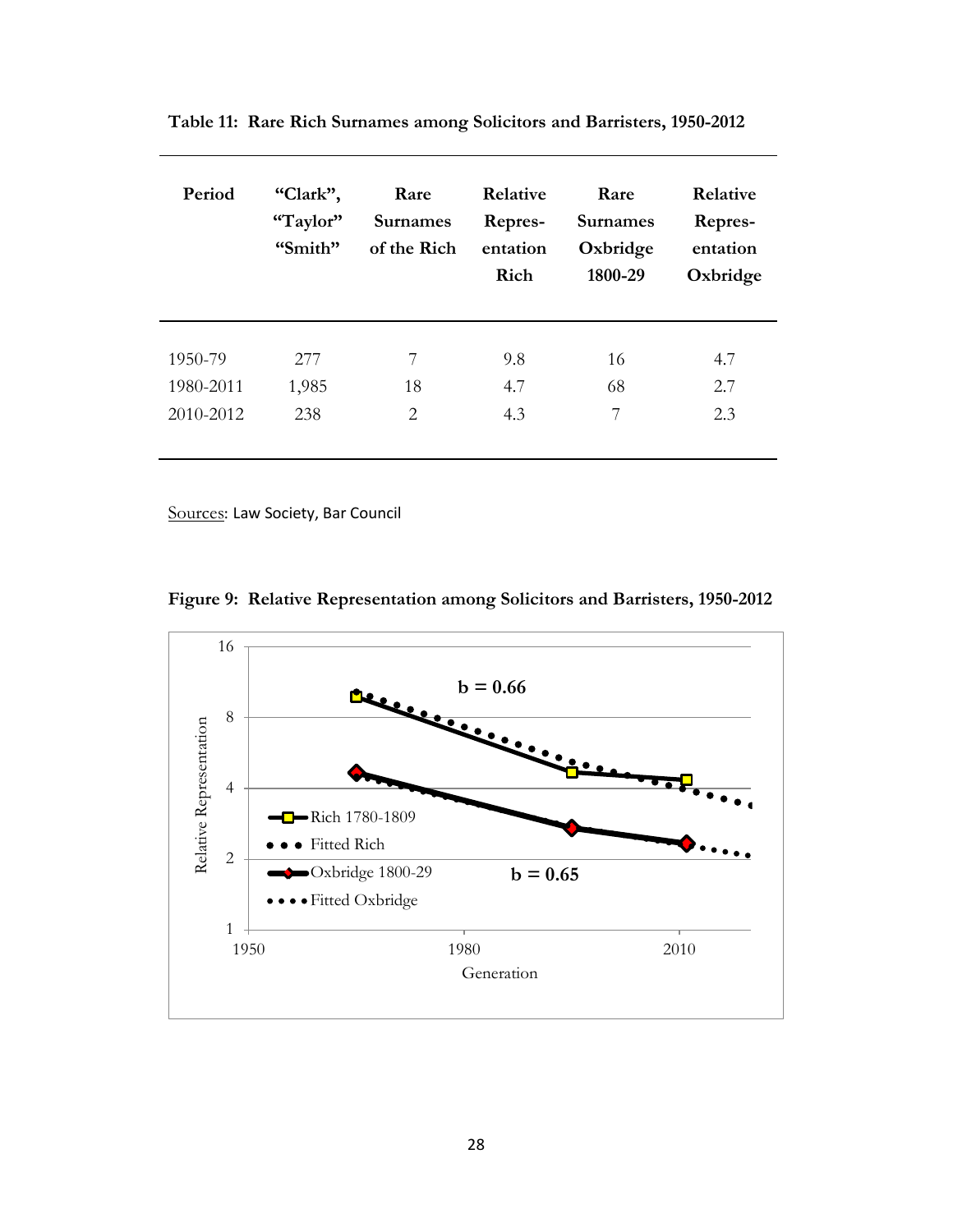Another high status occupation is that of physicians. We can get estimates of the relative representation of our rich surnames among physicians 1830-2012 from the UK Medical Register. This was instituted in 1859, and covers doctors throughout the UK. For 1859 and later we use the date of first admission to the medical register for each surname. For 1830-58, we use the date of first medical qualification for those registered first in 1859. For the years 1830-1959 we count only doctors with an address in England or Wales on registration. For 1859-2012 we count all doctors in the UK, where those in England and Wales would constitute 90% of the total.

Table 12 shows the sample size of all doctors for each generation, as well as the numbers of doctors in each generation with the surnames of the rare name cohorts. Also shown is the implied relative representation of these surnames compared to other surnames of domestic origin such as Smith. As before the rich surnames remain 5-6 times overrepresented among doctors even now, and the Oxbridge surnames of 1800-29 also remain overrepresented, but by a smaller margin of 3-4 times.

However, as figure 10 highlights, in this case there is no sign of any regression to the mean over the course of these six generations. Indeed these rare surnames are now, 2010-2 more overrepresented among doctors than they were in 1830-59. This effect is not a statistical artifact since it occurs in just the same way among the surname of the rich as for the surnames of the 1800-29 Oxbridge attendees. Thus the implied b for doctors would seem to be 1 or higher.

However, we think this effect is a product of the rising status of doctors over time. In 1830-59, for example, the rich surnames had a relative representation of 91 at Oxbridge, 147 among MPs, but only 4.2 among doctors. This suggests doctors then were a much less elite group than now. If doctors were rising in status over time, representing an ever smaller upper group of society in terms of status, then the regression to the mean of these surnames would be countered by this. For an elite group, the higher in the social ladder we look the greater will be their overrepresentation.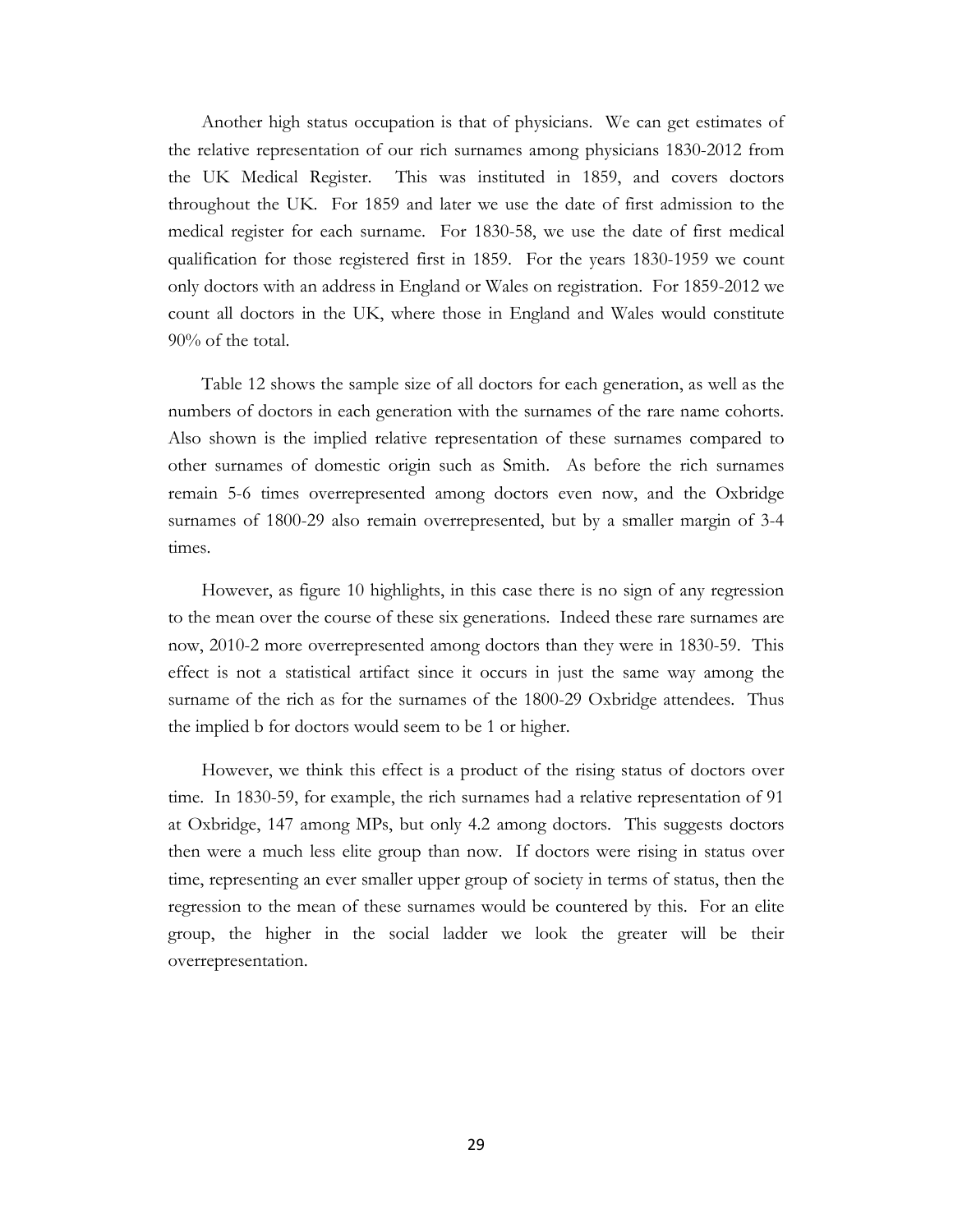| Period    | Sample<br><b>Size</b> | N<br>Wealthy<br><b>Surnames</b> | Relative<br>Represent-<br>ation Wealthy<br><b>Surnames</b> | N<br>Wealthy<br><b>Surnames</b> | Relative<br>Represent-<br>ation<br>Oxbridge<br>Surnames |
|-----------|-----------------------|---------------------------------|------------------------------------------------------------|---------------------------------|---------------------------------------------------------|
| 1830-59   | 9,547                 | 8                               | 4.2                                                        | 20                              | 2.3                                                     |
| 1860-89   | 18,613                | 13                              | 5.9                                                        | 35                              | 3.5                                                     |
| 1890-1919 | 18,323                | 17                              | 7.9                                                        | 39                              | 3.8                                                     |
| 1920-49   | 28,063                | 11                              | 5.3                                                        | 30                              | 2.8                                                     |
| 1950-79   | 70,092                | 17                              | 6.2                                                        | 48                              | 3.6                                                     |
| 1980-2009 | 223,860               | 24                              | 5.7                                                        | 93                              | 3.4                                                     |
| 2010-12   | 14,996                | 2                               | 5.6                                                        | 9                               | 3.9                                                     |

**Table 12: Representation among Doctors, 1830-2012**

*Notes:* Relative representation calculated relative to surnames containing Brown, Clark, Jones, Smith, Taylor, and Williams. *Sources*: General Medical Council, London, UK Medical Register, 1859-1959. General Medical Council, 2012, *List of Medical Practitioners*

**Figure 10: Relative Representation among Doctors, 1830-2012**

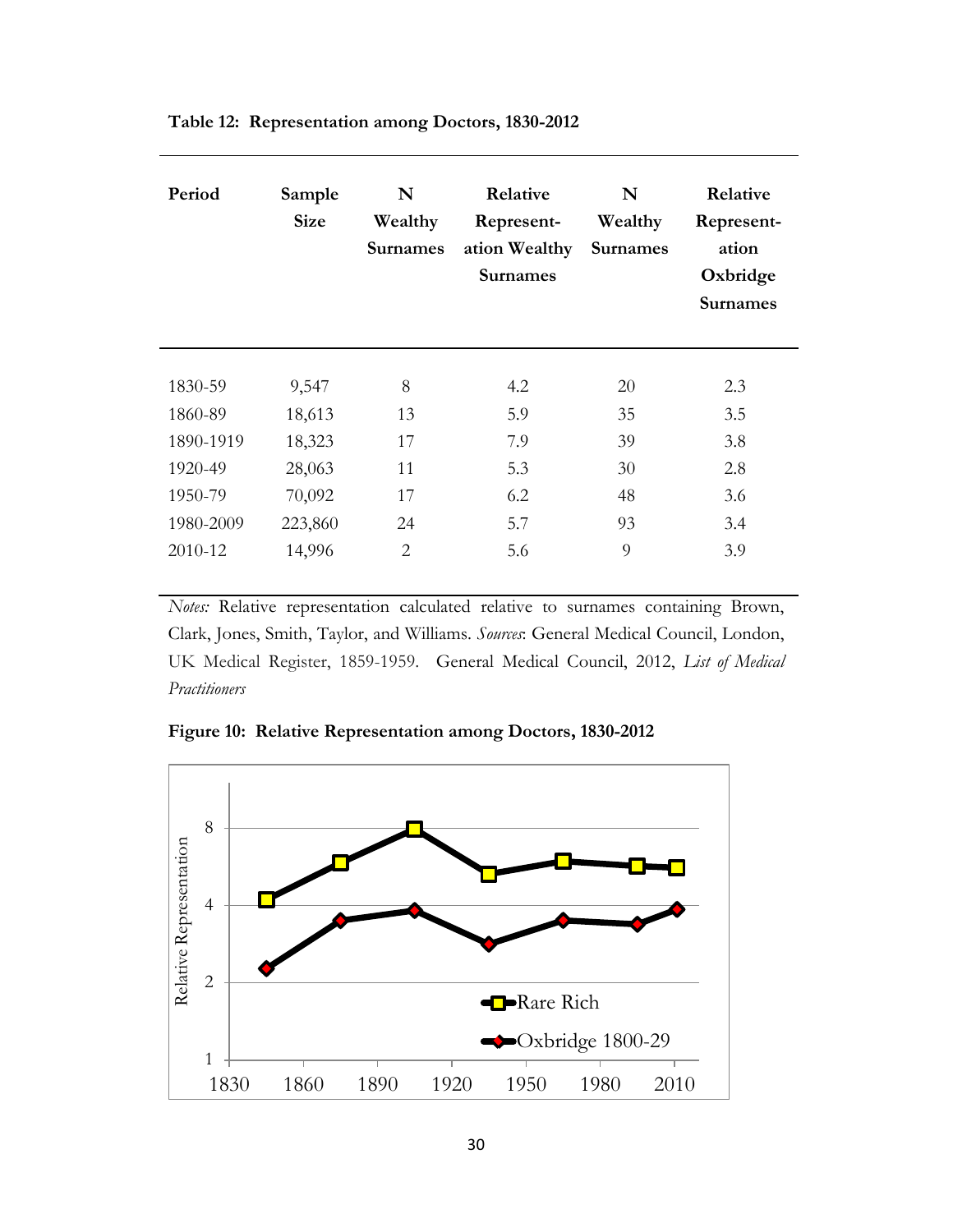# **Longevity**

 $\overline{\phantom{a}}$ 

Another indicator of social status is average age at death. Longevity in England, as in other societies, has since at least the nineteenth century been dependent on socio-economic status. In 2002-2005 life expectancy for professionals in England and Wales was 82.5 years. For unskilled manual workers it was only 75.4.<sup>[19](#page-30-0)</sup> Table 13 shows the average age of death of the rich, middling and poor surnames (measured from the death cohorts of 1858-1887), by death generation, and for 2000-11. In 1858-1887 average age of death by surname group differs dramatically: 51.6 for the richest, 31.6 for the poor.

Average longevity converges steadily over time. For the fifth generation, deaths 1990-2011 the average age of death of the original rich surname group was 79.3, compared to the 76.1 average for the middling/poor surname group, a difference of 3.2 years.<sup>[20](#page-30-1)</sup> Again the poor surname group had converged on the average age at death, as represented by the *Brown* surname, by this generation. But the rich surname group was still dying at above average age. And at current rates of convergence, again complete convergence with require many further generations.

The reason for the extreme difference in measured average longevity in the first generation is actually a combination of lower death rates for the rich at each age, but also greater fertility by the poor which exposed more of the poor population in the early years to high child mortality risks. If we look instead just at years lived for those surviving to 21 and above, the difference is modest. Figure 11 shows these average years lived by the original surname type, by generation. The implied intergenerational persistence coefficient on longevity, between the original rich versus middling/poor is 0.91 between generations 3 and 4, and 0.70 between generations 2 and 3. As figure 11 shows the gap between the original rich surnames and the rest hardly narrows over 150 years. Adult longevity is even more strongly inherited in the long run as wealth, education and occupational status for this group of families. This very slow regression to the mean is likely caused, however, by an increase over time in the effects of social status on longevity.

<span id="page-30-0"></span><sup>19</sup> Office of National Statistics, "Variations persist in life expectancy by social class", [http://www.statistics.gov.uk/pdfdir/le1007.pdf.](http://www.statistics.gov.uk/pdfdir/le1007.pdf)

<span id="page-30-1"></span><sup>20</sup> Since the estimated standard error of the difference of mean ages at death is 0.59, this difference is highly significant statistically.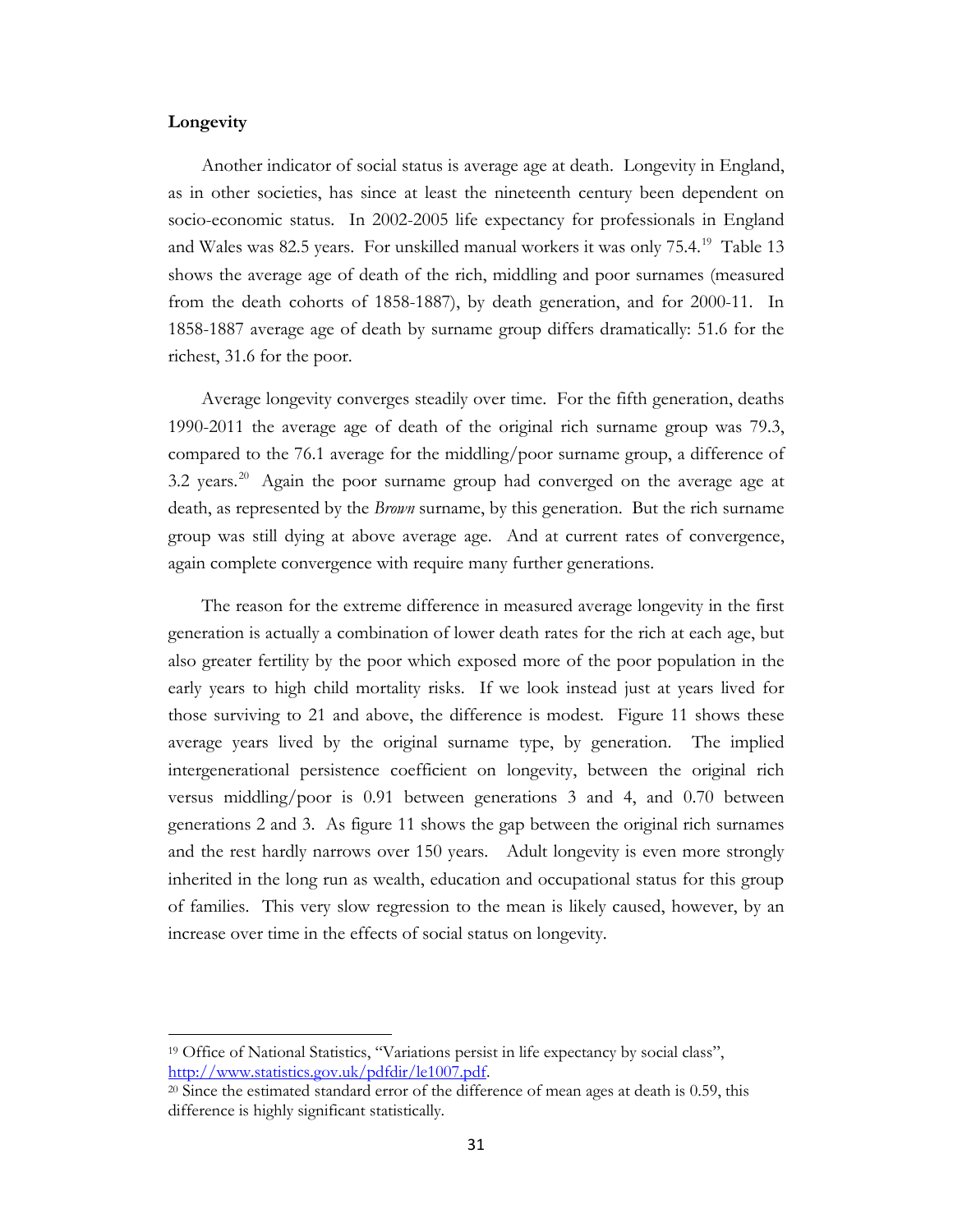| Generation   | <b>Richest</b> | Rich | Middling | Poor |
|--------------|----------------|------|----------|------|
|              |                |      |          |      |
| 0            | 51.6           | 45.6 | 35.0     | 31.6 |
| 1            | 57.4           | 55.9 | 39.2     | 34.7 |
| 2            | 66.0           | 66.0 | 56.2     | 53.5 |
| 3            | 74.8           | 74.2 | 71.1     | 69.5 |
| 4            | 79.5           | 79.5 | 75.4     | 76.4 |
| 2000-11      | 79.4           | 79.1 | 76.8     | 77.1 |
| Source: GRO. |                |      |          |      |

**Table 13: Average Age at Death by Initial Wealth**

**Figure 11: Average Age at Death (21+), by Death Generation**



*Source*: Table 13.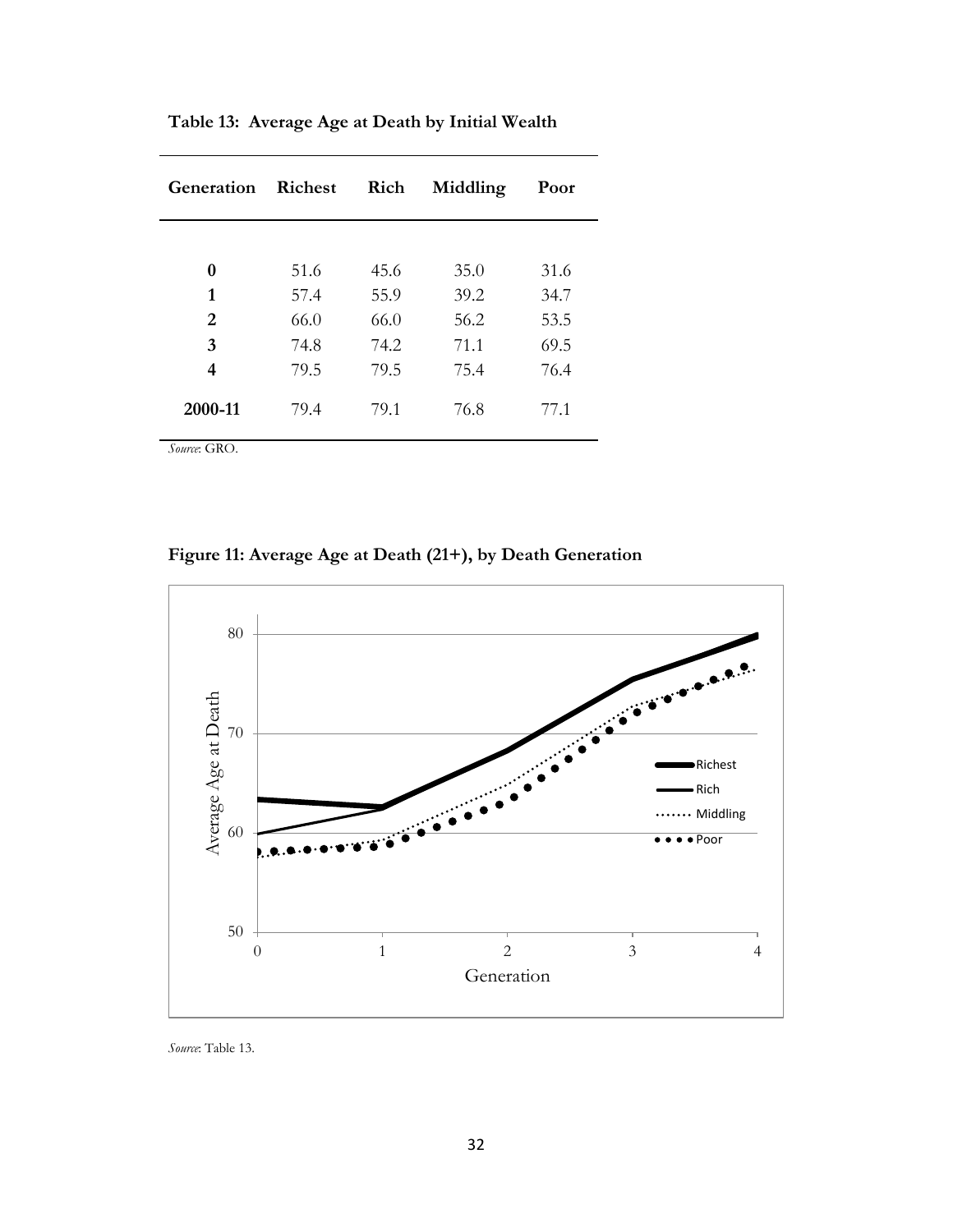#### **Why is Regression to the Mean so Slow for Surname Groupings?**

The bs we find here for wealth, education, occupation, and longevity are high compared to the conventional estimates for the UK. It is this which allows for a significant connection between the wealth and educational attainment of people and their descendants 5-7 generations later. Table 12 shows a summary of recent estimates for b for the UK.<sup>[21](#page-32-0)</sup> These estimates are similar to those for the USA, and higher than in Scandinavia (Black and Devereux, 2010). Long, 2012, also has occupational mobility estimates for England 1851-81, and 1881-1901 which suggest a b of 0.32-0.37.

Because of the design of the surname sample it oversamples the rich, particularly in the early years. Could it be that regression to the mean is slower for the very rich than for the population as a whole? We can rule out this possibility for wealth, however. Our data suggests the rate of regression to the mean is similar for the very rich, the rich and the poor. Table 13 thus shows separately for the very rich, the rich, and the poor the implied rate of regression to the mean in wealth between the generation dying 1858-1887, and that dying 1999-2011, where we take as the base group the surname *Brown(e)*, and estimate b from

$$
\bar{y}_{Rt+1} - \bar{y}_{Bt+1} = \mathbf{b}(\bar{y}_{Rt} - \bar{y}_{Bt}) \tag{5}
$$

The average estimated b is 0.72 for the richest, 0.78 for the rich, and 0.73 for the poorest. There is no sign that slow regression to the mean is just a phenomenon of the very rich. Instead the b's are remarkably similar across groups. Because, however, the poor were much closer in average wealth to the *brown(e)* surname, the estimates of b for this group are much less precise, and jump around from period to period. We also see in the Oxbridge data that as the wealth of the rich group becomes closer to the average in later generations, there is no sign of a speeding up of the decline of this group of surnames as an educational elite.

Using the census, birth, death and marriage registers for England 1837-2011 we are able to link 1,342 adult children to fathers, much of the rare surname sample. This was done by cross referencing the probate and death records with the census enumerator forms from 1841 to 1911. After 1911, all marriage index records listed the maiden name of the bride. In addition, all birth index records contained the

 $\overline{\phantom{a}}$ 

<span id="page-32-0"></span> $21$  Jäntti et al. (2006) compare intergenerational mobility between a small sample of nations; the UK lies in-between the relatively mobile Nordic countries and the relatively immobile US.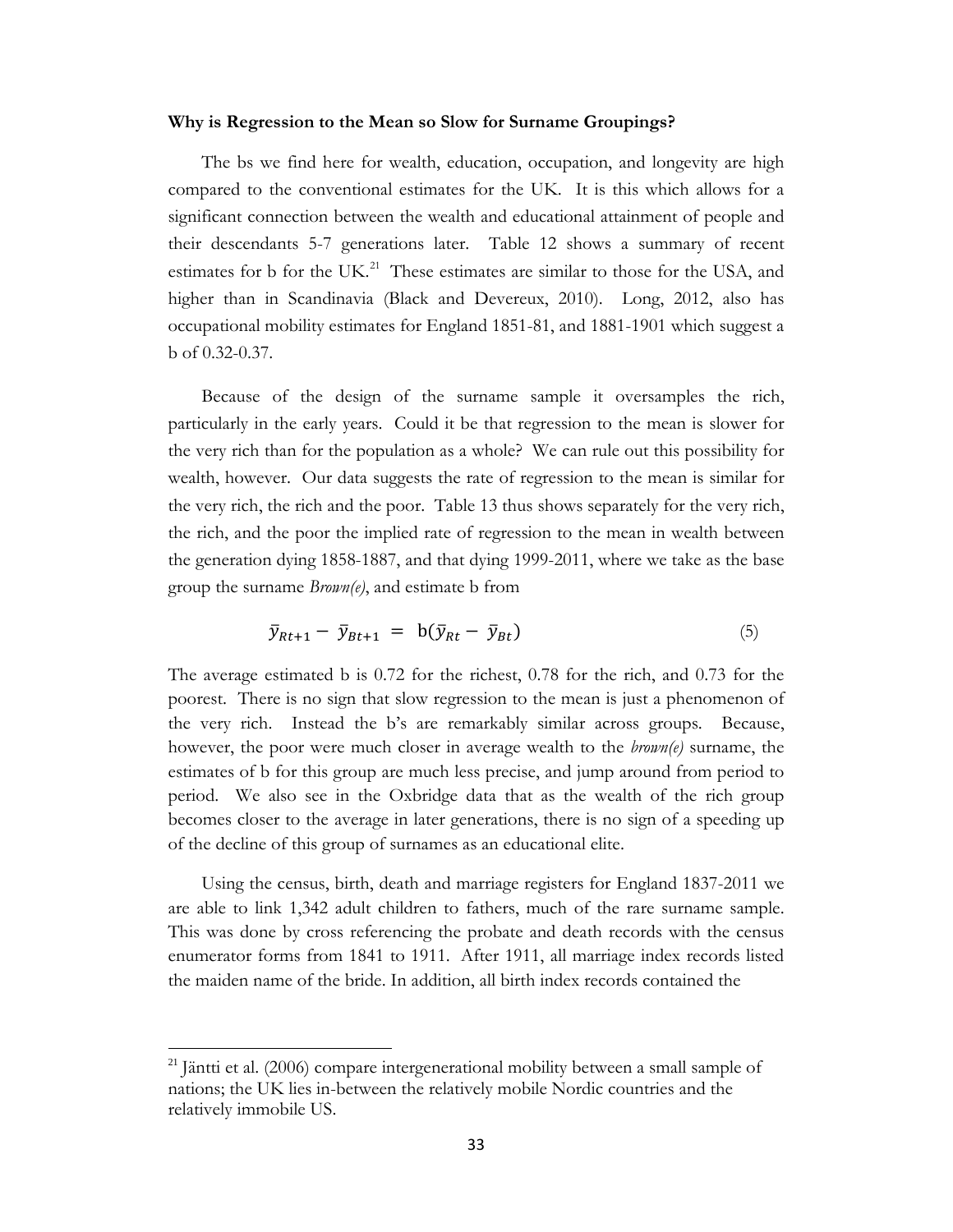| Measure           | h           | Source                                            |
|-------------------|-------------|---------------------------------------------------|
|                   |             |                                                   |
| Earnings          | $.22 - .69$ | Dearden et al., 1997, Nicoletti and Ermisch, 2008 |
| Wealth            | .48-.59     | Harbury and Hitchens, 1979                        |
| Education         | $.43 - .71$ | Dearden et al., 1997, Hertz, 2007                 |
| Occupation        | $.08 - .37$ | Francesconi and Nicoletti, 2005, Ermisch et al.,  |
|                   |             | 2006, Long, 2012                                  |
| Longevity (adult) | $.13 - .17$ | Beeton and Pearson, 1899, Cohen, 1964             |

**Table 12: Modern Intergenerational Elasticities for the UK**

*Notes:* Education refers to years of education, occupation to an index of occupational prestige (the Hope-Goldthorpe score), or occupational status measured by average earnings. Longevity here is for fathers and sons living to 25 or greater, and is for the  $17<sup>th</sup>$ -19<sup>th</sup> centuries.

|                | Gen 0 to<br>Gen 4<br>Average | Gen 0 to<br>Gen 1 | Gen 1 to<br>Gen 2 | Gen 2 to<br>Gen 3 | Gen 3 to<br>Gen 4 |
|----------------|------------------------------|-------------------|-------------------|-------------------|-------------------|
| <b>Richest</b> | 0.72                         | 0.68              | 0.79              | 0.66              | 0.75              |
| Rich           | 0.78                         | 0.87              | 0.79              | 0.62              | 0.83              |
| Poor           | 0.73                         | 0.40              | 1.70              | 0.84              | 0.00              |

#### **Table 13: Average b versus "Brown(e)" by Initial Wealth**

Notes*:* These b values are calculated by comparing the log of average normalized wealth for the surname groups with that of the Brown(e) surname via the formula;  $\bar{y}_{Rt+1} - \bar{y}_{Bt+1} = \mathbf{b}(\bar{y}_{Rt} \bar{y}_{Bt}$ ) where  $\bar{y}_R$  corresponds to the log of average normalized wealth for the rare surname groups and  $\overline{\boldsymbol{y}}_{\boldsymbol{B}}$  is the log of average normalized wealth for the Brown(e) surname group.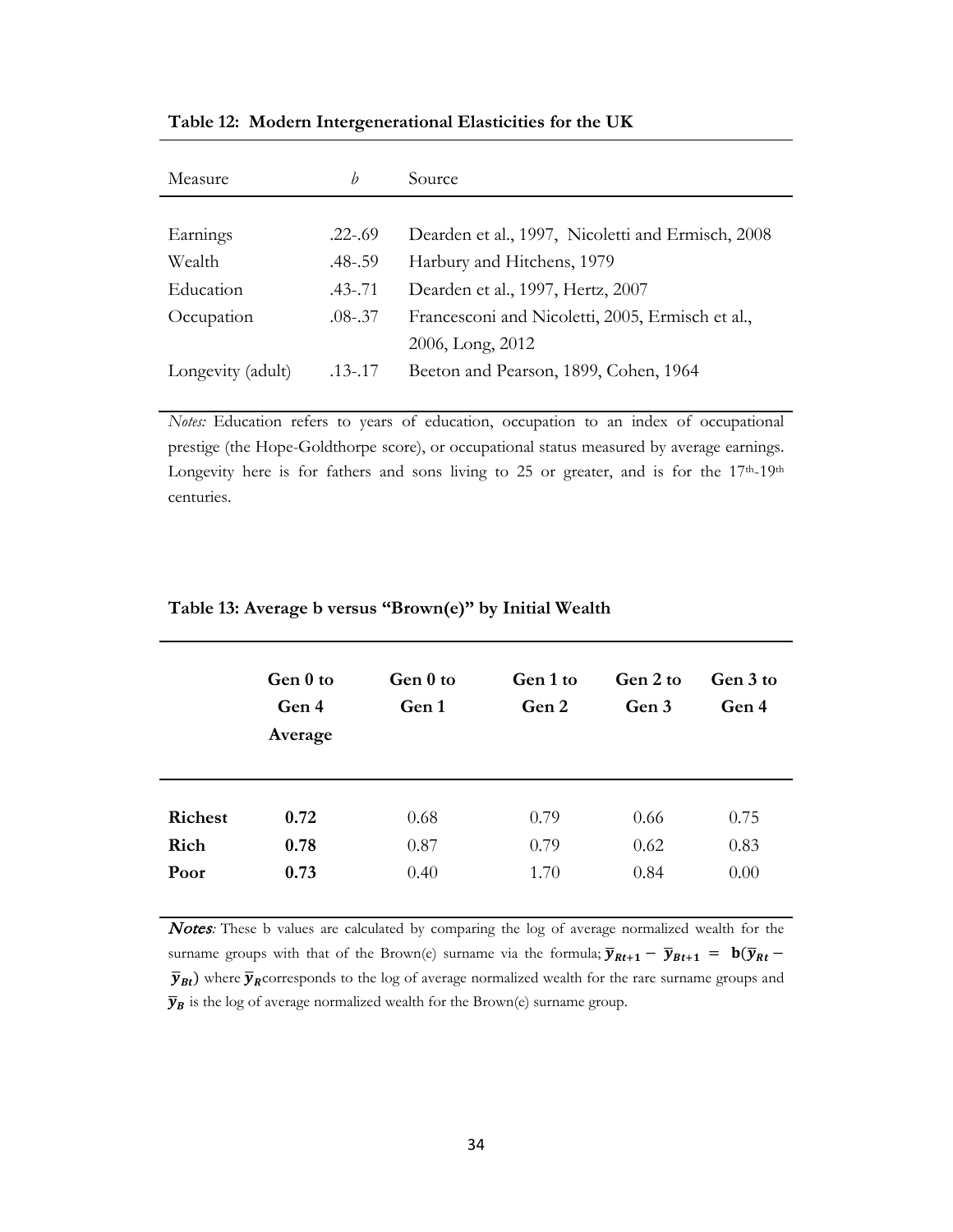maiden name of the child's mother. It was thus possible to link children to marriages. Following this, marriages were linked to death and probate records. All ambiguous matches, where there was more than one potential match, were dropped. Using this data we can estimate directly the b in

$$
y_{ij,t+1} = a + by_{it} + u_{ij,t+1}
$$
 (1)

for individual families. Because the daughters observed are just those who were single at death (so retaining the family surname) we estimate

$$
ln(WEALTH CHILD) = a + bin(WEALTH FATHER) + cDFEM + e
$$

where DFEM is an indicator variable, 1 for a daughter. Table 14 shows these estimates for children dying in each of our death generations, compared to our estimates of b from surname cohorts.<sup>22</sup> Despite the expectation derived above that the b estimated from surname generations should if anything be lower than that estimated directly from parent-child estimates, the b estimated from surnames is consistently higher.

The estimates in table 14 suggest that the slow regression to the mean of our surname groups is not because of any unusual persistence of wealth in England by conventional standards. The bs estimated for the family linkages for recent years are at the low end of the range reported for the modern UK in table 12.

The same pattern between individual and surname estimates appears if we look at longevity. Table 15 shows the intergenerational correlation of adult male longevity calculated in three ways, from fathers to sons, averaging across the same surnames, and as the average of the original rich and poor/middling surnames. The individual bs are extremely low, averaging 0.06, but in line with the established literature on the inheritance of longevity.<sup>[23](#page-36-1)</sup> Calculated at the surname level the bs rise to average  $0.15$ . But calculated from the average longevity of the descendants of the rich and middling/poor of the original generation the bs rise to average 0.97. Again, grouping by surnames, we get an estimate of much greater persistence.

 $\overline{\phantom{a}}$ 

<sup>&</sup>lt;sup>22</sup> The coefficient on the indicator variable for daughters is always negative.<br><sup>23</sup> We use just fathers-sons here because of the difficulty of linking daughters. On the

intergenerational link in other samples of parents and children see Beeton and Pearson, 1899, Cohen, 1964.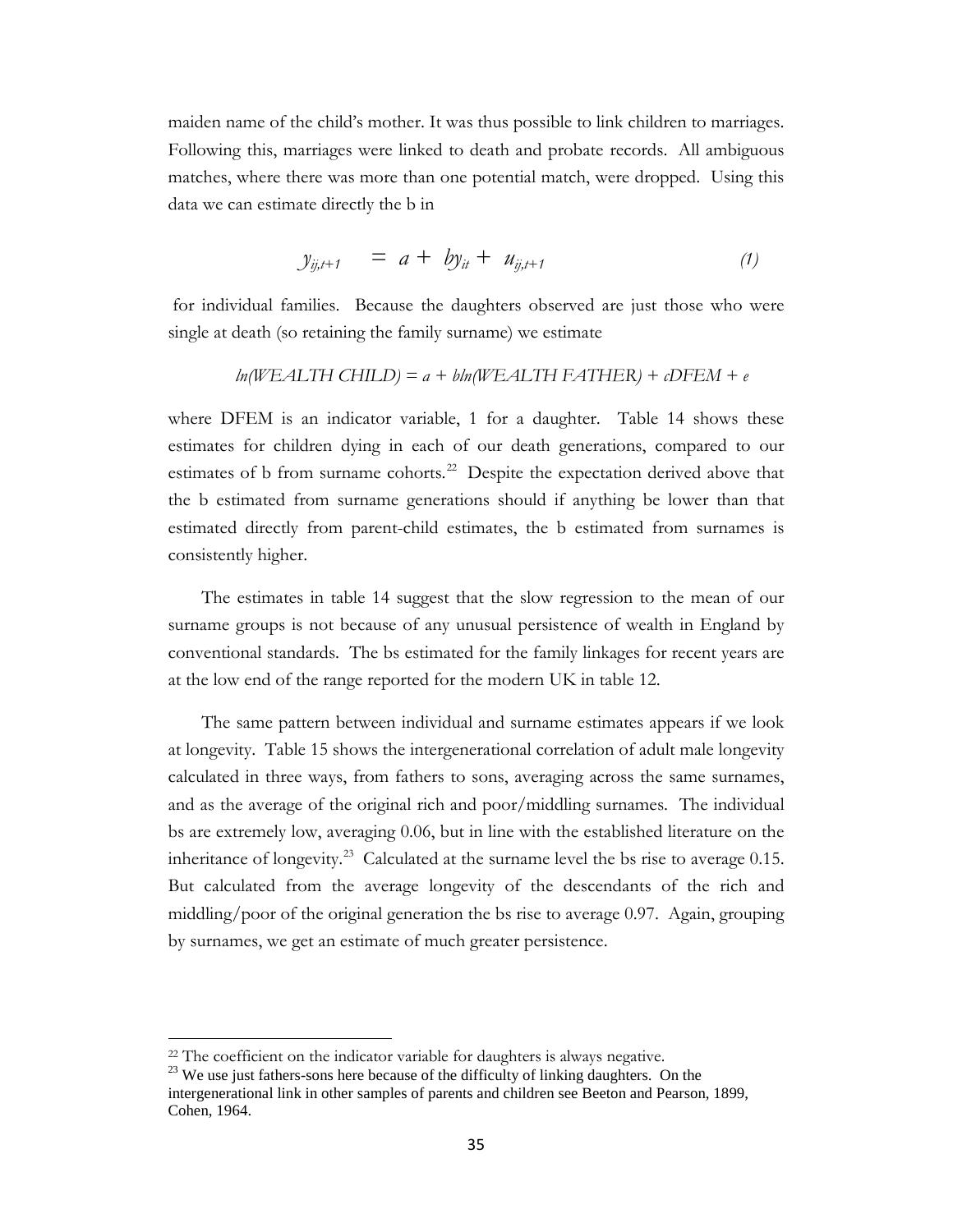| <b>Child Death</b><br>Period | Surname<br><b>Types</b><br>$\mathbf b$ | <b>Individual</b><br><b>Surnames</b><br>b | Linked<br><b>Children</b><br>Number | <b>Individual</b><br><b>Families</b><br>b |
|------------------------------|----------------------------------------|-------------------------------------------|-------------------------------------|-------------------------------------------|
|                              |                                        |                                           |                                     |                                           |
| 1888-1917                    | 0.71                                   | 0.66                                      | 202                                 | 0.59                                      |
| 1918-1952                    | 0.86                                   | 0.71                                      | 466                                 | 0.65                                      |
| 1953-1987                    | 0.68                                   | 0.60                                      | 389                                 | 0.51                                      |
| 1988-2011                    | 0.61                                   | 0.53                                      | 239                                 | 0.29                                      |
| Average                      | 0.72                                   | 0.62                                      |                                     | 0.51                                      |

**Table 14: Wealth bs from Surnames and Families, by death generation**

Notes: Sources for surname group and individual surname bs are Table 2 and Table 5. Individual family b are from an OLS regression; *ln(WEALTH CHILD) = a + bln(WEALTH FATHER) + cDFEM + e* where *DFEM* is an indicator variable for daughters.

| <b>Child Death</b><br>Period | Surname<br><b>Types</b><br>b | Individual<br><b>Surnames</b><br>$\mathbf b$ | Linked<br><b>Sons</b><br>Number | Fathers-sons<br>b |
|------------------------------|------------------------------|----------------------------------------------|---------------------------------|-------------------|
| 1888-1917                    | 1.01                         | 0.14                                         | 83                              | 0.02              |
| 1918-1952                    | 1.27                         | 0.09                                         | 205                             | 0.10              |
| 1953-1987                    | 0.70                         | 0.13                                         | 195                             | 0.16              |
| 1988-2011                    | 0.91                         | 0.17                                         | 262                             | $-0.05$           |
|                              |                              |                                              |                                 |                   |
| Average                      | 0.97                         | 0.14                                         |                                 | 0.06              |

**Table 15: Longevity bs from Surnames and Fathers-Sons, by death generation**

Notes*:* Age at death from the GRO.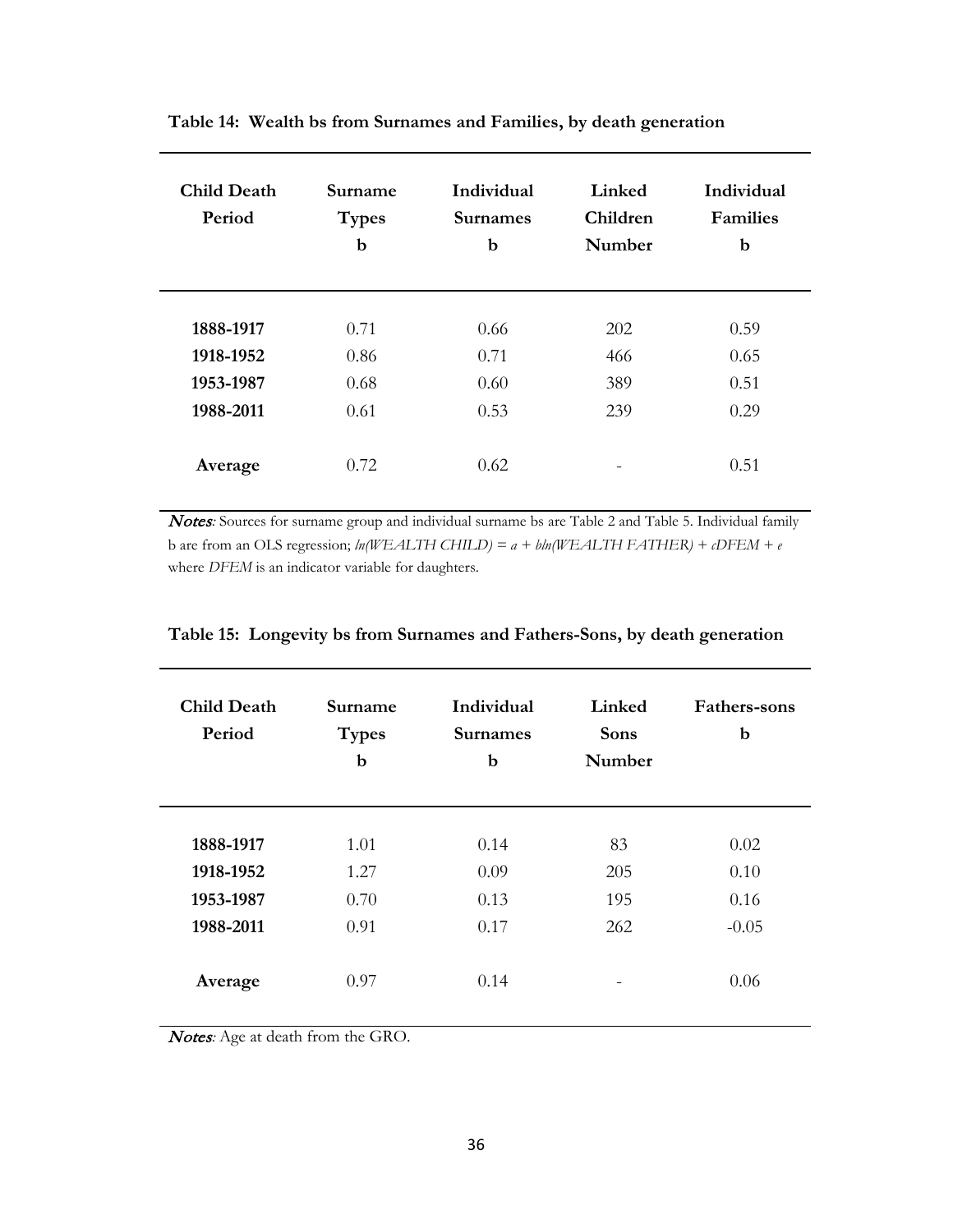So why are the b's estimated through surname linkages higher than those estimated through direct familial linkages, even using conventional regression estimates to recover the bs, as in tables 14 and 15?

Our interpretation is the following. Even when aspects of status such as wealth, income, education, occupation or longevity are correctly measured, they are all only partial indicators of the underlying social status of families. Earnings, for example, will always be an imperfect indicator of the true social status of people, since people trade off earnings and wealth for other work conditions. And years of education are an imperfect proxy for the status, earnings and other satisfactions conferred by different types of education. Further, even when correctly measured, there are important random components in each of these measures ("market luck" in the terminology of Becker and Tomes, 1979). Individuals will happen to be employed by successful businesses, as opposed to those which go bankrupt. Some will just pass the test for Oxbridge admission, others will just fail.

Conventional estimates of the intergenerational elasticity of wealth, earnings, education, and occupation, once corrected for measurement errors, correctly answer the question about what the inheritance of any of these aspects of underlying status is in one generation, incorporating the random elements. But they will underestimate the intergenerational elasticity of any of these aspects of status across subsequent generations, once that initial random element has been removed. They will also underestimate what the intergenerational elasticity of a broader measure of socio-economic status, which averages wealth, earnings, occupation, education, health, and other aspects of status. Such an aggregate would measure the underlying status of families with much smaller random components. Conventional measures thus systematically overestimate overall social mobility, even across single generations.

<span id="page-36-1"></span><span id="page-36-0"></span>By switching to surname cohorts, we avoid this problem of estimating long run and more general social mobility by being able to identify cohorts of surnames based on their earlier status. In subsequent generations these cohorts on average have a 0 random component in all measures of social status. We thus get a measure of intergenerational mobility from these cohorts which applies to the latent social status of the families. Our consistently high b estimates for aspects of status using surnames are consistent with the rate of regression to the mean of this latent social status being very slow, accounting for similar persistence across all these measures in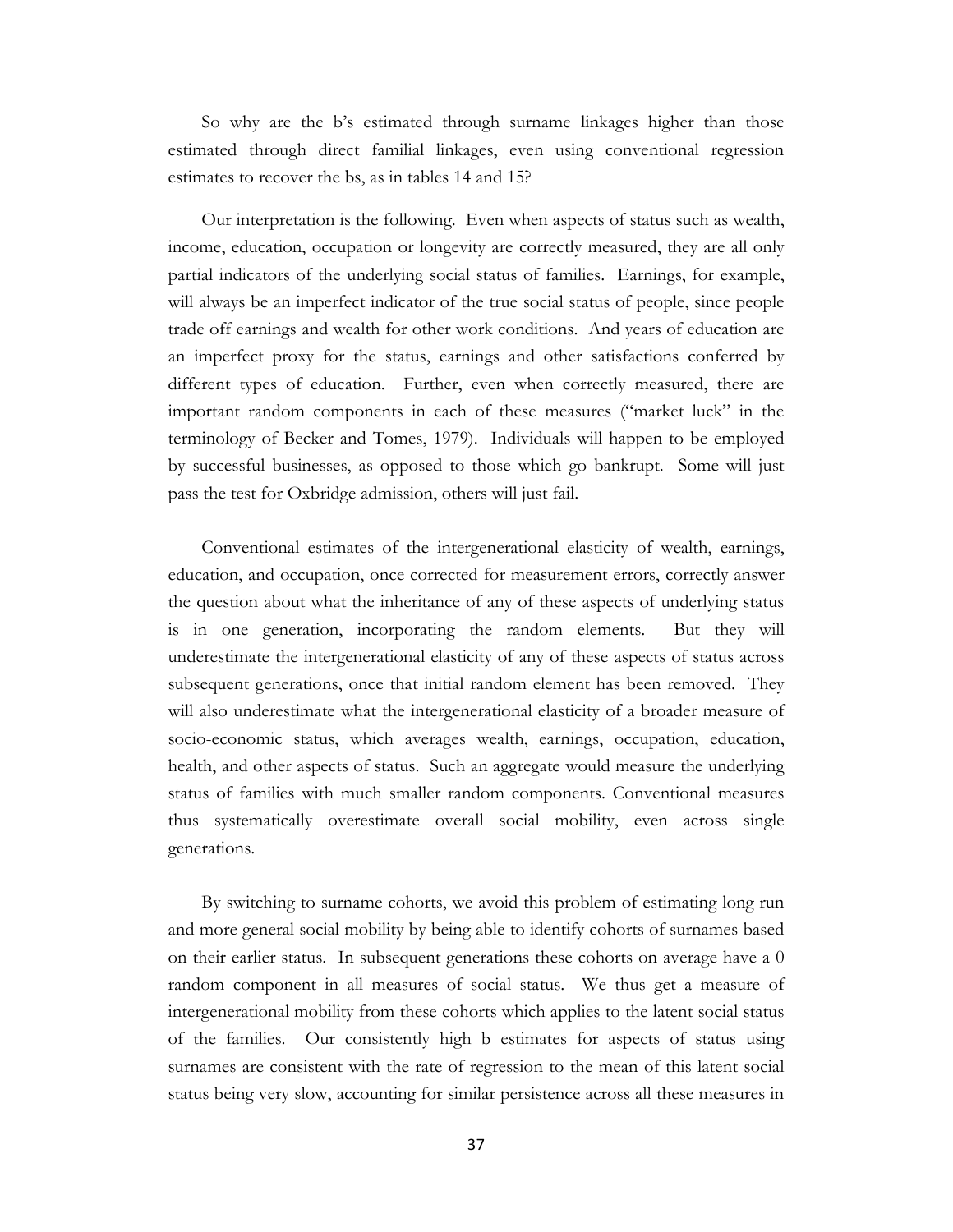the long run. The stability of this underlying b across many generations suggests that the process of social mobility is indeed AR1, measured in this way. Yet on conventional measures it will appear to have a more complicated dynamic structure with income in generation t, for example, depending on income in generation t-1, and t-2 and so on back through generations.<sup>[24](#page-41-0)</sup>

The difference between conventional measures of mobility, and the measures derived from surnames is illustrated by last column of table 10, showing Oxbridge attendance among rare surnames. If we identify a rare surname elite by entry to Oxbridge 1800-29 of someone with this surname, then the implied intergenerational elasticity for entry to this elite between this first generation and the next is 0.61. This is because the first generation of this elite contains many people who were the recipients of good luck. But for all subsequent generations the implied elasticity drops to 0.79. Since for the second and subsequent generations there is no systematic positive luck component in any generation, we can get unbiased estimates of the rate of decline of the underlying social status.

The fact that our long-run persistence parameters for very different aspects of social status are all high, and cluster around 0.7-0.8 – wealth 0.74, education 0.80, political status 0.81, occupational status 0.65 – suggests that it is even possible that there is one underlying latent variable for social status, which persists strongly, but it connected with various degrees of randomness to the various measured aspects of status.

#### **Conclusions**

 $\overline{\phantom{a}}$ 

Following the English through 5-8 generations using rare surnames suggests somewhat paradoxical conclusions. On the one hand we see in each generation on most measures a steady tendency of both rich and poor to regress to the mean. This tendency implies that ultimately the descendants of both groups will have average social status.

<sup>24</sup> Confirming this Jason Long in a study of occupational mobility in England was able to link sons, fathers and grandfathers in 1851, 1881, and 1901. Even controlling for the occupation of fathers, the occupation of grandfathers was predictive of the occupation of sons. There was more persistence of occupational status long run than the one generation elasticity would suggest (personal communication from author).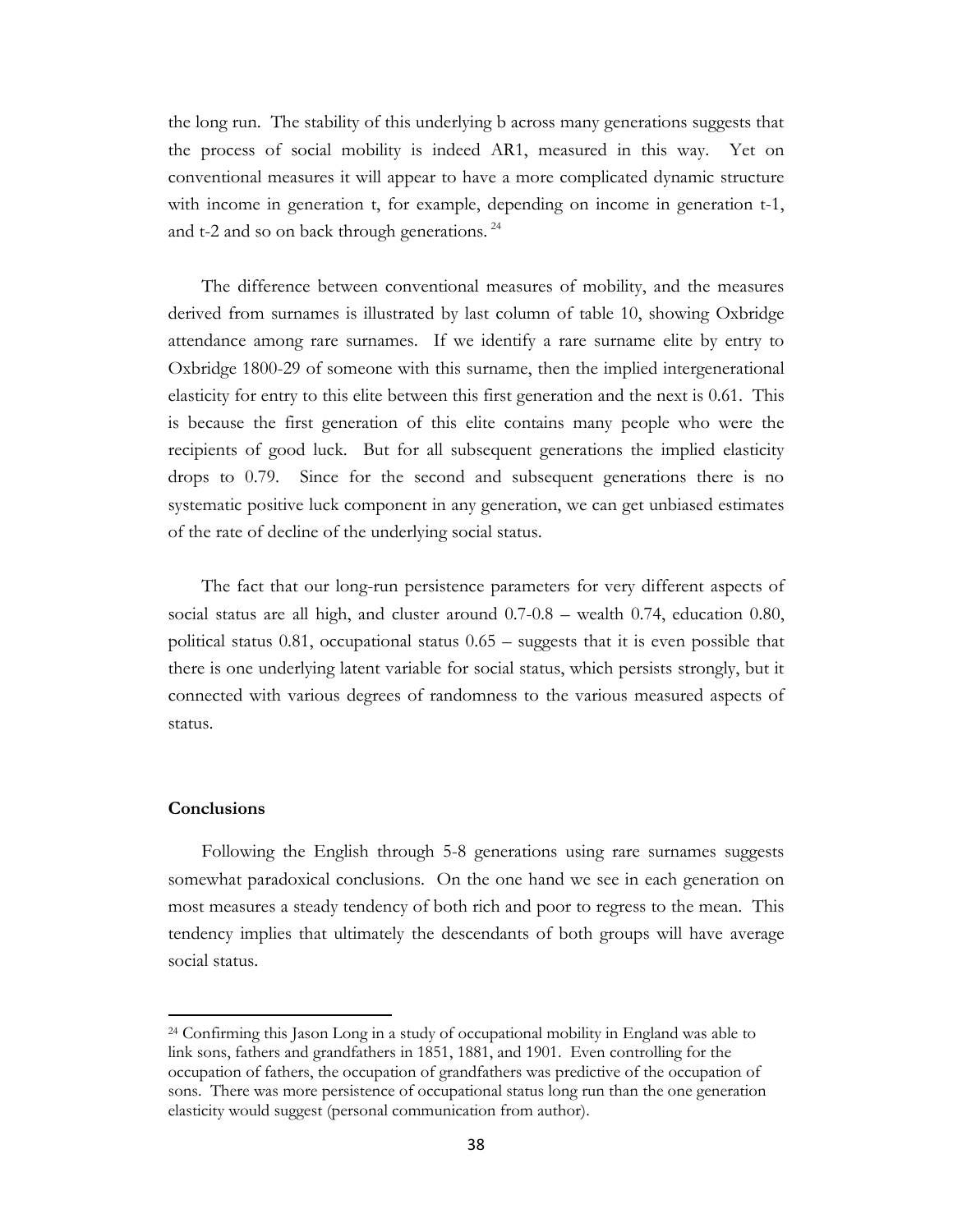On the other hand, the long ru[n](#page-43-0) persistence of wealth, education, occupational status, and longevity is much higher than would be expected from modern twogeneration studies. It is dramatically higher than Gary Becker and Nigel Tomes assumed when they wrote

*Almost all earnings advantages and disadvantages of ancestors are wiped out in three generations. Poverty would not seem to be a "culture" that persists for several generations* (Becker and Tomes, 1986, S32).

The true *b* for underlying social status in England in these years averages 0.7-0.8, compared to an average of about 0.4-0.5 suggested by other studies. Because the amount of variance in status in future generations explained by inheritance is  $b^2$ , difference in terms of the importance of inheritance in explaining outcomes is much greater than might appear. A *b* of 0.5 implies inheritance explains 25% of status variation, but a *b* of 0.75 means it explains 56%, more than twice as much.

A further surprise is that the rate of regression to the mean for both wealth and other status measures seems to have changed little over time, even though between 1800 and 2011 there have been enormous institutional changes in England. Wealth and income was lightly taxed, or not taxed at all, for most of the nineteenth century, but heavily taxed for much of the late twentieth century. The nineteenth century Oxford and Cambridge, were exclusive clubs with strong ties to particular private high schools. By the 1940s they began a process of opening up admissions to students from a wider variety of educational backgrounds. And state financial support for students from poorer backgrounds became very considerable.

The modest effects of major institutional changes on social mobility implies that the important determination of persistence is transmission within families – either through genes or family environments – and that there may be little prospect of increasing mobility through state action.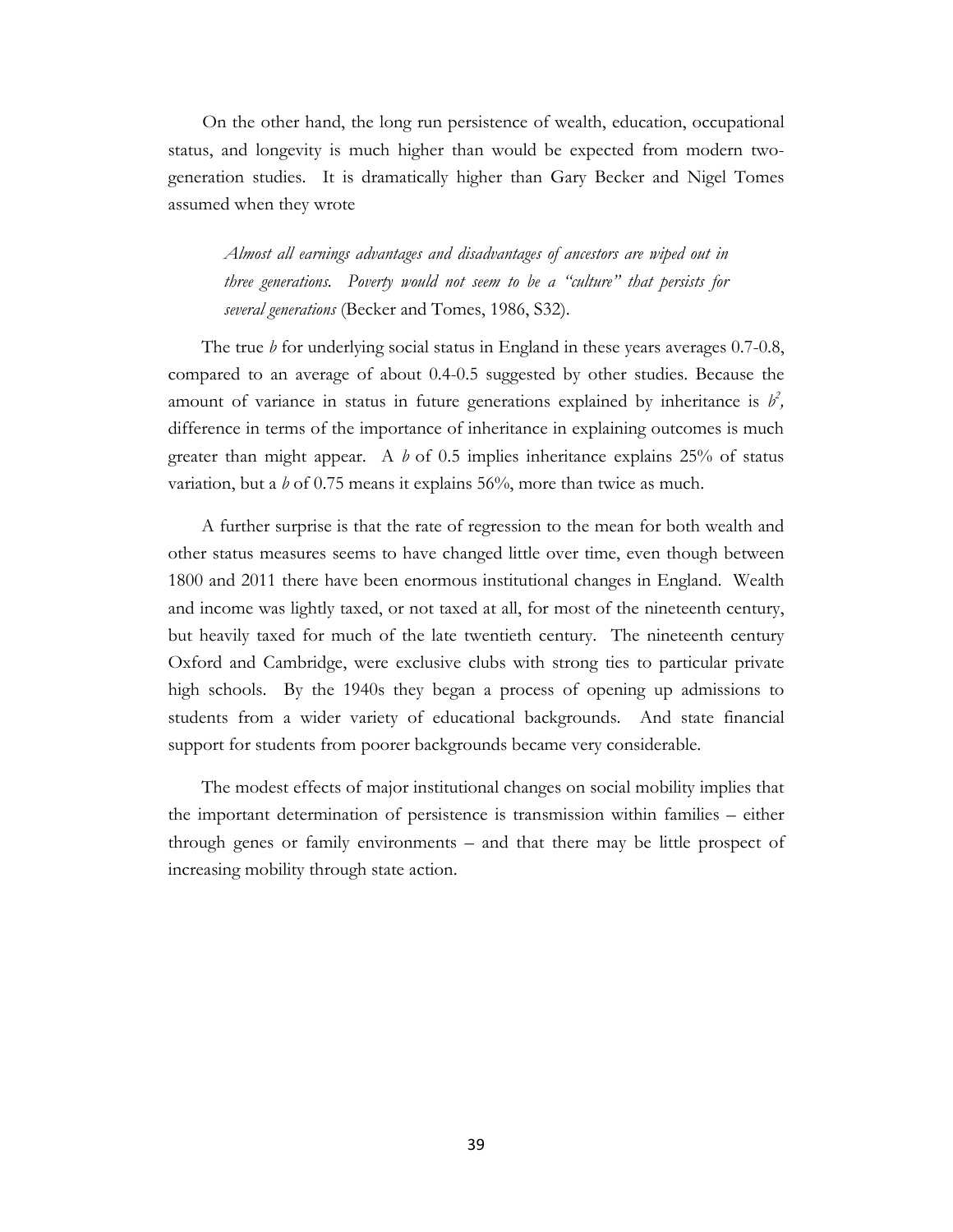#### **Appendix: Inferring b from Surname Distributions**

In the case of education, political elites, and occupation, what we observe is just the share of the general population in an elite group compared to the share of our rare surname samples. To extract implied bs for these cases we proceed as follows. Assume that social status, y, follows a normal distribution, with mean 0 and variance  $\sigma^2$ . Suppose that a surname, z, has a relative representation greater than 1 among elite groups. The situation looks as in figure 1A, which shows the general probability distribution function for status (assumed normally distributed) as well as the pdf for the elite group.

The overrepresentation of the surname in this elite could be produced by a range of values for the mean status,  $\bar{y}_{z0}$ , and the variance of status, ,  $\sigma_{z0}^2$ , for this surname. But for any assumption about  $(\bar{y}_{z0}, \sigma_{z0}^2)$  there will be an implied path of relative representation of the surname over generations for each possible *b.* This is because

$$
\bar{y}_{zt} = \bar{y}_{z0}b^t
$$

Also since  $var(y_{Zt}) = b^2var(y_{Zt-1}) + (1 - b^2)\sigma^2$ ,

$$
var(y_{zt}) = b^{2t} \sigma_{z0}^2 + (1 - b^{2t}) \sigma^2
$$

With each generation, depending on *b,* the mean status of the elite surname will regress towards the population mean, and its variance increase to the population variance (assuming that  $\sigma_{z_0}^2 < \sigma^2$ ). Its relative representation in the elite will decline in a particular pattern.

Thus even though we cannot initially fix  $\bar{y}_{z0}$  and  $\sigma_{z0}^2$  for the elite surname just by observing its overrepresentation among an elite in the first period, we can fix these by choosing them along with  $b$  to best fit the relative representation of the elite surname z in the social elite in each subsequent generation.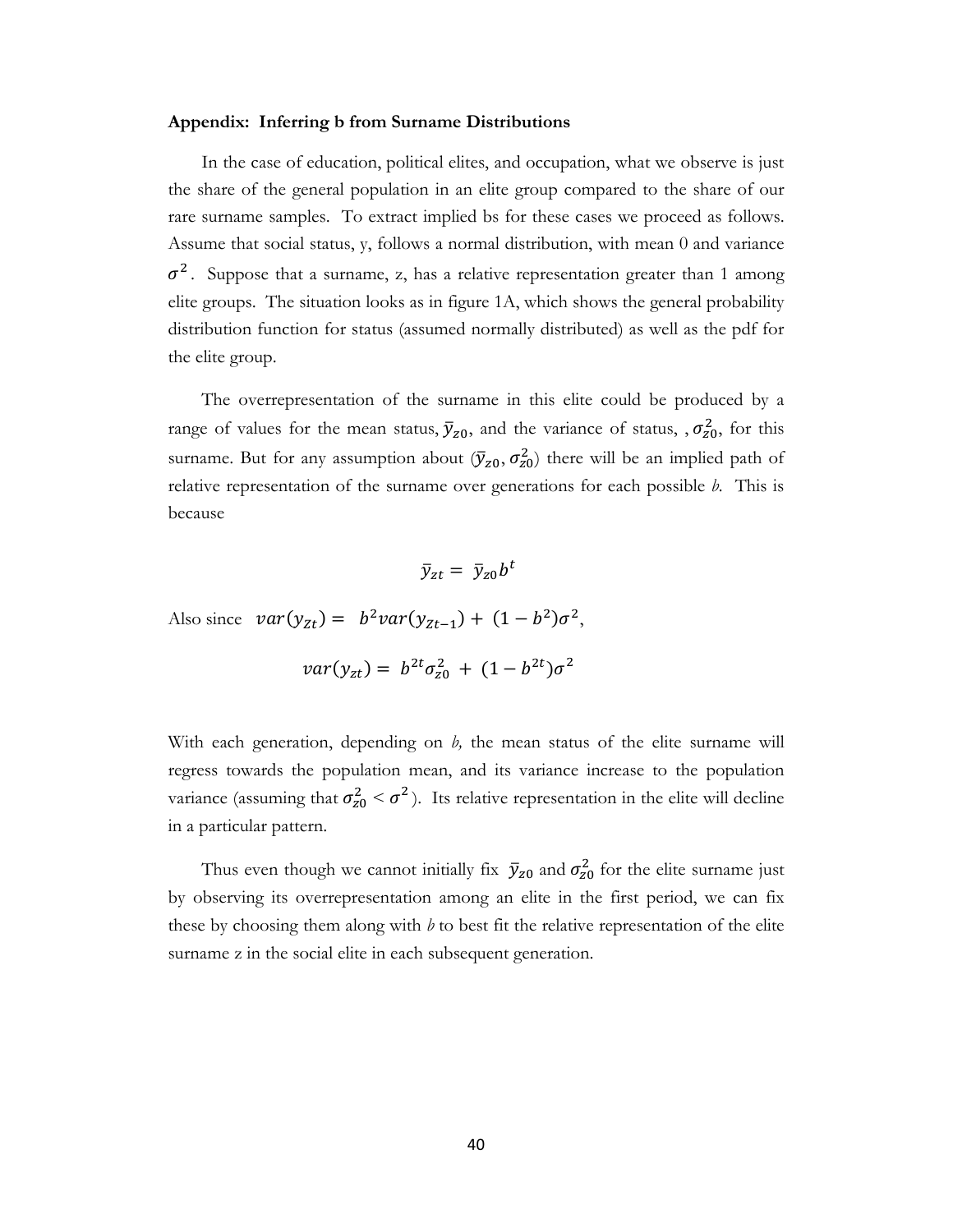



While we can in general expect that

$$
0<\sigma_{z0}^2<\sigma^2
$$

it turns out to matter little to the estimated size of b what specific initial variance is assumed. Consider the case, as in figure 3, where the majority of the high status surname group still lies outside the observed elite. If we assume  $\sigma_{z0}^2 = \sigma^2$  then for a given b we will have the quickest convergence on the population distribution, since the variance of this surname's status is already at the population average, and the implied initial average status of this surname,  $\bar{y}_{z0}$  will be closest to the population mean. In contrast the case in which for a given b the elite would take the longest time to be distributed as is the general population is that where  $\sigma_{z_0}^2 = 0$ , and the mean status of the elite group is exactly at the upper 2% level of the distribution. So for any length of time T until effective convergence we can easily find the upper and lower bound implied for b. In contrast where a majority of a group lies above the observed threshold, the assumption that would provide quickest convergence for a given b would be 0 variance in the group, since that would produce the lowest group mean status.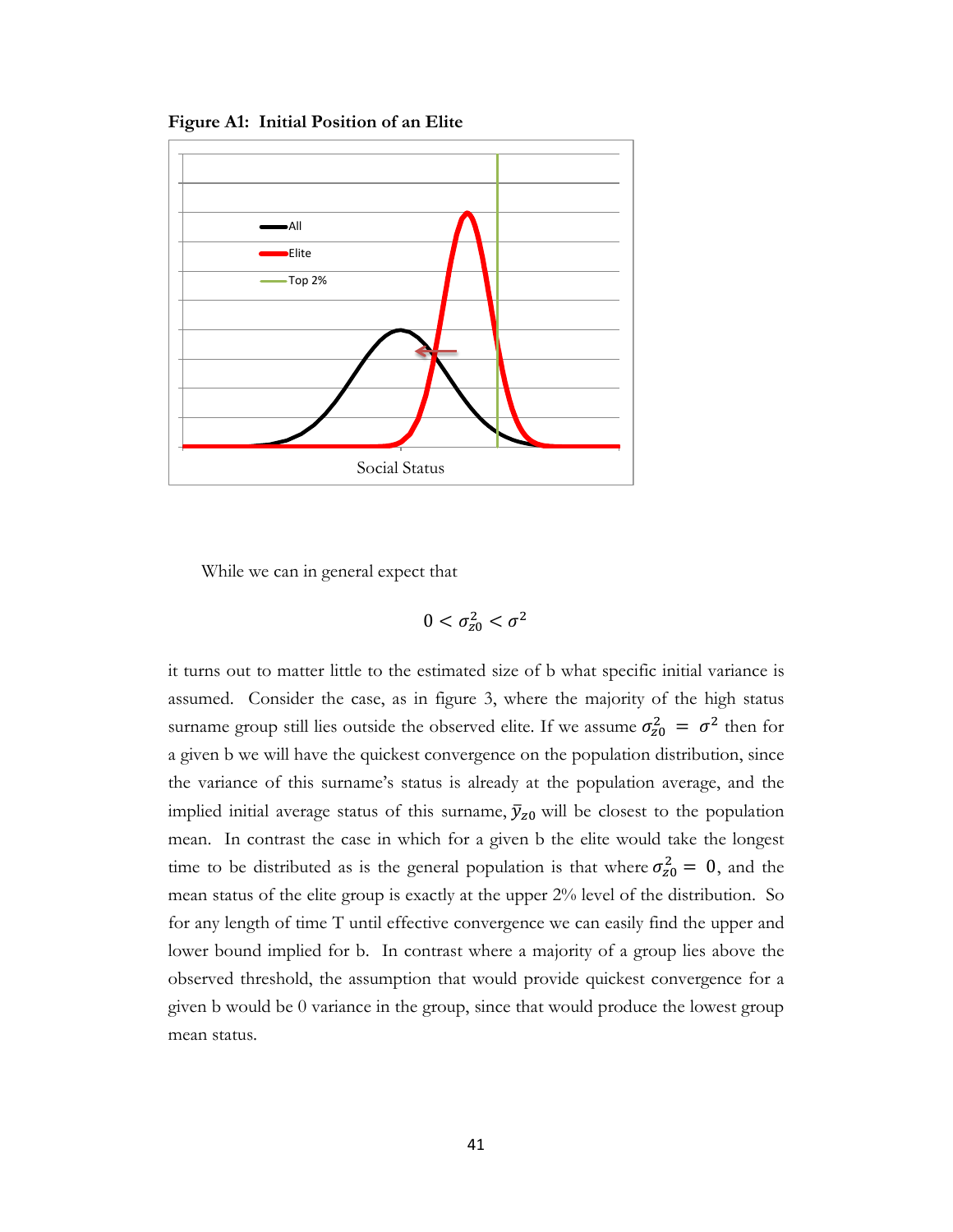**Figure A2: Assumed Initial Elite Status Variance and Implied Relative Representation, Oxbridge, 1830-2010**



Suppose for example that the relative representation of an elite in the top 2% of the status distribution is 8, and that it takes 10 generations for that relative representation to fall below 1.1. If status is normally distributed both among the general population, and among the elite, what is the possible range of b? The answer is that b lies between 0.65 and 0.70: 0.65 if the initial variance of the elite status was 0, 0.70 if their initial variance was the same as that for the population.

<span id="page-41-0"></span>In the examples in the paper we always assume that the initial variance in status among the elite surnames is the same as that of the population, because this assumption is the one that best fits the pattern of convergence observed. In the case of the Oxbridge elite, for example, figure A2 shows what the best fit for b is in the cases where the initial variance of this elite in 1800-29 is assumed to be 0, and where it is assumed to be the population variance. This makes almost no difference in the estimated b: 0.767 as opposed to 0.765. But, as can be seen in the figure, the assumption of an initial variance in social status of the elite surname group of 0 produces a less good fit initially with the observed pattern of decline in relative representation.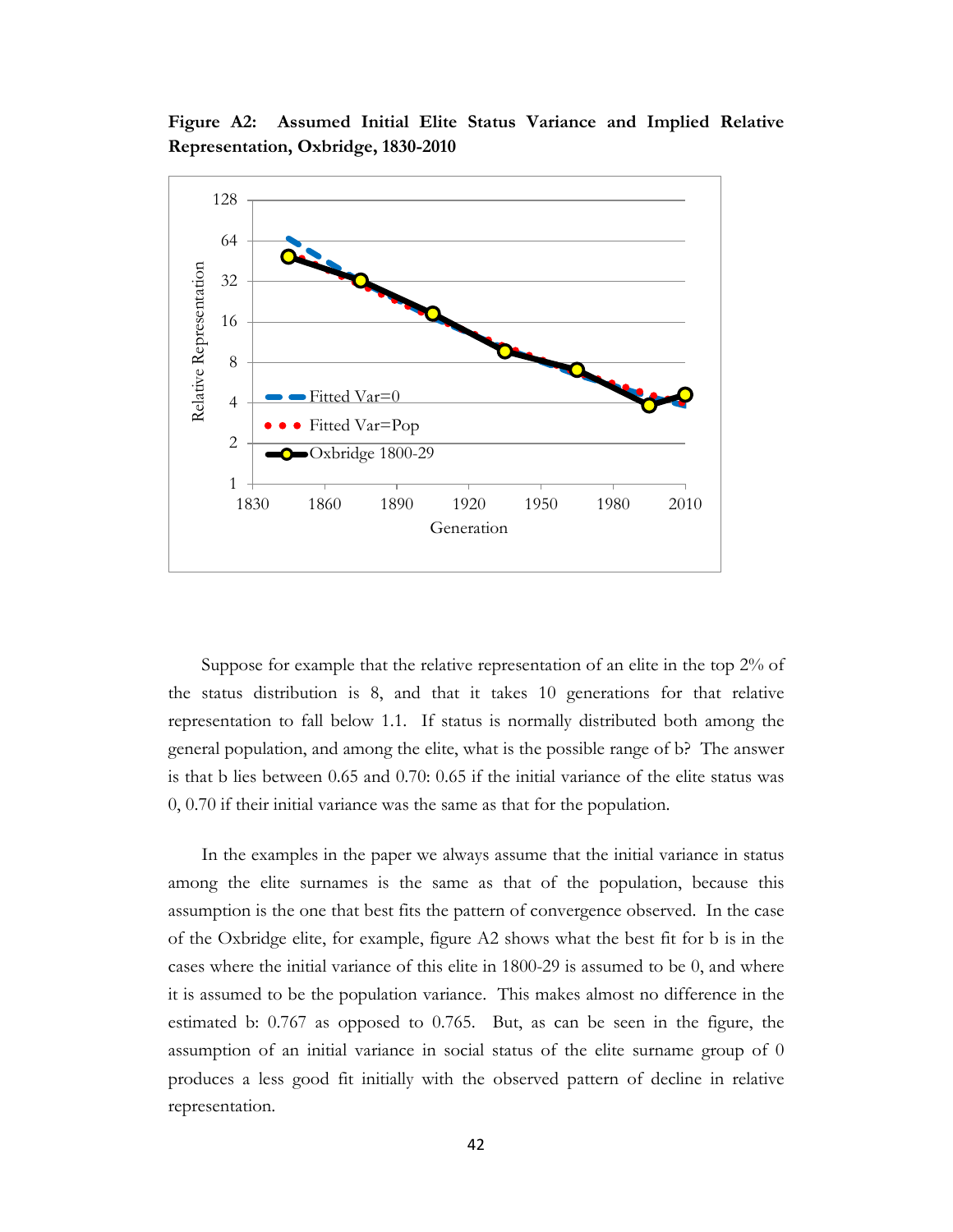#### **Data Sources**

# **Wealth:**

*England and Wales, Index to Wills and Administrations, 1858-2011.* Principal Probate registry, London (available online 1861-1898, 1903-1942 at Ancestry.co.uk). *Prerogative Court of Canterbury and Related Probate Jurisdictions: Probate Act Books*. Volumes: 1850-57. Held at the National Archives, Kew. (Catalogue Reference: PROB 8/243- 250.)

## **Births and Deaths:**

General Register Office. England and Wales Civil Registration Indexes. London, England: General Register Office.

## **Online Sources:**

FreeBMD. *England & Wales, FreeBMD Death Index: 1837-1915* [database on-line]. Provo, UT, USA: Ancestry.com Operations Inc, 2006.

FreeBMD. *England & Wales, FreeBMD Birth Index, 1837-1915* [database on-line]. Provo, UT, USA: Ancestry.com Operations Inc, 2006.

Ancestry.com. *England & Wales, Birth Index: 1916-2005* [database on-line]. Provo, UT, USA: Ancestry.com Operations Inc, 2008.

Ancestry.com. *England & Wales, Death Index: 1916-2006* [database on-line]. Provo, UT, USA: Ancestry.com Operations Inc, 2007.

Births post 2005 and deaths post 2006 were collected from the London Metropolitan Archives.

## **University Attendance:**

Venn, J. A. 1940-54. *Alumni Cantabrigienses, 1752-1900*, 6 vols. Cambridge, Cambridge University Press.

Cambridge University. 1954.*Annual Register of the University of Cambridge, 1954-5.*  Cambridge: Cambridge University Press.

Cambridge University. 1976.*The Cambridge University List of Members, 1976.*  Cambridge: Cambridge University Press.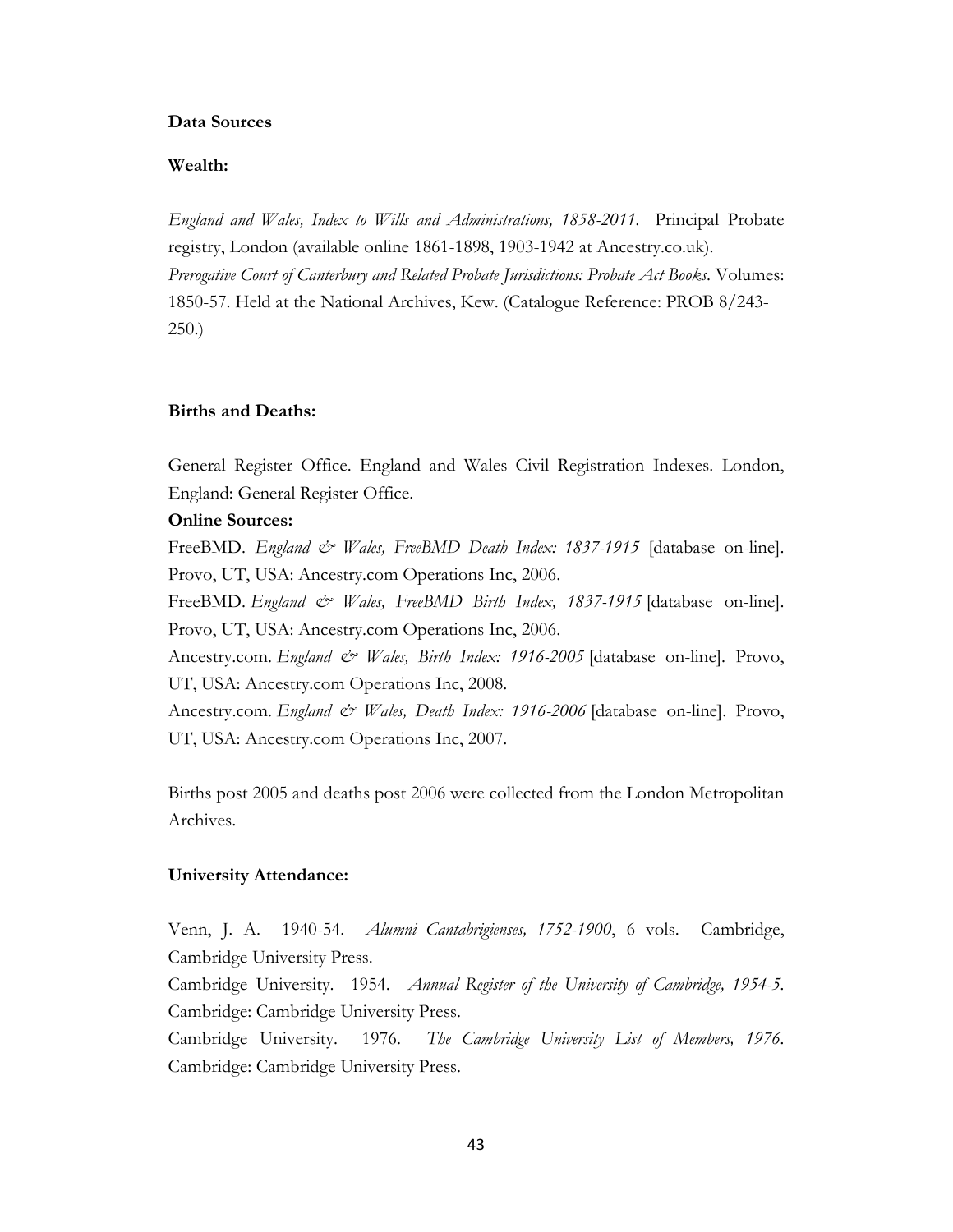Cambridge University. 1998.*The Cambridge University List of Members, 1998.*  Cambridge: Cambridge University Press. Cambridge University. 1999-2010. *Cambridge University Reporter.* Cambridge: Cambridge University Press. Foster, Joseph. 1891-2**.** *Alumni Oxonienses 1715-1886. Oxford: Clarendon Press.* Oxford University. 1924, 1996-2010. *The Oxford University Calendar.* Oxford: Clarendon Press.

Student E-mail Directories (2010-11):

Oxford: [http://www.ox.ac.uk/applications/contact\\_search/](http://www.ox.ac.uk/applications/contact_search/) Cambridge:<http://jackdaw.cam.ac.uk/mailsearch/>

# **Others:**

*Calendars of Prisoners, 1860-9.* Calendars of prisoners for Essex Quarter Sessions, Essex Assizes and Special Sessions of Gaol Delivery. Essex Record Office, Q/SMC 9.

*England and Wales, Censuses, 1841-1901. Available online at*  <http://www.nationalarchives.gov.uk/records/census-records.htm>

General Medical Council, 2012, *List of Medical Practitioners.* Available online at [www.gmc-uk.org/doctors/register/LRMP.asp](http://www.gmc-uk.org/doctors/register/LRMP.asp)

List of UK MPS, 1660-2012. Available online at <http://www.leighrayment.com/commons.htm>

Office for National Statistics, *Surnames*. Available online at [http://www.taliesin](http://www.taliesin-arlein.net/names/search.php)[arlein.net/names/search.php](http://www.taliesin-arlein.net/names/search.php)

Proceedings of the Old Bailey, 1674-1913. Available at <http://www.oldbaileyonline.org/>

Schurer, Kevin and Woollard, Matthew, 1881 Census for England and Wales, the Channel Islands and the Isle of Man (Enhanced Version) [computer file].

Genealogical Society of Utah, Federation of Family History Societies, [original data producer(s)]. Colchester, Essex: UK Data Archive [distributor], 2000. SN: 4177, http://dx.doi.org/10.5255/UKDA-SN-4177-1

Solicitors Regulation Authority, *The UK Roll of Solicitors*, 2012. Available online at [http://www.lawsociety.org.uk](http://www.lawsociety.org.uk/choosingandusing/findasolicitor/action=solicitorsearch.law)

<span id="page-43-0"></span>The General Council of the Bar/Sweet and Maxwell. *The Bar Directory*, 2011. Available online at [http://www.legalhub.co.uk](http://www.legalhub.co.uk/)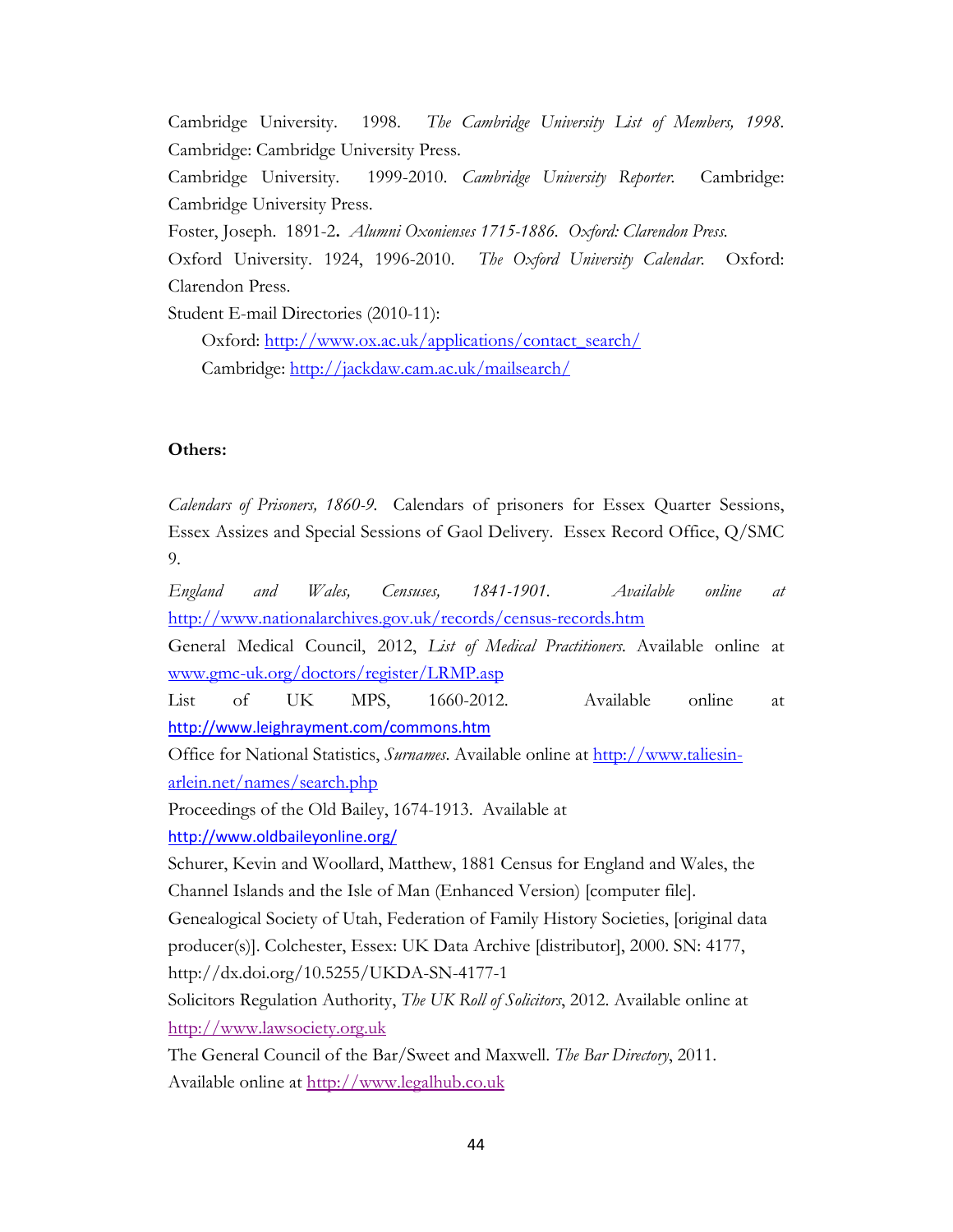UK, House of Commons Papers. 1861. *Paupers in workhouses. Returns from each workhouse in England and Wales, of the name of every adult pauper who has been an inmate of the workhouse during a continuous period of five years*. Vol LV, 201. Cmd. 490.

#### **References**

- Becker, Gary. 1988. "Family Economics and Macro Behavior." *American Economic Review, 78*: 1-13.
- Becker, Gary and Nigel Tomes. 1986. "Human Capital and the Rise and Fall of Families." *Journal of Labor Economics, 4*(3): S1-S39.
- Beeton, M. and K. Pearson. 1899. "Data for the problem of evolution in man. II. A first study of the inheritance of longevity and the selective death-rate in man." *Proceedings of the Royal Society of London*, *65*: 290-305.
- Biblarz, Timothy J., Vern L. Bengtson and Alexander Bucur. 1996. "Social Mobility Across Three Generations." *Journal of Marriage and the Family, 58(1)*: 188-200.
- Black, Sandra E. and Paul J. Devereux. 2010. "Recent Developments in Intergenerational Mobility." *Handbook of Labor Economics*.
- Bowles, Samuel and Herbert Gintis. 2002. "The Inheritance of Inequality" *Journal of Economic Perspectives*. Volume 16, Number 3, 1 August 2002, pp. 3-30(28).
- Card, David & John DiNardo and Eugena Estes, 2000. "The More Things Change: Immigrants and the Children of Immigrants in the 1940s, the 1970s, and the 1990s," NBER, Chapters in: Issues in the Economics of Immigration, 227-270.
- Clark, Gregory. 2011. "Average Earnings and Retail Prices, UK, 1209-2010" Working Paper, UC Davis.
- Charles Kerwin K. and Erik Hurst Charles. 2003. "The correlation of wealth across generations", *Journal of Political Economy 111*: 1155-1182.
- Cohen, H. Bernice. 1964 "Family patterns of mortality and life span." *The Quarterly Review of Biology*, *39*: 130–181.
- Corak, Miles. 2006. "Do Poor Children Become Poor Adults? Lessons from a Cross Country Comparison of Generational Earnings Mobility." IZA Discussion Paper No. 1993.
- Dearden, Lorraine, Stephen Machin and Howard Reed. 1997. "Intergenerational mobility in Britain." *Economic Journal,* 107: 47-66.
- Ermisch, John, Marco Francesconi and Thomas Siedler. 2006. "Intergenerational mobility and marital Sorting", *Economic Journal* 116: 659-679.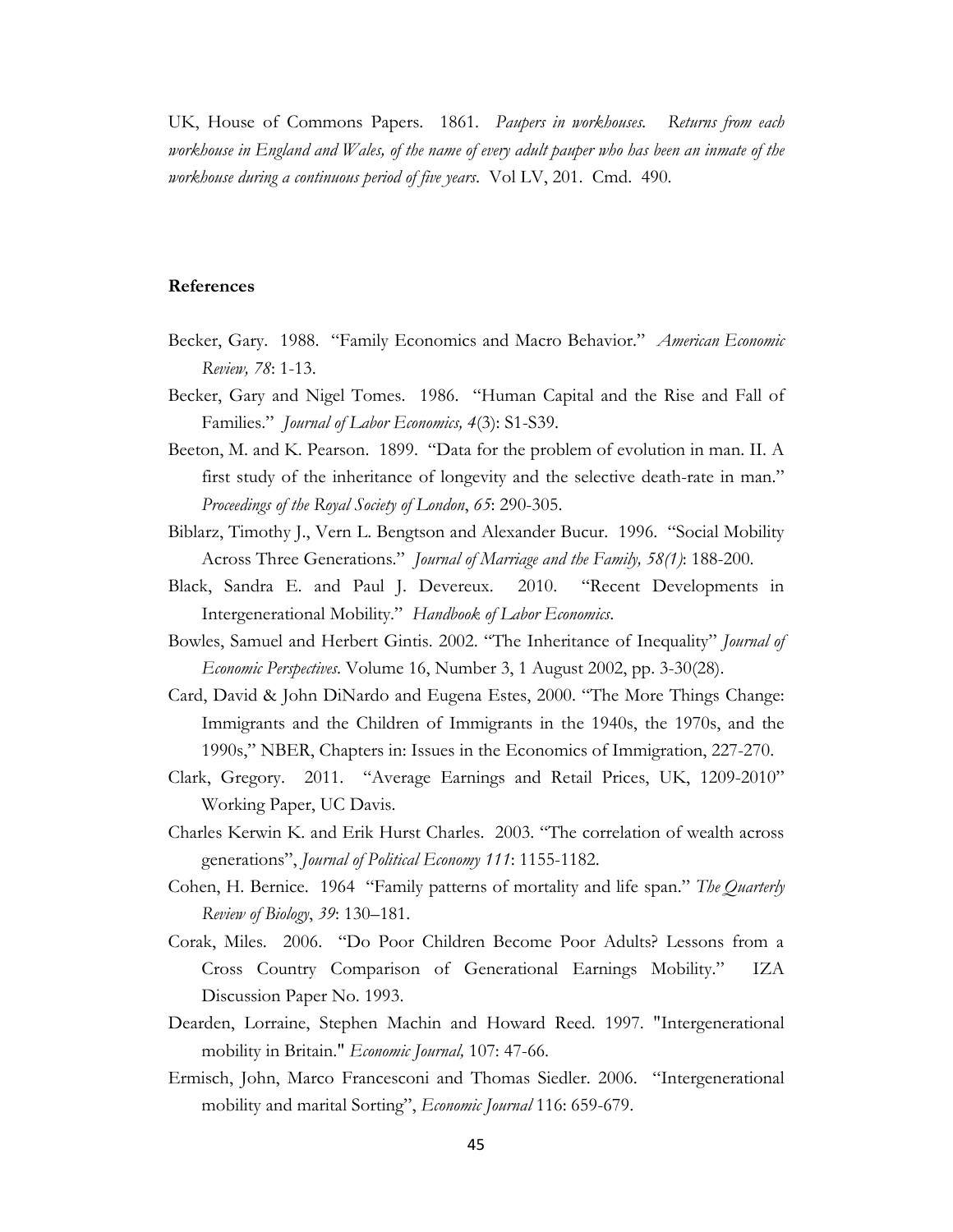- Francesconi, Marco, Nicoletti, Cheti. 2006. "Intergenerational mobility and sample selection in short panels." *Journal of Applied Econometrics*, 21: 1265-1293.
- Greenstein, Daniel I. 1994. "The junior members, 1900-1990: a profile." In Brian Harrison (ed.), *The History of the University of Oxford*, *Volume VIII*. Oxford: Clarendon Press.
- Güell, Maia, José V. Rodríguez Mora, and Telmer, Chris. 2007. "Intergenerational Mobility and the Informative Content of Surnames." Working Paper, Edinburgh University.
- Harbury, C. D. and Hitchens, D. M. W. N. 1979. *Inheritance and Wealth Inequality in Britain.* London: Allen and Unwin.
- Herrnstein, Richard J. and Charles Murray. 1996. *The Bell Curve: Intelligence and Class Structure in American Life.* New York: Free Press.
- Hertz, Thomas. 2005. "Rags, Riches and Race: The Intergenerational Mobility of Black and White Families in the United States" in Samuel Bowles, Herbert Gintis and Melissa Osborne (eds.), *Unequal Chances: Family Background and Economic Success*, 165-191. New York: Russell Sage and Princeton University Press.
- Hertz, Thomas, Tamara Jayasundera, Patrizio Piraino, Sibel Selcuk, Nicole Smith and AlinaVerashchagina. 2007. "The inheritance of educational inequality: International comparisons and fifty-year trends." *The B.E. Journal of Economic Analysis & Policy* 7, Article 10.
- Jäntti, Markus, Bernt Bratsberg, Knut Røed, Oddbjørn Raaum, Robin Naylor, Eva Österbacka, Anders Björklund and Tor Eriksson. 2006. "American exceptionalism in a new Light: A comparison of intergenerational earnings mobility in the Nordic countries, the United Kingdom and the United States," Discussion paper no. 1938, Institute for the Study of Labor (IZA), Bonn.
- Jebb, Richard. 1858. *The act to amend the law relating to probates and letters of administration in England. London:* V. & R. Stevens and G.S. Norton, H. Sweet, and W. Maxwell.
- Long, Jason. 2012. "The Surprising Social Mobility of Victorian Britain." Forthcoming, *European Review of Economic History.*
- Long, Jason and Joseph Ferrie. 2012. "Intergenerational Occupational Mobility in Britain and the U.S. Since 1850," *American Economic Review*, forthcoming.
- McCauliff, C.M.A. 1986. "The First English Adoption Law and its American Precursors." *Seton Hall Law Review*: 16:656-677.
- Menchik, Paul. 1979. "Intergenerational Transmission of Inequality: An Empirical Study of Wealth Mobility." *Economica*, *46*: 349-362.